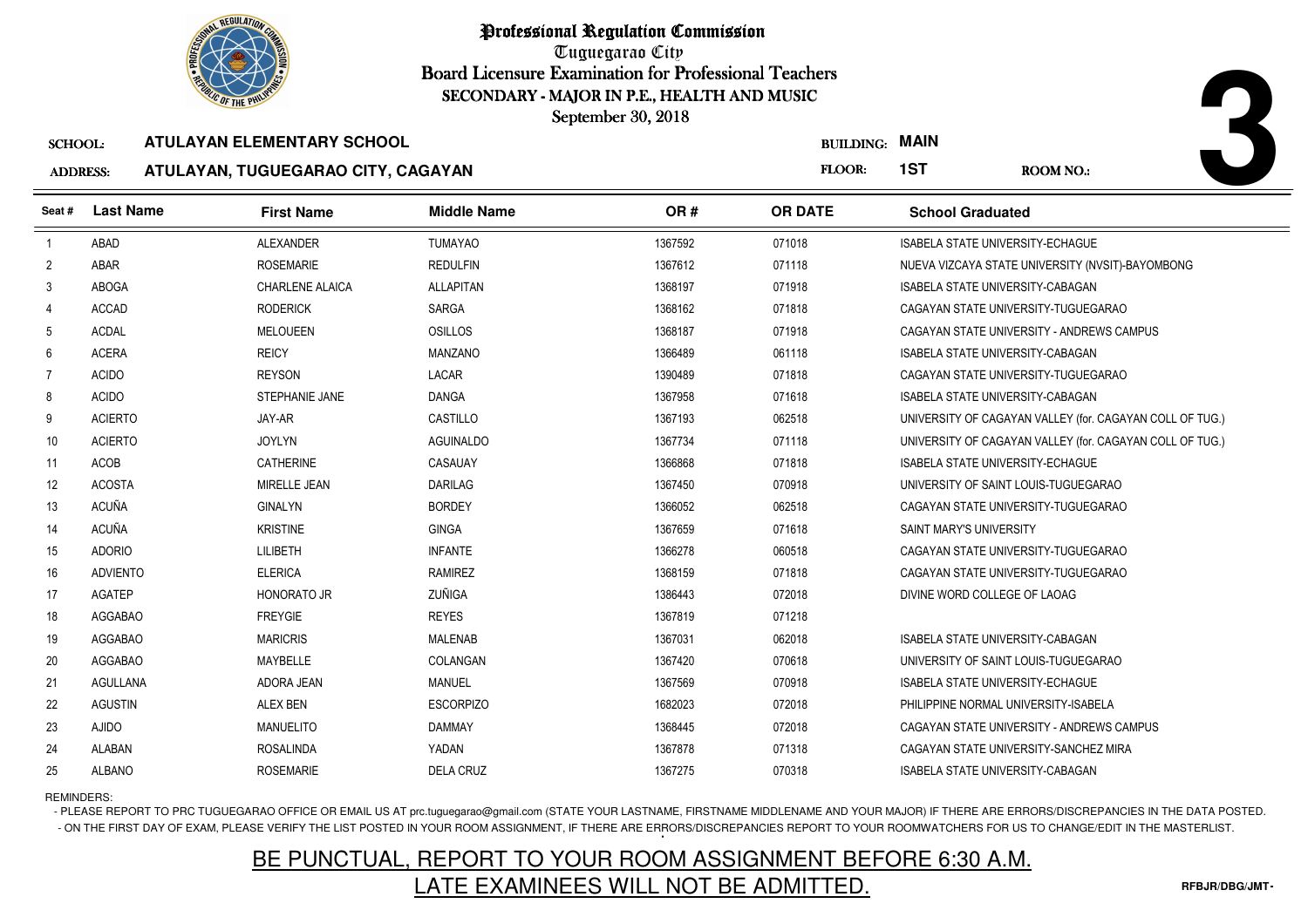

Tuguegarao City Board Licensure Examination for Professional Teachers September 30, 2018

## ADDRESS:**ATULAYAN, TUGUEGARAO CITY, CAGAYAN**

| <b><i>OLIC OF THE PHILIP</i></b><br>SECONDARY - MAJOR IN P.E., HEALTH AND MUSIC |                  |                                    |                    |         |                       |                                         |                                                  |
|---------------------------------------------------------------------------------|------------------|------------------------------------|--------------------|---------|-----------------------|-----------------------------------------|--------------------------------------------------|
| September 30, 2018                                                              |                  |                                    |                    |         |                       |                                         |                                                  |
| <b>SCHOOL:</b>                                                                  |                  | <b>ATULAYAN ELEMENTARY SCHOOL</b>  |                    |         | <b>BUILDING: MAIN</b> |                                         |                                                  |
| <b>ADDRESS:</b>                                                                 |                  | ATULAYAN, TUGUEGARAO CITY, CAGAYAN |                    |         | FLOOR:                | 1ST                                     | <b>ROOM NO.:</b>                                 |
| Seat #                                                                          | <b>Last Name</b> | <b>First Name</b>                  | <b>Middle Name</b> | OR#     | <b>OR DATE</b>        | <b>School Graduated</b>                 |                                                  |
| $\overline{1}$                                                                  | <b>ALBIOR</b>    | ARNOLD JR                          | <b>VILLAMIN</b>    | 1406770 | 071818                |                                         | CAGAYAN STATE UNIVERSITY-SANCHEZ MIRA            |
| $\overline{2}$                                                                  | <b>ALEJO</b>     | <b>JUSTINE CEAZAR</b>              | <b>ANTONIO</b>     | 1367678 | 071318                |                                         | NUEVA VIZCAYA STATE UNIVERSITY (NVSIT)-BAYOMBONG |
| 3                                                                               | <b>ALICUMAN</b>  | <b>JOSEPH JR</b>                   | LANGUIDO           | 1367971 | 071718                | PHILIPPINE NORMAL UNIVERSITY-ISABELA    |                                                  |
| $\overline{4}$                                                                  | <b>ALISEN</b>    | <b>JANVIER</b>                     | <b>TULINAO</b>     | 1367654 | 071618                |                                         | NUEVA VIZCAYA STATE UNIVERSITY (NVSIT)-BAYOMBONG |
| 5                                                                               | <b>ALLAUIGAN</b> | <b>ARWIN</b>                       | <b>MAGUNDAYAO</b>  | 1367986 | 071718                | ISABELA STATE UNIVERSITY-CABAGAN        |                                                  |
| 6                                                                               | ALLAYBAN         | <b>MIKOVELO</b>                    | <b>MANDING</b>     | 1368102 | 071818                | CAGAYAN STATE UNIVERSITY-TUGUEGARAO     |                                                  |
| 7                                                                               | ALMAZAN          | <b>ROWENA</b>                      | <b>MANZANO</b>     | 1367579 | 071018                | <b>ISABELA STATE UNIVERSITY-ECHAGUE</b> |                                                  |
| 8                                                                               | <b>ALOMBRO</b>   | <b>ALVIN</b>                       | <b>MALITTAY</b>    | 1368176 | 071918                |                                         | CAGAYAN STATE UNIVERSITY-TUGUEGARAO              |
| 9                                                                               | <b>ALOMBRO</b>   | NAZLAH JOYCE                       | <b>BAUTISTA</b>    | 1367568 | 070918                | <b>ISABELA STATE UNIVERSITY-ECHAGUE</b> |                                                  |
| 10                                                                              | AMMUGAUAN        | <b>JEMARIE</b>                     | <b>CADORNA</b>     | 1660403 | 062018                | SAINT FERDINAND COLLEGE-ILAGAN          |                                                  |
| 11                                                                              | <b>ANCHETA</b>   | <b>GIAN MARLOWE</b>                | <b>SOTELO</b>      | 1368368 | 072718                |                                         | CAGAYAN STATE UNIVERSITY-TUGUEGARAO              |
| 12                                                                              | ANDAL            | <b>MICHELLE</b>                    | CABUNOT            | 1366245 | 060418                | CAGAYAN STATE UNIVERSITY-TUGUEGARAO     |                                                  |
| 13                                                                              | ANDAYA           | <b>MARJORIE</b>                    | <b>GASPAR</b>      | 1368017 | 071718                | UNIVERSITY OF SAINT LOUIS-TUGUEGARAO    |                                                  |
| 14                                                                              | <b>ANDRES</b>    | <b>JESSA</b>                       | PEÑAFIEL           | 1368183 | 071918                |                                         | CAGAYAN STATE UNIVERSITY-TUGUEGARAO              |
| 15                                                                              | ANGEL            | RICHELLE MAE                       | <b>BENEDICTA</b>   | 1368110 | 071818                |                                         | CAGAYAN STATE UNIVERSITY-TUGUEGARAO              |
| 16                                                                              | ANGELES          | <b>DENLY</b>                       | <b>MIGUEL</b>      | 1368431 | 072018                | PHILIPPINE NORMAL UNIVERSITY-ISABELA    |                                                  |
| 17                                                                              | ANTE             | <b>JOEL LOISE</b>                  | QUILANG            | 1367831 | 071218                | <b>ISABELA STATE UNIVERSITY-CABAGAN</b> |                                                  |
| 18                                                                              | <b>ANTONIO</b>   | <b>GLEN</b>                        | CRUZ DE LA         | 1368330 | 071818                | CAGAYAN STATE UNIVERSITY-LAL-LO         |                                                  |
| 19                                                                              | AO-AS            | <b>APRIL ROSE</b>                  | <b>GUNDAY</b>      | 1368404 | 071918                |                                         | MOUNTAIN PROV. STATE POLYTECHNIC COLLEGE-TADIAN  |
| 20                                                                              | <b>APARIS</b>    | <b>IRENE</b>                       | <b>GANERO</b>      | 0000651 | 071618                |                                         | NUEVA VIZCAYA STATE UNIVERSITY (NVSIT)-BAYOMBONG |
| 21                                                                              | APOSTOL          | <b>RONALD</b>                      | <b>GUMIRAN</b>     | 1368197 | 071918                | ISABELA STATE UNIVERSITY-CABAGAN        |                                                  |
| 22                                                                              | AQUINO           | <b>HANNAY</b>                      | <b>GABRIEL</b>     | 1367986 | 071718                |                                         | CAGAYAN STATE UNIVERSITY-TUGUEGARAO              |
| 23                                                                              | <b>ARAGON</b>    | <b>LOVELYN MONETTE</b>             | <b>SALES</b>       | 1368433 | 072018                |                                         | CAGAYAN STATE UNIVERSITY-TUGUEGARAO              |
| 24                                                                              | <b>ARCHIBIDO</b> | <b>REYCELYN</b>                    | <b>AGTARAP</b>     | 1367749 | 071118                |                                         | CAGAYAN STATE UNIVERSITY-TUGUEGARAO              |
| 25                                                                              | ARELLANO         | <b>RICHARD</b>                     | <b>TAGUI</b>       | 1366068 | 062618                |                                         | CAGAYAN STATE UNIVERSITY-TUGUEGARAO              |

REMINDERS:

- PLEASE REPORT TO PRC TUGUEGARAO OFFICE OR EMAIL US AT prc.tuguegarao@gmail.com (STATE YOUR LASTNAME, FIRSTNAME MIDDLENAME AND YOUR MAJOR) IF THERE ARE ERRORS/DISCREPANCIES IN THE DATA POSTED. - ON THE FIRST DAY OF EXAM, PLEASE VERIFY THE LIST POSTED IN YOUR ROOM ASSIGNMENT, IF THERE ARE ERRORS/DISCREPANCIES REPORT TO YOUR ROOMWATCHERS FOR US TO CHANGE/EDIT IN THE MASTERLIST.

## BE PUNCTUAL, REPORT TO YOUR ROOM ASSIGNMENT BEFORE 6:30 A.M.LATE EXAMINEES WILL NOT BE ADMITTED.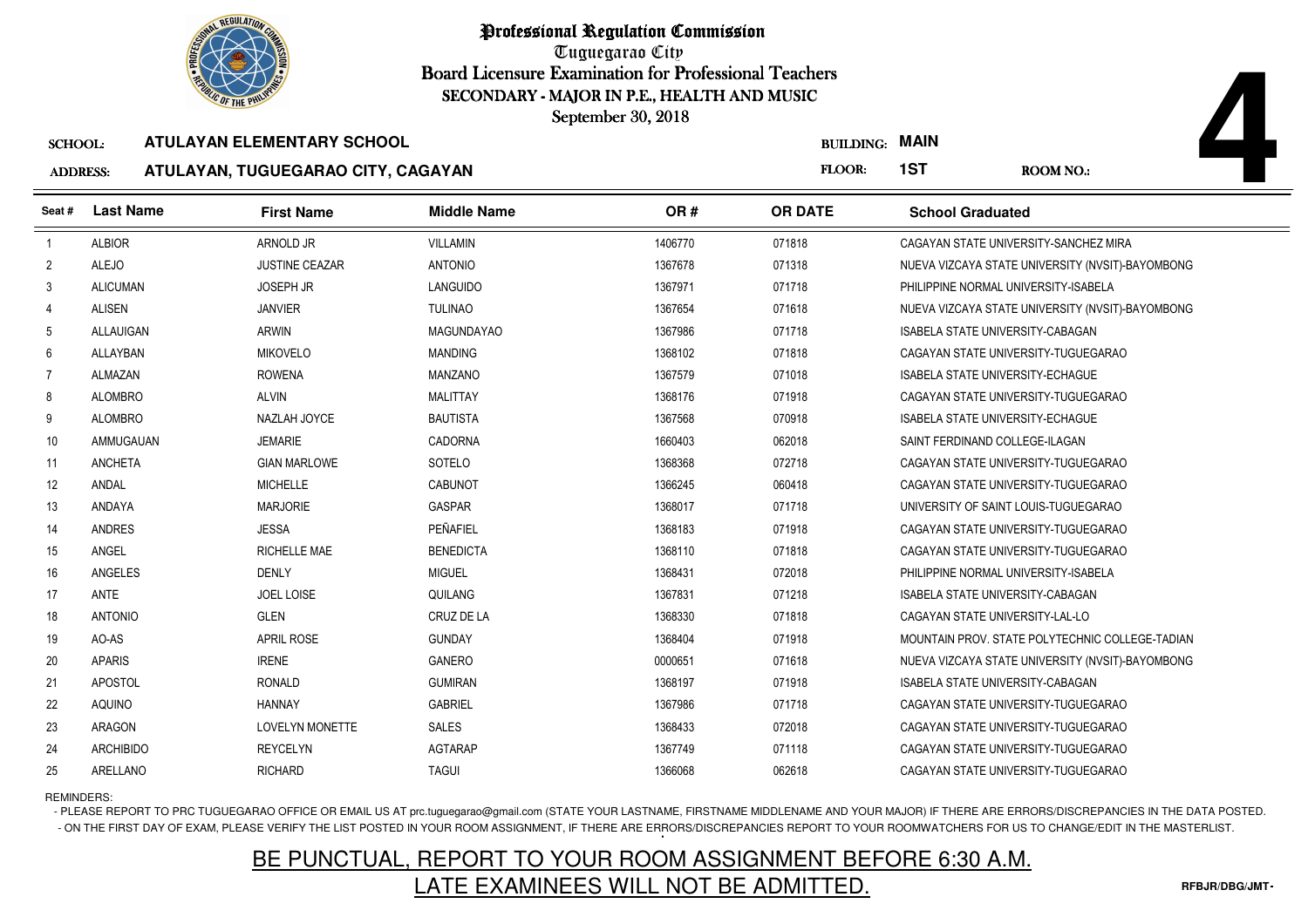

Tuguegarao City Board Licensure Examination for Professional Teachers September 30, 2018

### ADDRESS:**ATULAYAN, TUGUEGARAO CITY, CAGAYAN**

5 BANIAGA HAZEL JOY SUMAOANG

| <b><i>OLIC OF THE PHILIP</i></b><br>SECONDARY - MAJOR IN P.E., HEALTH AND MUSIC<br>September 30, 2018 |                    |                                    |                    |         |                  |                                                          |  |
|-------------------------------------------------------------------------------------------------------|--------------------|------------------------------------|--------------------|---------|------------------|----------------------------------------------------------|--|
| <b>SCHOOL:</b>                                                                                        |                    | <b>ATULAYAN ELEMENTARY SCHOOL</b>  |                    |         | <b>BUILDING:</b> | <b>MAIN</b>                                              |  |
| <b>ADDRESS:</b>                                                                                       |                    | ATULAYAN, TUGUEGARAO CITY, CAGAYAN |                    |         | FLOOR:           | 1ST<br><b>ROOM NO.:</b>                                  |  |
| Seat#                                                                                                 | <b>Last Name</b>   | <b>First Name</b>                  | <b>Middle Name</b> | OR#     | <b>OR DATE</b>   | <b>School Graduated</b>                                  |  |
| $\overline{1}$                                                                                        | <b>ASUNCION</b>    | <b>MARICRIS</b>                    | CAGAY              | 1367980 | 071718           | CAGAYAN STATE UNIVERSITY-TUGUEGARAO                      |  |
| $\overline{2}$                                                                                        | <b>BACANI</b>      | <b>MARY JANE</b>                   | CELINO             | 1368355 | 072718           | POLYTECHNIC UNIVERSITY OF THE PHILIPPINES-MAIN-STA. MESA |  |
| 3                                                                                                     | <b>BACCAY</b>      | <b>ELMAR</b>                       | <b>PEDROSO</b>     | 1368417 | 071918           | CAGAYAN STATE UNIVERSITY-TUGUEGARAO                      |  |
|                                                                                                       | <b>BACCAY</b>      | <b>ROYCE VINCENT</b>               | VALENZUELA         | 1367941 | 071618           | CAGAYAN STATE UNIVERSITY-TUGUEGARAO                      |  |
| 5                                                                                                     | <b>BACHILLER</b>   | <b>RUBEN</b>                       | CLARO              | 1367070 | 062118           | CAGAYAN STATE UNIVERSITY-TUGUEGARAO                      |  |
| 6                                                                                                     | <b>BACULI</b>      | <b>PEPE</b>                        | <b>SALAMERO</b>    | 1367914 | 071618           | CAGAYAN STATE UNIVERSITY - ANDREWS CAMPUS                |  |
| $\overline{7}$                                                                                        | <b>BAGUIO</b>      | <b>NOVA</b>                        | CARLOS             | 1368062 | 071818           | CAGAYAN STATE UNIVERSITY-TUGUEGARAO                      |  |
| 8                                                                                                     | <b>BALAGAT</b>     | <b>JHOVELYN</b>                    | ACEBEDO            | 1366048 | 062118           | CAGAYAN STATE UNIVERSITY-TUGUEGARAO                      |  |
| 9                                                                                                     | <b>BALANAY</b>     | <b>ROGER JR</b>                    | <b>DELA CRUZ</b>   | 1368326 | 071718           | CAGAYAN STATE UNIVERSITY-SANCHEZ MIRA                    |  |
| 10                                                                                                    | <b>BALBIN</b>      | <b>MARY JANE</b>                   | <b>BARASI</b>      | 1368076 | 071818           | CAGAYAN STATE UNIVERSITY-TUGUEGARAO                      |  |
| 11                                                                                                    | <b>BALGOS</b>      | ALYSSA MAE                         | <b>BAUAT</b>       | 1367986 | 071718           | CAGAYAN STATE UNIVERSITY-TUGUEGARAO                      |  |
| 12                                                                                                    | <b>BALIGOD</b>     | <b>MA. SHARINA</b>                 | <b>DARACAN</b>     | 1367977 | 071718           | CAGAYAN STATE UNIVERSITY-TUGUEGARAO                      |  |
| 13                                                                                                    | <b>BALINTEC</b>    | <b>MICO</b>                        | <b>SUGUITAN</b>    | 1368325 | 071718           | CAGAYAN STATE UNIVERSITY-SANCHEZ MIRA                    |  |
| 14                                                                                                    | <b>BALISI</b>      | <b>ALVINIA</b>                     | QUINAGORAN         | 1368070 | 071818           | CAGAYAN STATE UNIVERSITY - ANDREWS CAMPUS                |  |
| 15                                                                                                    | <b>BALISI</b>      | <b>IRISH MARIE</b>                 | CALAYAN            | 1368113 | 071818           | CAGAYAN STATE UNIVERSITY-TUGUEGARAO                      |  |
| 16                                                                                                    | <b>BALISI</b>      | <b>VICTORIA MAE</b>                | VILLALUZ           | 1368035 | 071718           | CAGAYAN STATE UNIVERSITY-TUGUEGARAO                      |  |
| 17                                                                                                    | <b>BALLESTEROS</b> | <b>JAKE BENZE</b>                  | <b>CASTISIMO</b>   | 1367522 | 070518           | NUEVA VIZCAYA STATE UNIVERSITY (NVSIT)-BAYOMBONG         |  |
| 18                                                                                                    | <b>BALLESTEROS</b> | KATHLENE JOY                       | DE GUZMAN          | 1367579 | 071018           | <b>ISABELA STATE UNIVERSITY-ECHAGUE</b>                  |  |
| 19                                                                                                    | BALLINAN           | <b>JINKY DALE</b>                  | SAPNO              | 1368079 | 071818           | SAINT PAUL UNIVERSITY-TUGUEGARAO                         |  |
| 20                                                                                                    | <b>BALTAZAR</b>    | <b>DIANNE FAYE</b>                 | PASLAAW            | 1368325 | 071718           | CAGAYAN STATE UNIVERSITY-SANCHEZ MIRA                    |  |
| 21                                                                                                    | <b>BALUCAS</b>     | <b>ROXANNE</b>                     | <b>GUZMAN</b>      | 1368087 | 071818           | ISABELA STATE UNIVERSITY-CABAGAN                         |  |
| 22                                                                                                    | <b>BANADERO</b>    | <b>SUNSHINE</b>                    | <b>AQUINO</b>      | 1367917 | 071618           | CAGAYAN STATE UNIVERSITY-TUGUEGARAO                      |  |
| 23                                                                                                    | <b>BANERA</b>      | <b>MARVIN</b>                      | <b>BALACANAO</b>   | 1367342 | 070418           | CAGAYAN STATE UNIVERSITY-TUGUEGARAO                      |  |
| 24                                                                                                    | <b>BANGAYAN</b>    | <b>KINGSON</b>                     | <b>MALTA</b>       | 1368013 | 071718           | CAGAYAN STATE UNIVERSITY-TUGUEGARAO                      |  |

REMINDERS:

25

- PLEASE REPORT TO PRC TUGUEGARAO OFFICE OR EMAIL US AT prc.tuguegarao@gmail.com (STATE YOUR LASTNAME, FIRSTNAME MIDDLENAME AND YOUR MAJOR) IF THERE ARE ERRORS/DISCREPANCIES IN THE DATA POSTED. - ON THE FIRST DAY OF EXAM, PLEASE VERIFY THE LIST POSTED IN YOUR ROOM ASSIGNMENT, IF THERE ARE ERRORS/DISCREPANCIES REPORT TO YOUR ROOMWATCHERS FOR US TO CHANGE/EDIT IN THE MASTERLIST.

<sup>1367578</sup> <sup>071018</sup> ISABELA STATE UNIVERSITY-ECHAGUE

## BE PUNCTUAL, REPORT TO YOUR ROOM ASSIGNMENT BEFORE 6:30 A.M.LATE EXAMINEES WILL NOT BE ADMITTED.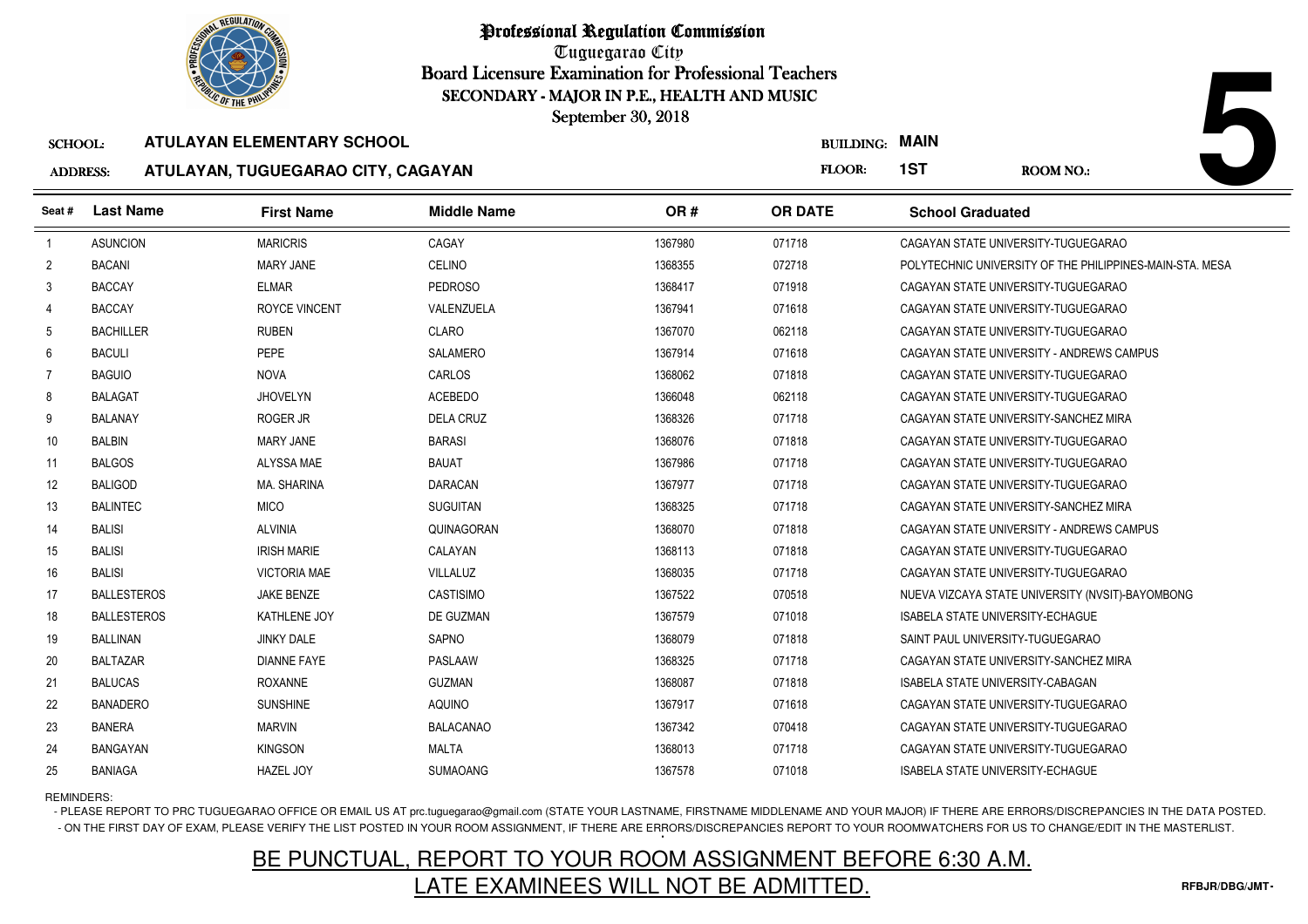

Tuguegarao City Board Licensure Examination for Professional Teachers September 30, 2018

### SCHOOL:**ATULAYAN ELEMENTARY SCHOOL**

### ADDRESS:**ATULAYAN, TUGUEGARAO CITY, CAGAYAN**

| <b>OLIC OF THE PHILIP</b><br>SECONDARY - MAJOR IN P.E., HEALTH AND MUSIC |                  |                                    |                    |         |                       |                                      |                                                          |
|--------------------------------------------------------------------------|------------------|------------------------------------|--------------------|---------|-----------------------|--------------------------------------|----------------------------------------------------------|
|                                                                          |                  |                                    | September 30, 2018 |         |                       |                                      |                                                          |
| <b>SCHOOL:</b>                                                           |                  | <b>ATULAYAN ELEMENTARY SCHOOL</b>  |                    |         | <b>BUILDING: MAIN</b> |                                      |                                                          |
| <b>ADDRESS:</b>                                                          |                  | ATULAYAN, TUGUEGARAO CITY, CAGAYAN |                    |         | FLOOR:                | 1ST                                  | ROOM NO.:                                                |
| Seat #                                                                   | <b>Last Name</b> | <b>First Name</b>                  | <b>Middle Name</b> | OR#     | <b>OR DATE</b>        | <b>School Graduated</b>              |                                                          |
| -1                                                                       | <b>BANZUELA</b>  | <b>APRILLE</b>                     | <b>BALUNGAYA</b>   | 1367728 | 071118                | UNIVERSITY OF SAINT LOUIS-TUGUEGARAO |                                                          |
| $\overline{2}$                                                           | <b>BAQUIRAN</b>  | <b>CHRISTINE DIANE</b>             | PALOGAN            | 1367090 | 062818                | ISABELA STATE UNIVERSITY-CABAGAN     |                                                          |
| 3                                                                        | <b>BAQUIRAN</b>  | <b>JAYSON</b>                      | CATANYAG           | 1367315 | 070418                |                                      | CAGAYAN STATE UNIVERSITY - ANDREWS CAMPUS                |
| 4                                                                        | <b>BAQUIRAN</b>  | <b>JESICA</b>                      | MACABABBAD         | 1368014 | 071718                |                                      | UNIVERSITY OF CAGAYAN VALLEY (for. CAGAYAN COLL OF TUG.) |
| 5                                                                        | <b>BARENG</b>    | ANJERICO                           | <b>REYES</b>       | 1368116 | 071918                | SAINT PAUL UNIVERSITY-TUGUEGARAO     |                                                          |
| 6                                                                        | <b>BARICAUA</b>  | <b>JANE FRANCES</b>                | <b>VILLANUEVA</b>  | 1367999 | 071718                | SAINT PAUL UNIVERSITY-TUGUEGARAO     |                                                          |
| 7                                                                        | <b>BARTOLOME</b> | <b>CHARIE MAE</b>                  | <b>MANURAC</b>     | 1368068 | 071818                |                                      | CAGAYAN STATE UNIVERSITY-TUGUEGARAO                      |
| 8                                                                        | <b>BATAC</b>     | <b>RALF DARNEL</b>                 | <b>MENESES</b>     | 1368331 | 071818                |                                      | CAGAYAN STATE UNIVERSITY-SANCHEZ MIRA                    |
| 9                                                                        | <b>BATAG</b>     | <b>KRISTINE RENELLIE</b>           | <b>CALIBUSO</b>    | 1366750 | 070418                |                                      | NUEVA VIZCAYA STATE UNIVERSITY (NVPC)-BAMBANG            |
| 10                                                                       | <b>BAUTISTA</b>  | <b>FREDDIE JR</b>                  | <b>TURNO</b>       | 1367955 | 071618                | ISABELA STATE UNIVERSITY-CABAGAN     |                                                          |
| 11                                                                       | <b>BAUTISTA</b>  | <b>JOSHUA</b>                      | <b>SIAGAN</b>      | 1367952 | 071618                | ISABELA STATE UNIVERSITY-CABAGAN     |                                                          |
| 12                                                                       | <b>BAUTISTA</b>  | MA. CHARIZA                        | <b>DATUL</b>       | 1368192 | 071918                | ISABELA STATE UNIVERSITY-CABAGAN     |                                                          |
| 13                                                                       | <b>BAUTISTA</b>  | <b>MARVIE</b>                      | <b>DAYAWON</b>     | 1367610 | 071118                |                                      | CAGAYAN STATE UNIVERSITY-TUGUEGARAO                      |
| 14                                                                       | <b>BAYONGAN</b>  | <b>TYRONE JOHN</b>                 | <b>TANNONG</b>     | 1368060 | 071818                | UNIVERSITY OF SAINT LOUIS-TUGUEGARAO |                                                          |
| 15                                                                       | <b>BENEDICTO</b> | MARYJANE                           | LOZANO             | 1367875 | 071318                | SAINT FERDINAND COLLEGE-ILAGAN       |                                                          |
| 16                                                                       | <b>BENITEZ</b>   | <b>ADELYN</b>                      | <b>TUVERA</b>      | 1366845 | 071718                | PHILIPPINE NORMAL UNIVERSITY-ISABELA |                                                          |
| 17                                                                       | <b>BERAN</b>     | <b>MARICAR</b>                     | <b>VISORIA</b>     | 1367942 | 071618                |                                      | CAGAYAN STATE UNIVERSITY-TUGUEGARAO                      |
| 18                                                                       | <b>BERGONIA</b>  | <b>WILLY BOY</b>                   | <b>ALFONSO</b>     | 1390489 | 071818                |                                      | CAGAYAN STATE UNIVERSITY-TUGUEGARAO                      |
| 19                                                                       | <b>BERMEJO</b>   | <b>ESTRELITA</b>                   | <b>FADERO</b>      | 1368038 | 071818                |                                      | CAGAYAN STATE UNIVERSITY-TUGUEGARAO                      |
| 20                                                                       | <b>BERMUDEZ</b>  | <b>MYRAH</b>                       | <b>FELIX</b>       | 1368069 | 071818                |                                      | CAGAYAN STATE UNIVERSITY-TUGUEGARAO                      |
| 21                                                                       | <b>BIAGAN</b>    | LESLY                              | <b>BADAJOS</b>     | 1366086 | 062718                |                                      | CAGAYAN STATE UNIVERSITY - ANDREWS CAMPUS                |
| 22                                                                       | BIBAT            | <b>JERLENE</b>                     | ABAD               | 1366187 | 060818                | UNIVERSITY OF LA SALETTE-SANTIAGO    |                                                          |
| 23                                                                       | <b>BIBBIGAN</b>  | <b>MA TERESA</b>                   | <b>SIMANGAN</b>    | 1367278 | 070318                |                                      | CAGAYAN STATE UNIVERSITY-TUGUEGARAO                      |
| 24                                                                       | <b>BICO</b>      | <b>FEBRIAN</b>                     | PALMA              | 1366747 | 062918                | UNIVERSITY OF LA SALETTE-SANTIAGO    |                                                          |
| 25                                                                       | <b>BIGGAYAN</b>  | <b>NOVA ELLA</b>                   | <b>MARQUEZ</b>     | 1367959 | 071618                | CAGAYAN STATE UNIVERSITY-LAL-LO      |                                                          |

REMINDERS:

- PLEASE REPORT TO PRC TUGUEGARAO OFFICE OR EMAIL US AT prc.tuguegarao@gmail.com (STATE YOUR LASTNAME, FIRSTNAME MIDDLENAME AND YOUR MAJOR) IF THERE ARE ERRORS/DISCREPANCIES IN THE DATA POSTED. - ON THE FIRST DAY OF EXAM, PLEASE VERIFY THE LIST POSTED IN YOUR ROOM ASSIGNMENT, IF THERE ARE ERRORS/DISCREPANCIES REPORT TO YOUR ROOMWATCHERS FOR US TO CHANGE/EDIT IN THE MASTERLIST.

# BE PUNCTUAL, REPORT TO YOUR ROOM ASSIGNMENT BEFORE 6:30 A.M.LATE EXAMINEES WILL NOT BE ADMITTED.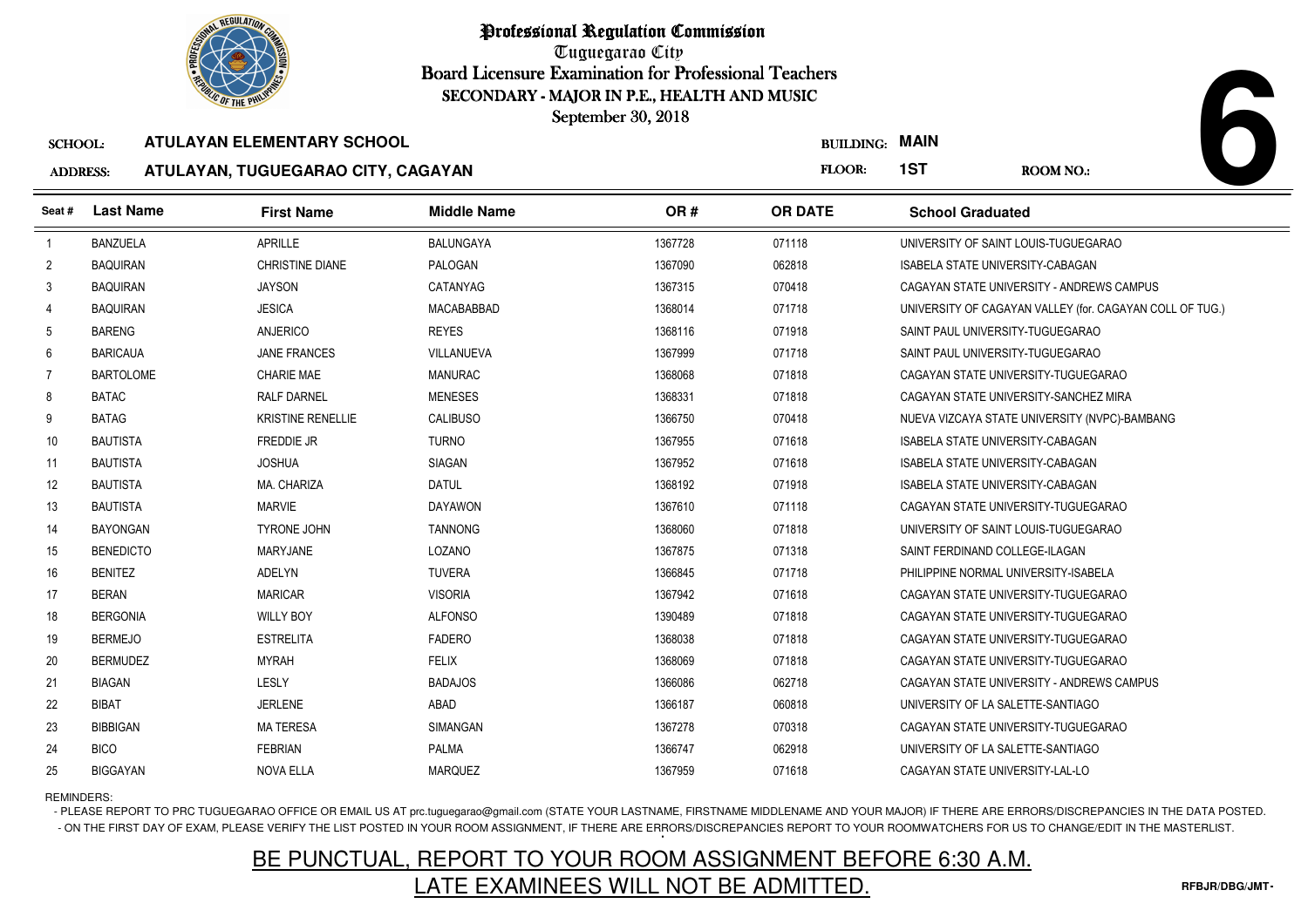

Tuguegarao City Board Licensure Examination for Professional Teachers September 30, 2018

## ADDRESS:**ATULAYAN, TUGUEGARAO CITY, CAGAYAN**

| <b><i>OLIC OF THE PHILIP</i></b><br>SECONDARY - MAJOR IN P.E., HEALTH AND MUSIC |                  |                                    |                    |         |                  |                                         |                                                  |
|---------------------------------------------------------------------------------|------------------|------------------------------------|--------------------|---------|------------------|-----------------------------------------|--------------------------------------------------|
|                                                                                 |                  |                                    | September 30, 2018 |         |                  |                                         |                                                  |
| <b>SCHOOL:</b>                                                                  |                  | <b>ATULAYAN ELEMENTARY SCHOOL</b>  |                    |         | <b>BUILDING:</b> | <b>MAIN</b>                             |                                                  |
| <b>ADDRESS:</b>                                                                 |                  | ATULAYAN, TUGUEGARAO CITY, CAGAYAN |                    |         | FLOOR:           | 1ST                                     | <b>ROOM NO.:</b>                                 |
| Seat #                                                                          | <b>Last Name</b> | <b>First Name</b>                  | <b>Middle Name</b> | OR#     | <b>OR DATE</b>   | <b>School Graduated</b>                 |                                                  |
| $\overline{1}$                                                                  | <b>BINARAO</b>   | <b>MELINDA</b>                     | <b>GAMMAD</b>      | 1367846 | 071218           |                                         | CAGAYAN STATE UNIVERSITY-TUGUEGARAO              |
| $\overline{2}$                                                                  | <b>BINLINGAN</b> | <b>MARIE ZONE</b>                  | <b>PUGUON</b>      | 1367679 | 071318           |                                         | NUEVA VIZCAYA STATE UNIVERSITY (NVSIT)-BAYOMBONG |
| 3                                                                               | <b>BION</b>      | <b>JHONATAN</b>                    | <b>DAVID</b>       | 1367278 | 070318           |                                         | CAGAYAN STATE UNIVERSITY-TUGUEGARAO              |
| 4                                                                               | <b>BOLANDO</b>   | LEONARD                            | <b>MAGUDDAYAO</b>  | 1368051 | 071818           | CAGAYAN STATE UNIVERSITY-LAL-LO         |                                                  |
| 5                                                                               | <b>BON</b>       | <b>JOHN FEBRIX</b>                 | SAGARIO            | 1366842 | 071718           | ISABELA STATE UNIVERSITY-ECHAGUE        |                                                  |
| 6                                                                               | <b>BOSI</b>      | <b>MARY JANE</b>                   | <b>ROSALES</b>     | 1365988 | 060118           |                                         | CAGAYAN STATE UNIVERSITY - ANDREWS CAMPUS        |
| $\overline{7}$                                                                  | <b>BRUCES</b>    | LEIAN                              | <b>MAGGAY</b>      | 1366026 | 061818           |                                         | CAGAYAN STATE UNIVERSITY - ANDREWS CAMPUS        |
| 8                                                                               | <b>BRUNO</b>     | <b>FAYE ALISON</b>                 | GATAN              | 1367658 | 071618           | SAINT MARY'S UNIVERSITY                 |                                                  |
| 9                                                                               | <b>BUADO</b>     | <b>ESPERANZA</b>                   | <b>LEONIDAS</b>    | 1366891 | 071918           | PHILIPPINE NORMAL UNIVERSITY-ISABELA    |                                                  |
| 10                                                                              | <b>BUENO</b>     | <b>ANDRES</b>                      | CARANGUIAN         | 1367743 | 071118           |                                         | UNIVERSITY OF SAINT LOUIS-TUGUEGARAO             |
| 11                                                                              | <b>BULACLAC</b>  | <b>KEVIN</b>                       | <b>ZIPAGAN</b>     | 1367413 | 070618           |                                         | CAGAYAN STATE UNIVERSITY-TUGUEGARAO              |
| 12                                                                              | <b>BUNAGAN</b>   | <b>ARNEL</b>                       | <b>GANNABAN</b>    | 1367399 | 070618           |                                         | CAGAYAN STATE UNIVERSITY - ANDREWS CAMPUS        |
| 13                                                                              | <b>BUNOT</b>     | <b>JAHNEE LOU</b>                  | <b>APILADO</b>     | 1406788 | 071918           |                                         | CAGAYAN STATE UNIVERSITY-SANCHEZ MIRA            |
| 14                                                                              | <b>BURIGSAY</b>  | <b>ROMEL</b>                       | <b>ANTONIO</b>     | 1368325 | 071718           |                                         | CAGAYAN STATE UNIVERSITY-SANCHEZ MIRA            |
| 15                                                                              | CABABA           | <b>GABRIELA FAYE</b>               | <b>PRUDENCIANO</b> | 1368025 | 071718           |                                         | UNIVERSITY OF SAINT LOUIS-TUGUEGARAO             |
| 16                                                                              | CABABAG          | <b>RENI ROSE</b>                   | <b>VUELTA</b>      | 1368169 | 071918           |                                         | CAGAYAN STATE UNIVERSITY-TUGUEGARAO              |
| 17                                                                              | CABACCAN         | <b>RISHEL</b>                      | <b>BANGUG</b>      | 1368448 | 072018           | ISABELA STATE UNIVERSITY-CABAGAN        |                                                  |
| 18                                                                              | CABANGAN         | <b>JESSIE ANN</b>                  | <b>BALMACEDA</b>   | 1366018 | 061818           | PHILIPPINE NORMAL UNIVERSITY-ISABELA    |                                                  |
| 19                                                                              | CABANTAC         | MAY                                | <b>VIDANIA</b>     | 1367568 | 070918           | <b>ISABELA STATE UNIVERSITY-ECHAGUE</b> |                                                  |
| 20                                                                              | <b>CABAUATAN</b> | ANGELA                             | <b>MATALANG</b>    | 1367271 | 070218           |                                         | CAGAYAN STATE UNIVERSITY-TUGUEGARAO              |
| 21                                                                              | CABAÑA           | <b>JOMAR</b>                       | <b>FACUN</b>       | 1368554 | 072618           |                                         | CAGAYAN STATE UNIVERSITY-TUGUEGARAO              |
| 22                                                                              | CABILDO          | <b>DAPHNEE</b>                     | <b>JOSE</b>        | 1368447 | 072018           |                                         | CAGAYAN STATE UNIVERSITY-TUGUEGARAO              |
| 23                                                                              | CABLAYAN         | <b>JOYCE DARYLXEN</b>              | <b>BAGAYAS</b>     | WICZTX5 | 053018           | UNIVERSITY OF LA SALETTE-SANTIAGO       |                                                  |
| 24                                                                              | CABRERA          | SHEENA GOLDAMAIRE                  | <b>BANATAO</b>     | 1367840 | 071218           |                                         | CAGAYAN STATE UNIVERSITY-TUGUEGARAO              |
| 25                                                                              | CADABA           | <b>JEFERSON</b>                    | <b>COLOBONG</b>    | 1368087 | 071818           |                                         | CAGAYAN STATE UNIVERSITY-TUGUEGARAO              |

REMINDERS:

- PLEASE REPORT TO PRC TUGUEGARAO OFFICE OR EMAIL US AT prc.tuguegarao@gmail.com (STATE YOUR LASTNAME, FIRSTNAME MIDDLENAME AND YOUR MAJOR) IF THERE ARE ERRORS/DISCREPANCIES IN THE DATA POSTED. - ON THE FIRST DAY OF EXAM, PLEASE VERIFY THE LIST POSTED IN YOUR ROOM ASSIGNMENT, IF THERE ARE ERRORS/DISCREPANCIES REPORT TO YOUR ROOMWATCHERS FOR US TO CHANGE/EDIT IN THE MASTERLIST.

# BE PUNCTUAL, REPORT TO YOUR ROOM ASSIGNMENT BEFORE 6:30 A.M.LATE EXAMINEES WILL NOT BE ADMITTED.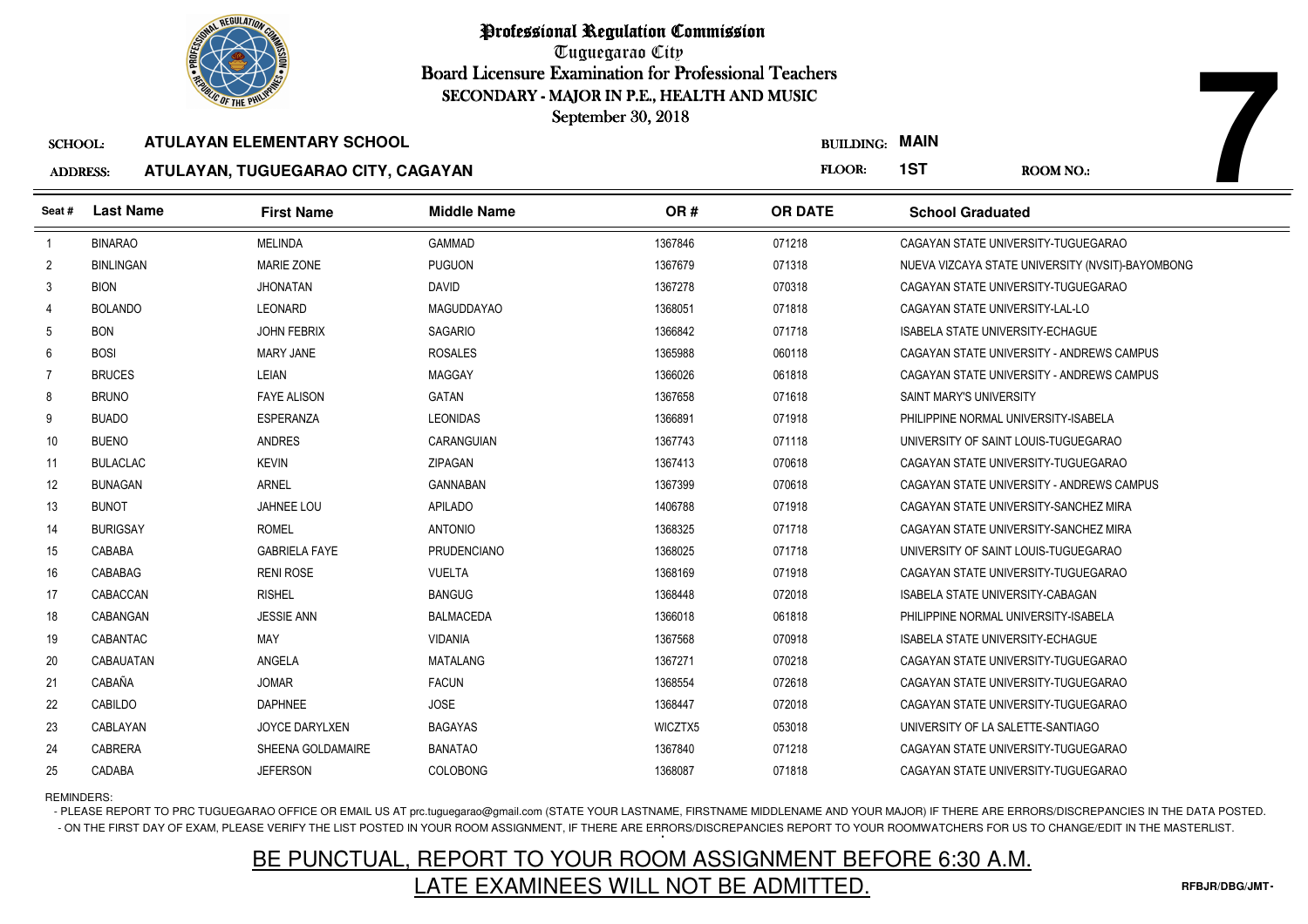

Tuguegarao City Board Licensure Examination for Professional Teachers September 30, 2018

### SCHOOL:**ATULAYAN ELEMENTARY SCHOOL**

### ADDRESS:**ATULAYAN, TUGUEGARAO CITY, CAGAYAN**

| <b><i>OLIC OF THE PHILIP</i></b><br>SECONDARY - MAJOR IN P.E., HEALTH AND MUSIC |                  |                                    |                    |         |                  |                                         |                                                          |
|---------------------------------------------------------------------------------|------------------|------------------------------------|--------------------|---------|------------------|-----------------------------------------|----------------------------------------------------------|
|                                                                                 |                  |                                    | September 30, 2018 |         |                  |                                         |                                                          |
| <b>SCHOOL:</b>                                                                  |                  | <b>ATULAYAN ELEMENTARY SCHOOL</b>  |                    |         | <b>BUILDING:</b> | <b>MAIN</b>                             |                                                          |
| <b>ADDRESS:</b>                                                                 |                  | ATULAYAN, TUGUEGARAO CITY, CAGAYAN |                    |         | <b>FLOOR:</b>    | 1ST                                     | <b>ROOM NO.:</b>                                         |
| Seat #                                                                          | <b>Last Name</b> | <b>First Name</b>                  | <b>Middle Name</b> | OR#     | <b>OR DATE</b>   | <b>School Graduated</b>                 |                                                          |
| $\overline{1}$                                                                  | CAGURANGAN       | CAMILLE                            | <b>HERNANDEZ</b>   | 1367980 | 071718           |                                         | CAGAYAN STATE UNIVERSITY-TUGUEGARAO                      |
| $\overline{2}$                                                                  | CAGURANGAN       | <b>JOAN</b>                        | NARAG              | 1367907 | 071618           |                                         | CAGAYAN STATE UNIVERSITY-TUGUEGARAO                      |
| 3                                                                               | CALAPIAO         | <b>DIANA JEAN</b>                  | <b>PUMIG-AS</b>    | 1368068 | 071818           |                                         | CAGAYAN STATE UNIVERSITY-TUGUEGARAO                      |
| 4                                                                               | CALAYCAY         | <b>ANGEL CHRISTINE</b>             | <b>URCIA</b>       | 1367316 | 070418           |                                         | CAGAYAN STATE UNIVERSITY-TUGUEGARAO                      |
| 5                                                                               | CALDERON         | RAMIL JR                           | <b>CRISOSTOMO</b>  | 1367343 | 070418           |                                         | UNIVERSITY OF CAGAYAN VALLEY (for. CAGAYAN COLL OF TUG.) |
| 6                                                                               | CALIGUIRAN       | <b>JENALYN</b>                     | CAUAN              | 1367362 | 070518           | ISABELA STATE UNIVERSITY-CABAGAN        |                                                          |
| $\overline{7}$                                                                  | CALINGGANGAN     | <b>RISMER</b>                      | ABUAN              | 1367659 | 071618           | <b>ISABELA STATE UNIVERSITY-ECHAGUE</b> |                                                          |
| 8                                                                               | CALIPAY          | <b>KRIZZA MAE</b>                  | <b>GABUAT</b>      | 1366991 | 062018           |                                         | CAGAYAN STATE UNIVERSITY-TUGUEGARAO                      |
| 9                                                                               | <b>CALLUENG</b>  | <b>DOMINIC JR</b>                  | <b>GUZMAN</b>      | 1368311 | 071718           |                                         | CAGAYAN STATE UNIVERSITY-TUGUEGARAO                      |
| 10 <sup>°</sup>                                                                 | <b>CALUMPIT</b>  | <b>NOWEL</b>                       | <b>RAMOS</b>       | 1368013 | 071718           |                                         | CAGAYAN STATE UNIVERSITY-TUGUEGARAO                      |
| 11                                                                              | <b>CAMACHO</b>   | SHERYLL JOY                        | <b>NICOLAS</b>     | 1367633 | 071218           |                                         | NUEVA VIZCAYA STATE UNIVERSITY (NVSIT)-BAYOMBONG         |
| 12                                                                              | <b>CAMARA</b>    | <b>MARYROSE</b>                    | <b>BARTOLOME</b>   | 1367283 | 070318           | ARAULLO UNIVERSITY                      |                                                          |
| 13                                                                              | CAMMAYO          | <b>MARIA VERONICA</b>              | ARUGAY             | 1368174 | 071918           | SAINT PAUL UNIVERSITY-TUGUEGARAO        |                                                          |
| 14                                                                              | CANCINO          | <b>CRISTIAN</b>                    | LAGASCA            | 640573  | 070818           | <b>ISABELA STATE UNIVERSITY-ECHAGUE</b> |                                                          |
| 15                                                                              | CANDIDO          | <b>GLADYS</b>                      | <b>GENERAO</b>     | 1367691 | 071618           | <b>ISABELA STATE UNIVERSITY-ECHAGUE</b> |                                                          |
| 16                                                                              | CANGAS           | MARIA JONALYN                      | <b>BERMEJO</b>     | 1368445 | 072018           |                                         | CAGAYAN STATE UNIVERSITY-SANCHEZ MIRA                    |
| 17                                                                              | <b>CANTOR</b>    | ANGELOU                            | <b>ANTONIO</b>     | 1366487 | 061118           | UNIVERSITY OF LA SALETTE-SANTIAGO       |                                                          |
| 18                                                                              | CAOILI           | <b>MICHELLE</b>                    | RAMILO             | 1366380 | 060718           | ISABELA STATE UNIVERSITY-ECHAGUE        |                                                          |
| 19                                                                              | CARAANG          | <b>ARCELIE</b>                     | <b>BUNGOR</b>      | 1368542 | 072518           |                                         | CAGAYAN STATE UNIVERSITY-TUGUEGARAO                      |
| 20                                                                              | CARAM            | <b>CLARISSA</b>                    | ARGUELLES          | 1368172 | 071918           | ISABELA STATE UNIVERSITY-CABAGAN        |                                                          |
| 21                                                                              | CARANGUIAN       | <b>MA CATALINA</b>                 | <b>CUARTEROS</b>   | 1366016 | 061818           |                                         | CAGAYAN STATE UNIVERSITY-TUGUEGARAO                      |
| 22                                                                              | CARAYUGAN        | JULIANA                            | PARAGGUA           | 1368066 | 071818           |                                         | CAGAYAN STATE UNIVERSITY-TUGUEGARAO                      |
| 23                                                                              | CARBONEL         | <b>RHEA</b>                        | LATA               | 1668608 | 071818           | PHILIPPINE NORMAL UNIVERSITY-ISABELA    |                                                          |
| 24                                                                              | CASIÑO           | <b>KENNEDY</b>                     | CALUTTUNG          | 1368068 | 071818           |                                         | CAGAYAN STATE UNIVERSITY-TUGUEGARAO                      |
| 25                                                                              | CASTAÑEDA        | JO-AN                              | AFALLA             | 1366873 | 071818           | PHILIPPINE NORMAL UNIVERSITY-ISABELA    |                                                          |

## REMINDERS:

- PLEASE REPORT TO PRC TUGUEGARAO OFFICE OR EMAIL US AT prc.tuguegarao@gmail.com (STATE YOUR LASTNAME, FIRSTNAME MIDDLENAME AND YOUR MAJOR) IF THERE ARE ERRORS/DISCREPANCIES IN THE DATA POSTED. - ON THE FIRST DAY OF EXAM, PLEASE VERIFY THE LIST POSTED IN YOUR ROOM ASSIGNMENT, IF THERE ARE ERRORS/DISCREPANCIES REPORT TO YOUR ROOMWATCHERS FOR US TO CHANGE/EDIT IN THE MASTERLIST.

## BE PUNCTUAL, REPORT TO YOUR ROOM ASSIGNMENT BEFORE 6:30 A.M.LATE EXAMINEES WILL NOT BE ADMITTED.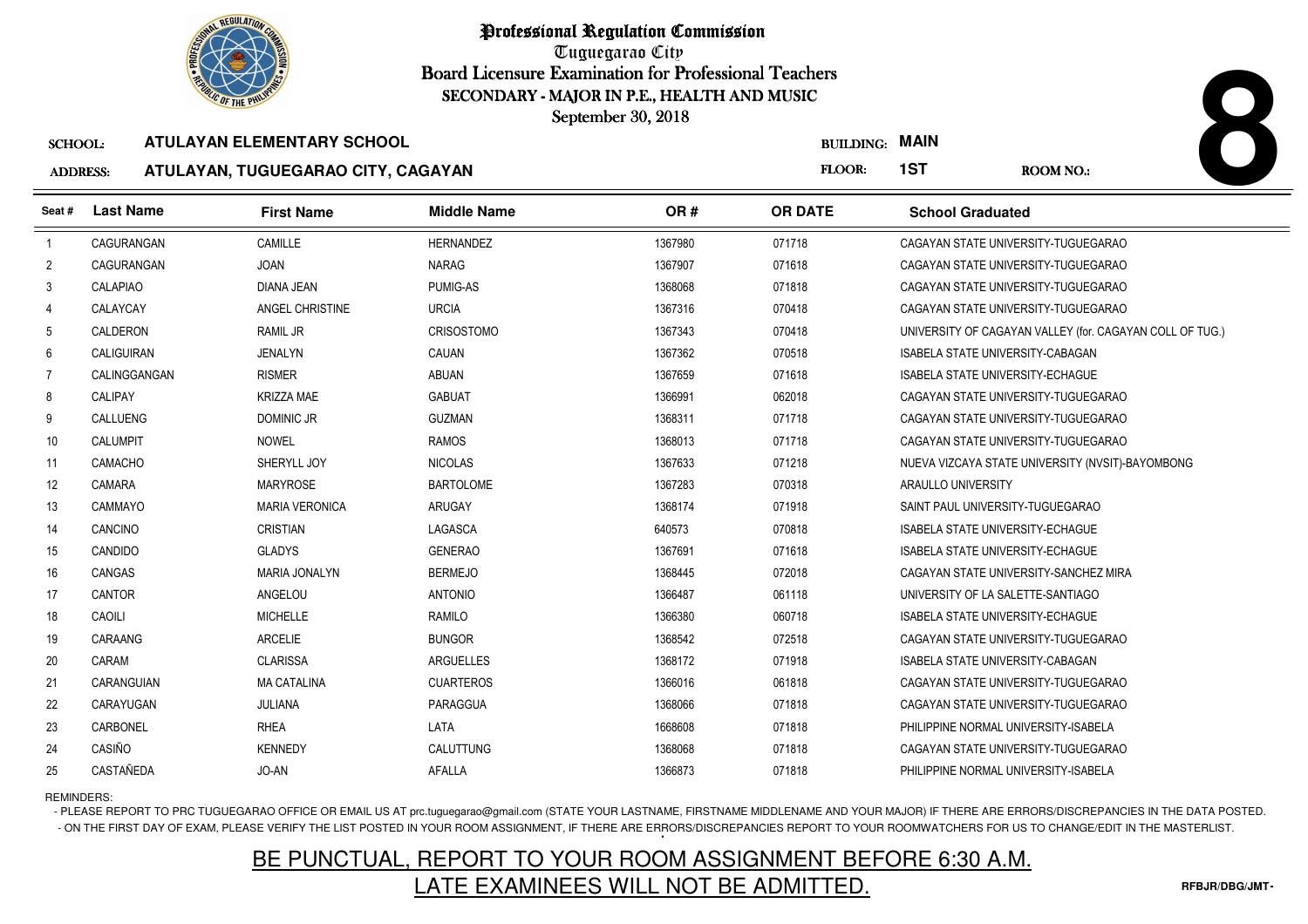

Tuguegarao City Board Licensure Examination for Professional Teachers September 30, 2018

## ADDRESS:**ATULAYAN, TUGUEGARAO CITY, CAGAYAN**

|                 | <b>OLIC OF THE PHILIP</b> |                                    | SECONDARY - MAJOR IN P.E., HEALTH AND MUSIC |         |                  |                                         |                                                  |
|-----------------|---------------------------|------------------------------------|---------------------------------------------|---------|------------------|-----------------------------------------|--------------------------------------------------|
|                 |                           |                                    | September 30, 2018                          |         |                  |                                         |                                                  |
| <b>SCHOOL:</b>  |                           | <b>ATULAYAN ELEMENTARY SCHOOL</b>  |                                             |         | <b>BUILDING:</b> | <b>MAIN</b>                             |                                                  |
| <b>ADDRESS:</b> |                           | ATULAYAN, TUGUEGARAO CITY, CAGAYAN |                                             |         | FLOOR:           | 1ST                                     | <b>ROOM NO.:</b>                                 |
| Seat #          | <b>Last Name</b>          | <b>First Name</b>                  | <b>Middle Name</b>                          | OR#     | <b>OR DATE</b>   | <b>School Graduated</b>                 |                                                  |
| $\overline{1}$  | CASTILLO                  | <b>CHARLES</b>                     | <b>MARIBBAY</b>                             | 1367450 | 070918           |                                         | UNIVERSITY OF SAINT LOUIS-TUGUEGARAO             |
| 2               | CASTILLO                  | <b>RUTH CAINA</b>                  | <b>BARCELLANO</b>                           | 1368324 | 071718           |                                         | CAGAYAN STATE UNIVERSITY-SANCHEZ MIRA            |
| 3               | CASTRO                    | ROALD                              | <b>TORIDA</b>                               | 1368325 | 071718           |                                         | CAGAYAN STATE UNIVERSITY-SANCHEZ MIRA            |
| 4               | <b>CATACUTAN</b>          | KIM JOE MARIE                      | <b>BANUTAN</b>                              | 1368069 | 071818           |                                         | CAGAYAN STATE UNIVERSITY-TUGUEGARAO              |
| 5               | CATIGAY                   | <b>ROSCAN KAE</b>                  | <b>DUMBRIGUE</b>                            | 1367451 | 070918           |                                         | UNIVERSITY OF SAINT LOUIS-TUGUEGARAO             |
| 6               | CATRIZ                    | <b>JESTONI</b>                     | <b>BINAYUG</b>                              | 1368470 | 072018           | SAINT PAUL UNIVERSITY-TUGUEGARAO        |                                                  |
| $\overline{7}$  | CATUNGAL                  | <b>ISMAEL</b>                      | <b>TACANG</b>                               | 1368509 | 071718           | ISABELA STATE UNIVERSITY-CABAGAN        |                                                  |
| 8               | CAUILAN                   | SHERENIL                           | MONTAÑEZ                                    | 1365591 | 052918           |                                         | CAGAYAN STATE UNIVERSITY-TUGUEGARAO              |
| 9               | CAYABAN                   | <b>XYRIL KHARL</b>                 | <b>GROSPE</b>                               | 1367632 | 071218           |                                         | NUEVA VIZCAYA STATE UNIVERSITY (NVSIT)-BAYOMBONG |
| 10 <sup>°</sup> | <b>CENABRE</b>            | <b>MARY GRACE</b>                  | <b>MELCHOR</b>                              | 1368173 | 071918           |                                         | CAGAYAN STATE UNIVERSITY-TUGUEGARAO              |
| 11              | <b>CENTENO</b>            | AR KEY                             | <b>DELAYON</b>                              | 1412711 | 071818           |                                         | CAGAYAN STATE UNIVERSITY-TUGUEGARAO              |
| 12              | <b>CIELOS</b>             | MIVIE JOYCE                        | <b>CAPILI</b>                               | 1368175 | 071918           |                                         | CAGAYAN STATE UNIVERSITY-TUGUEGARAO              |
| 13              | <b>CLEMENTE</b>           | <b>ALISON</b>                      | <b>ANNOQUE</b>                              | 1366878 | 071918           |                                         | NUEVA VIZCAYA STATE UNIVERSITY (NVSIT)-BAYOMBONG |
| 14              | <b>CLEMENTE</b>           | CHARILYN                           | DELAYUN                                     | 1368115 | 071918           | SAINT PAUL UNIVERSITY-TUGUEGARAO        |                                                  |
| 15              | <b>CLEMENTE</b>           | <b>NICEL</b>                       | <b>BUTED</b>                                | 1367941 | 071618           |                                         | CAGAYAN STATE UNIVERSITY-TUGUEGARAO              |
| 16              | <b>COLICO</b>             | <b>JERILYN</b>                     | <b>ASUERO</b>                               | 1366040 | 062018           | SAINT FERDINAND COLLEGE-ILAGAN          |                                                  |
| 17              | COLLO                     | <b>CRISTALJEN</b>                  | <b>GUIYAB</b>                               | 1367566 | 070918           | <b>ISABELA STATE UNIVERSITY-ECHAGUE</b> |                                                  |
| 18              | <b>COLOMA</b>             | <b>KRISTELA MAE</b>                | CARAMANCION                                 | 1367568 | 070918           | <b>ISABELA STATE UNIVERSITY-ECHAGUE</b> |                                                  |
| 19              | CONCEPCION                | JAYLORD                            | <b>PULINTANG</b>                            | 1367989 | 071718           | NATIONAL TEACHER'S COLLEGE              |                                                  |
| 20              | <b>CONDOY</b>             | <b>CHRISTINA</b>                   | <b>ARINGO</b>                               | 1367309 | 070418           | CAGAYAN STATE UNIVERSITY-LAL-LO         |                                                  |
| 21              | CORPUZ                    | <b>ESTELITO</b>                    | <b>DONIEGO</b>                              | 1366068 | 062618           | CAGAYAN STATE UNIVERSITY-LAL-LO         |                                                  |
| 22              | CORPUZ                    | <b>JAY ISRAEL</b>                  | <b>FORONDA</b>                              | 1367657 | 071618           | SAINT MARY'S UNIVERSITY                 |                                                  |
| 23              | <b>CORPUZ</b>             | <b>RUTH ANN</b>                    | BAYANI                                      | 1368100 | 071718           |                                         | CAGAYAN STATE UNIVERSITY-SANCHEZ MIRA            |
| 24              | CORPUZ                    | SARAH LEE                          | PADILLA                                     | 1368031 | 071718           | UNIVERSITY OF SAINT LOUIS-TUGUEGARAO    |                                                  |
| 25              | CORTADO                   | <b>ELDRIDGE RENZO</b>              | <b>BALAORO</b>                              | 1367654 | 071618           |                                         | NUEVA VIZCAYA STATE UNIVERSITY (NVSIT)-BAYOMBONG |

REMINDERS:

- PLEASE REPORT TO PRC TUGUEGARAO OFFICE OR EMAIL US AT prc.tuguegarao@gmail.com (STATE YOUR LASTNAME, FIRSTNAME MIDDLENAME AND YOUR MAJOR) IF THERE ARE ERRORS/DISCREPANCIES IN THE DATA POSTED. - ON THE FIRST DAY OF EXAM, PLEASE VERIFY THE LIST POSTED IN YOUR ROOM ASSIGNMENT, IF THERE ARE ERRORS/DISCREPANCIES REPORT TO YOUR ROOMWATCHERS FOR US TO CHANGE/EDIT IN THE MASTERLIST.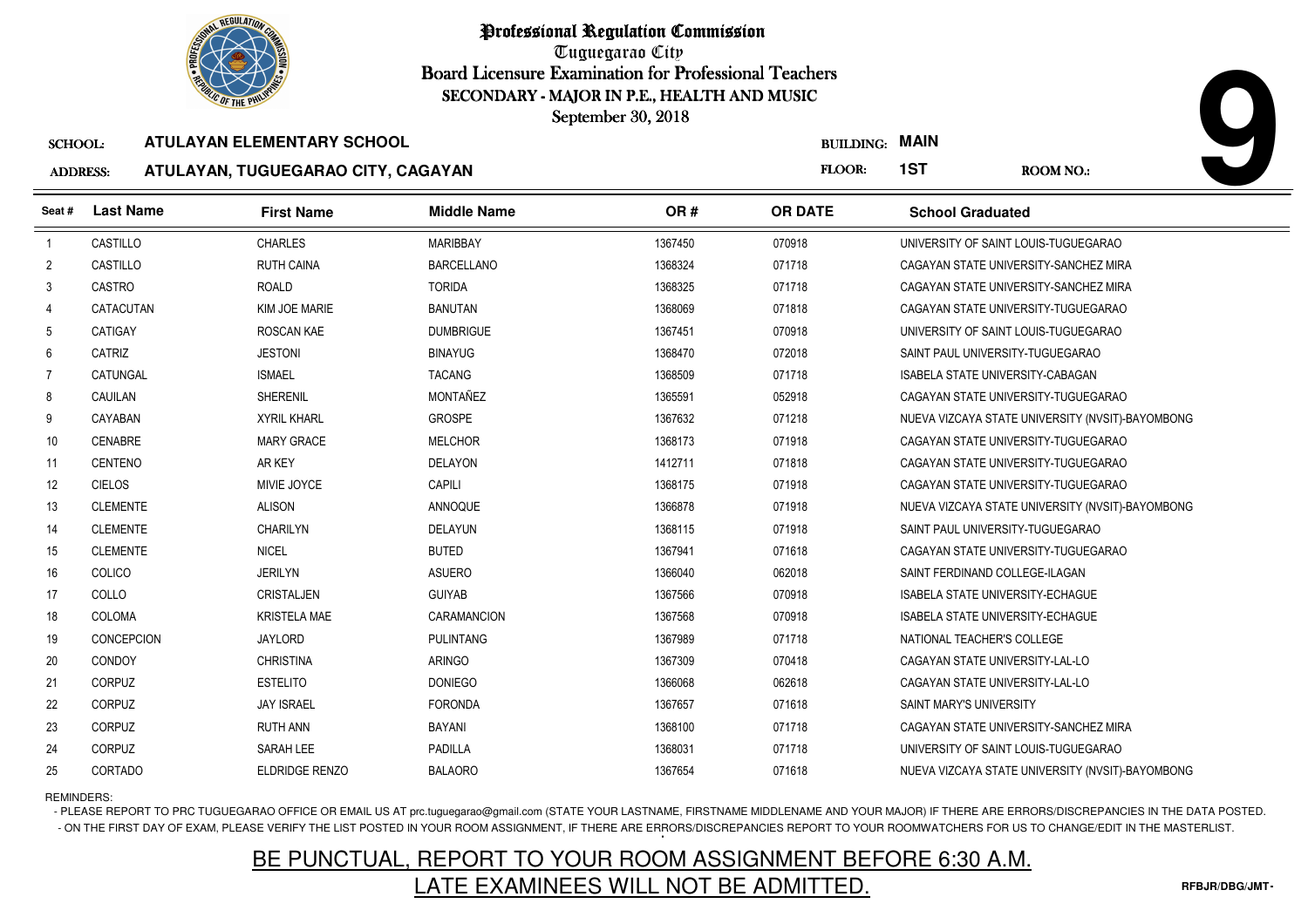

Tuguegarao City Board Licensure Examination for Professional Teachers September 30, 2018

#### SCHOOL:**ATULAYAN ELEMENTARY SCHOOL**

### ADDRESS:**ATULAYAN, TUGUEGARAO CITY, CAGAYAN**

|                 | <b>OLIC OF THE PHILIP</b><br>SECONDARY - MAJOR IN P.E., HEALTH AND MUSIC<br>September 30, 2018 |                                    |                    |         |                  |                         |                                                    |  |  |  |  |
|-----------------|------------------------------------------------------------------------------------------------|------------------------------------|--------------------|---------|------------------|-------------------------|----------------------------------------------------|--|--|--|--|
| <b>SCHOOL:</b>  |                                                                                                | ATULAYAN ELEMENTARY SCHOOL         |                    |         | <b>BUILDING:</b> | MAIN                    |                                                    |  |  |  |  |
| <b>ADDRESS:</b> |                                                                                                | ATULAYAN, TUGUEGARAO CITY, CAGAYAN |                    |         | <b>FLOOR:</b>    | 1ST                     | <b>ROOM NO.:</b>                                   |  |  |  |  |
| Seat#           | <b>Last Name</b>                                                                               | <b>First Name</b>                  | <b>Middle Name</b> | OR#     | <b>OR DATE</b>   | <b>School Graduated</b> |                                                    |  |  |  |  |
|                 | <b>CUARESMA</b>                                                                                | <b>CORRINE ANGELIE</b>             | <b>URIAS</b>       | 1368166 | 071918           |                         | UNIVERSITY OF SAINT LOUIS-TUGUEGARAO               |  |  |  |  |
|                 | CULANGAN                                                                                       | CARMINE JASMINE                    | SAMBAAN            | 1367944 | 071618           |                         | CAGAYAN STATE UNIVERSITY-TUGUEGARAO                |  |  |  |  |
|                 | <b>CULIUAN</b>                                                                                 | FERDINAND JR                       | <b>GUILLERMO</b>   | 1367201 | 062818           |                         | UNIVERSITY OF CAGAYAN VALLEY (for. CAGAYAN COLL OF |  |  |  |  |

| $\overline{2}$ | CULANGAN        | CARMINE JASMINE     | SAMBAAN          | 1367944 | 071618 | CAGAYAN STATE UNIVERSITY-TUGUEGARAO                      |
|----------------|-----------------|---------------------|------------------|---------|--------|----------------------------------------------------------|
| 3              | <b>CULIUAN</b>  | <b>FERDINAND JR</b> | <b>GUILLERMO</b> | 1367201 | 062818 | UNIVERSITY OF CAGAYAN VALLEY (for. CAGAYAN COLL OF TUG.) |
| $\overline{4}$ | <b>CUNTAPAY</b> | <b>MARY ANN</b>     | CAUILAN          | 1367825 | 071218 | CAGAYAN STATE UNIVERSITY-TUGUEGARAO                      |
| 5              | <b>CURAN</b>    | NIKKA JANE          | CABANSAG         | 1367566 | 070918 | <b>ISABELA STATE UNIVERSITY-ECHAGUE</b>                  |
| 6              | <b>CUREG</b>    | <b>ERLINDA</b>      | ARGONZA          | 1367933 | 071618 | <b>ISABELA STATE UNIVERSITY-CABAGAN</b>                  |
| $\overline{7}$ | <b>CUSIPAG</b>  | <b>CLARIVEL</b>     | <b>LEDESMA</b>   | 1367475 | 071018 | CAGAYAN STATE UNIVERSITY-TUGUEGARAO                      |
| 8              | <b>CUSIPAG</b>  | <b>MARYJOYCE</b>    | <b>PAMITTAN</b>  | 1367456 | 070918 | UNIVERSITY OF SAINT LOUIS-TUGUEGARAO                     |
| 9              | <b>CUSIPAG</b>  | <b>OLIVER</b>       | SIBBALUCA        | 1367122 | 062218 | UNIVERSITY OF CAGAYAN VALLEY (for. CAGAYAN COLL OF TUG.) |
| 10             | <b>DACPANO</b>  | <b>JEROME</b>       | CATABAY          | 1368150 | 071818 | CAGAYAN STATE UNIVERSITY-TUGUEGARAO                      |
| 11             | <b>DAGAN</b>    | MAY                 | <b>TOQUERO</b>   | 1367516 | 070518 | UNIVERSITY OF LA SALETTE-SANTIAGO                        |
| 12             | <b>DALAUPAN</b> | <b>RONA</b>         | <b>BALIQUO</b>   | 1366832 | 071718 | NUEVA VIZCAYA STATE UNIVERSITY (NVSIT)-BAYOMBONG         |
| 13             | <b>DALIT</b>    | OLGAFAYE            | CORDOVA          | 1368231 | 072518 | SAINT FERDINAND COLLEGE-ILAGAN                           |
| 14             | <b>DALU</b>     | <b>ROSCENCRANZ</b>  | LANGCAY          | 1368106 | 071818 | CAGAYAN STATE UNIVERSITY-CARITAN                         |
| 15             | <b>DANAO</b>    | <b>EDITHA</b>       | <b>FURTON</b>    | 1368477 | 072318 | NUEVA VIZCAYA STATE UNIVERSITY (NVSIT)-BAYOMBONG         |
| 16             | <b>DAQUIOAG</b> | <b>JESSA MAE</b>    | <b>RESPICIO</b>  | 652905  | 071618 | PHILIPPINE NORMAL UNIVERSITY-ISABELA                     |
| 17             | <b>DARAUAY</b>  | <b>MARCO</b>        | AMPARO           | 1366037 | 061918 | CAGAYAN STATE UNIVERSITY-CARITAN                         |
| 18             | <b>DASCIL</b>   | <b>HILTON JR</b>    | <b>BUGARING</b>  | 1368574 | 072618 | CAGAYAN STATE UNIVERSITY-SANCHEZ MIRA                    |
| 19             | <b>DAUS</b>     | <b>JENNIFER</b>     | PARAAN           | 1366883 | 071918 | <b>ISABELA STATE UNIVERSITY-ECHAGUE</b>                  |
| 20             | <b>DAWANG</b>   | <b>BEVERLY JANE</b> | <b>GRANDE</b>    | 1367589 | 071018 | <b>ISABELA STATE UNIVERSITY-ECHAGUE</b>                  |
| 21             | <b>DAYAG</b>    | <b>ARLYN</b>        | PALATAN          | 591789  | 062218 | CAGAYAN STATE UNIVERSITY-TUGUEGARAO                      |
| 22             | <b>DAYAG</b>    | <b>GLENARD</b>      | <b>MABATAN</b>   | 1367306 | 070418 | CAGAYAN STATE UNIVERSITY-TUGUEGARAO                      |
| 23             | <b>DAYAG</b>    | JULIET              | <b>LIBUNAO</b>   | 1366000 | 053018 | CAGAYAN STATE UNIVERSITY-TUGUEGARAO                      |
| 24             | DE LEON         | <b>VERNALYN</b>     |                  | 1367529 | 070618 | NUEVA VIZCAYA STATE UNIVERSITY (NVSIT)-BAYOMBONG         |
| 25             | DE CASTRO       | <b>LYKA</b>         | <b>MIGUEL</b>    | 1367999 | 071718 | CAGAYAN STATE UNIVERSITY-TUGUEGARAO                      |
|                |                 |                     |                  |         |        |                                                          |

REMINDERS:

- PLEASE REPORT TO PRC TUGUEGARAO OFFICE OR EMAIL US AT prc.tuguegarao@gmail.com (STATE YOUR LASTNAME, FIRSTNAME MIDDLENAME AND YOUR MAJOR) IF THERE ARE ERRORS/DISCREPANCIES IN THE DATA POSTED. - ON THE FIRST DAY OF EXAM, PLEASE VERIFY THE LIST POSTED IN YOUR ROOM ASSIGNMENT, IF THERE ARE ERRORS/DISCREPANCIES REPORT TO YOUR ROOMWATCHERS FOR US TO CHANGE/EDIT IN THE MASTERLIST.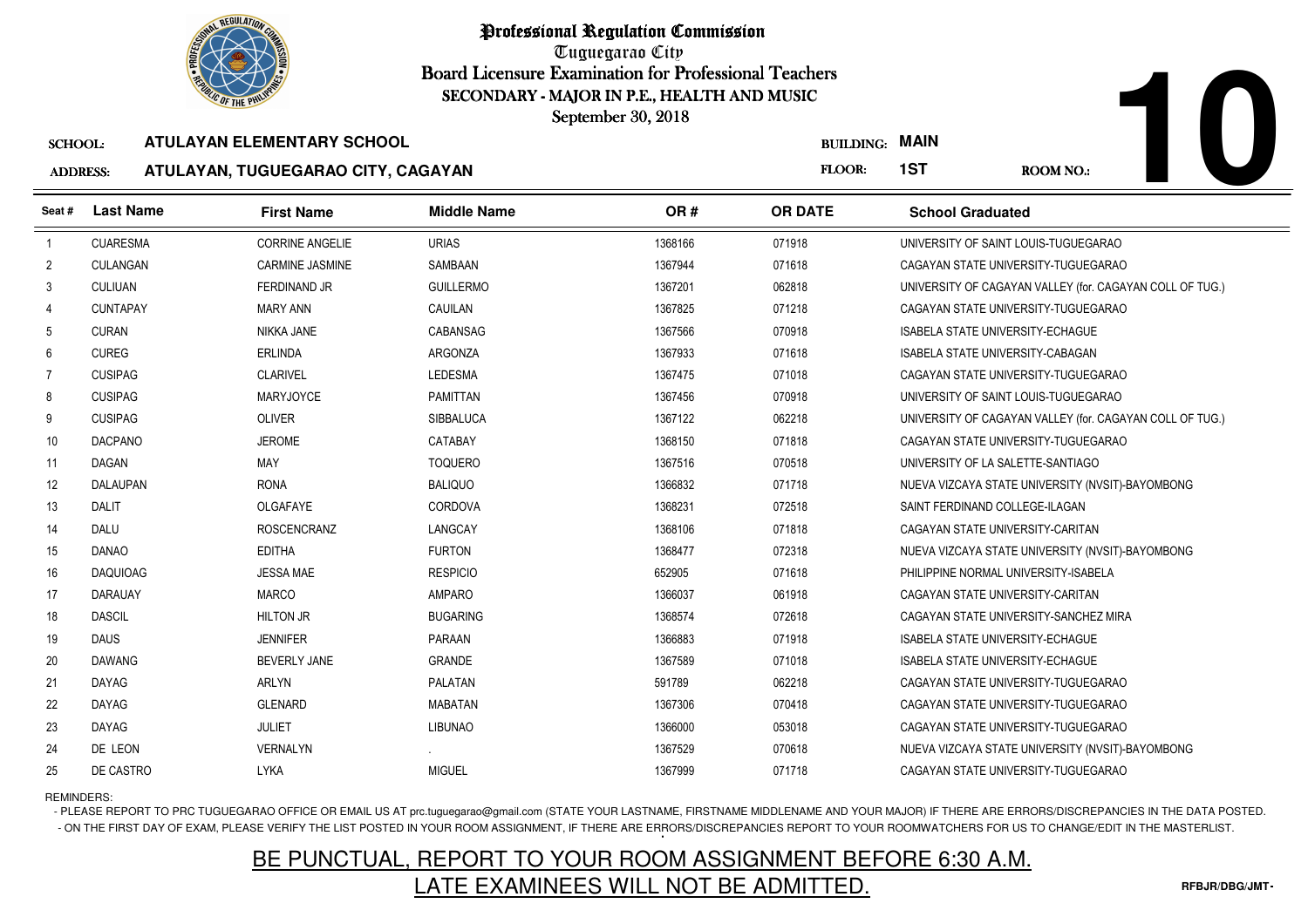

Tuguegarao City Board Licensure Examination for Professional Teachers September 30, 2018

### ADDRESS:**ATULAYAN, TUGUEGARAO CITY, CAGAYAN**

| <b>OLIC OF THE PHILIP</b><br>SECONDARY - MAJOR IN P.E., HEALTH AND MUSIC |                  |                                    |                    |         |                       |                                                  |
|--------------------------------------------------------------------------|------------------|------------------------------------|--------------------|---------|-----------------------|--------------------------------------------------|
|                                                                          |                  |                                    | September 30, 2018 |         |                       |                                                  |
| <b>SCHOOL:</b>                                                           |                  | <b>ATULAYAN ELEMENTARY SCHOOL</b>  |                    |         | <b>BUILDING: MAIN</b> |                                                  |
| <b>ADDRESS:</b>                                                          |                  | ATULAYAN, TUGUEGARAO CITY, CAGAYAN |                    |         | FLOOR:                | 1ST<br><b>ROOM NO.:</b>                          |
| Seat#                                                                    | <b>Last Name</b> | <b>First Name</b>                  | <b>Middle Name</b> | OR#     | <b>OR DATE</b>        | <b>School Graduated</b>                          |
|                                                                          | DE DIOS          | <b>EDUARDO JR</b>                  | <b>MALANO</b>      | 1368116 | 071918                | SAINT PAUL UNIVERSITY-TUGUEGARAO                 |
| $\overline{2}$                                                           | DE GUZMAN        | <b>JONALYN</b>                     | <b>NORBERTE</b>    | 1367653 | 071618                | NUEVA VIZCAYA STATE UNIVERSITY (NVSIT)-BAYOMBONG |
| 3                                                                        | DE JESUS         | <b>MICHELLE</b>                    | ORDANZA            | 1368228 | 072418                | <b>ISABELA STATE UNIVERSITY-ECHAGUE</b>          |
| 4                                                                        | DE LA CRUZ       | <b>FRANCISCA</b>                   | CHAN               | 1367841 | 071218                | CAGAYAN STATE UNIVERSITY-TUGUEGARAO              |
| 5                                                                        | DE LA FUENTE     | <b>JOHN PAUL</b>                   | <b>RAMOS</b>       | 1368327 | 071718                | CAGAYAN STATE UNIVERSITY-SANCHEZ MIRA            |
| 6                                                                        | DE LUNA          | ANGELICA                           | <b>BARTOLOME</b>   | 1367591 | 071018                | <b>ISABELA STATE UNIVERSITY-ECHAGUE</b>          |
| -7                                                                       | DE OCAMPO        | <b>ANTHONETTE</b>                  | <b>PUZON</b>       | 1368407 | 071918                | CAGAYAN STATE UNIVERSITY-SANCHEZ MIRA            |
| 8                                                                        | <b>DECENA</b>    | <b>GIL CLYDE</b>                   | <b>ALBINTO</b>     | 1368025 | 071718                | CAGAYAN STATE UNIVERSITY-TUGUEGARAO              |
| 9                                                                        | <b>DECENA</b>    | <b>MARK STEVEN</b>                 | <b>DAYAG</b>       | 1367000 | 061918                | CAGAYAN STATE UNIVERSITY-TUGUEGARAO              |
| 10                                                                       | <b>DELA CRUZ</b> | ANGELIE                            | <b>VENTURA</b>     | 1367992 | 071718                | CAGAYAN STATE UNIVERSITY-TUGUEGARAO              |
| 11                                                                       | <b>DELA CRUZ</b> | <b>EDESA</b>                       | <b>REGEDOR</b>     | 1367690 | 071618                | <b>ISABELA STATE UNIVERSITY-ECHAGUE</b>          |
| 12                                                                       | <b>DELA CRUZ</b> | <b>JAYPEE</b>                      | <b>MATEO</b>       | 1367308 | 070418                |                                                  |
| 13                                                                       | <b>DELA CRUZ</b> | <b>JHOANA</b>                      | <b>BACANAY</b>     | 1367942 | 071618                | CAGAYAN STATE UNIVERSITY-TUGUEGARAO              |
| 14                                                                       | <b>DELA CRUZ</b> | LAILA                              | <b>TIPAY</b>       | 1366884 | 071918                | PHILIPPINE NORMAL UNIVERSITY-ISABELA             |
| 15                                                                       | <b>DELA CRUZ</b> | RHODA MAE                          | <b>VILORIA</b>     | 1368026 | 071718                | CAGAYAN STATE UNIVERSITY-TUGUEGARAO              |
| 16                                                                       | DELA PEÑA        | <b>DELMARK</b>                     | <b>REYES</b>       | 1367530 | 070618                | ISABELA STATE UNIVERSITY-ECHAGUE                 |
| 17                                                                       | <b>DELACRUZ</b>  | <b>RINA</b>                        | <b>FLORES</b>      | 1367404 | 070618                | CAGAYAN STATE UNIVERSITY-TUGUEGARAO              |
| 18                                                                       | <b>DIAZ</b>      | <b>CRISTOPHER</b>                  | <b>MAGNO</b>       | 1368085 | 071818                | NUEVA VIZCAYA STATE UNIVERSITY (NVSIT)-BAYOMBONG |
| 19                                                                       | <b>DIAZ</b>      | <b>JOMEL</b>                       | <b>RAMOS</b>       | 640596  | 070818                | <b>ISABELA STATE UNIVERSITY-ECHAGUE</b>          |
| 20                                                                       | <b>DIEGO</b>     | <b>CHARITO</b>                     | LADAY              | 1367289 | 070318                | CAGAYAN STATE UNIVERSITY - ANDREWS CAMPUS        |
| 21                                                                       | <b>DIEZON</b>    | ANGELIE MAE                        |                    | 1368068 | 071818                | CAGAYAN STATE UNIVERSITY-TUGUEGARAO              |
| 22                                                                       | <b>DOMINGO</b>   | <b>FERNAN</b>                      | <b>TAMON</b>       | 1367759 | 071118                | CAGAYAN STATE UNIVERSITY-TUGUEGARAO              |
| 23                                                                       | <b>DRANCIANG</b> | SHERYL                             | <b>BASUG</b>       | 1367522 | 070518                | NUEVA VIZCAYA STATE UNIVERSITY (NVSIT)-BAYOMBONG |
| 24                                                                       | <b>DUMLAO</b>    | AEIZA                              | <b>ADARME</b>      | 1367538 | 070618                | <b>ISABELA STATE UNIVERSITY-ECHAGUE</b>          |
| 25                                                                       | <b>DUMLAO</b>    | <b>KEITH ADRIAN</b>                | LAYUGAN            | 1368114 | 071918                | SAINT PAUL UNIVERSITY-TUGUEGARAO                 |

REMINDERS:

- PLEASE REPORT TO PRC TUGUEGARAO OFFICE OR EMAIL US AT prc.tuguegarao@gmail.com (STATE YOUR LASTNAME, FIRSTNAME MIDDLENAME AND YOUR MAJOR) IF THERE ARE ERRORS/DISCREPANCIES IN THE DATA POSTED. - ON THE FIRST DAY OF EXAM, PLEASE VERIFY THE LIST POSTED IN YOUR ROOM ASSIGNMENT, IF THERE ARE ERRORS/DISCREPANCIES REPORT TO YOUR ROOMWATCHERS FOR US TO CHANGE/EDIT IN THE MASTERLIST.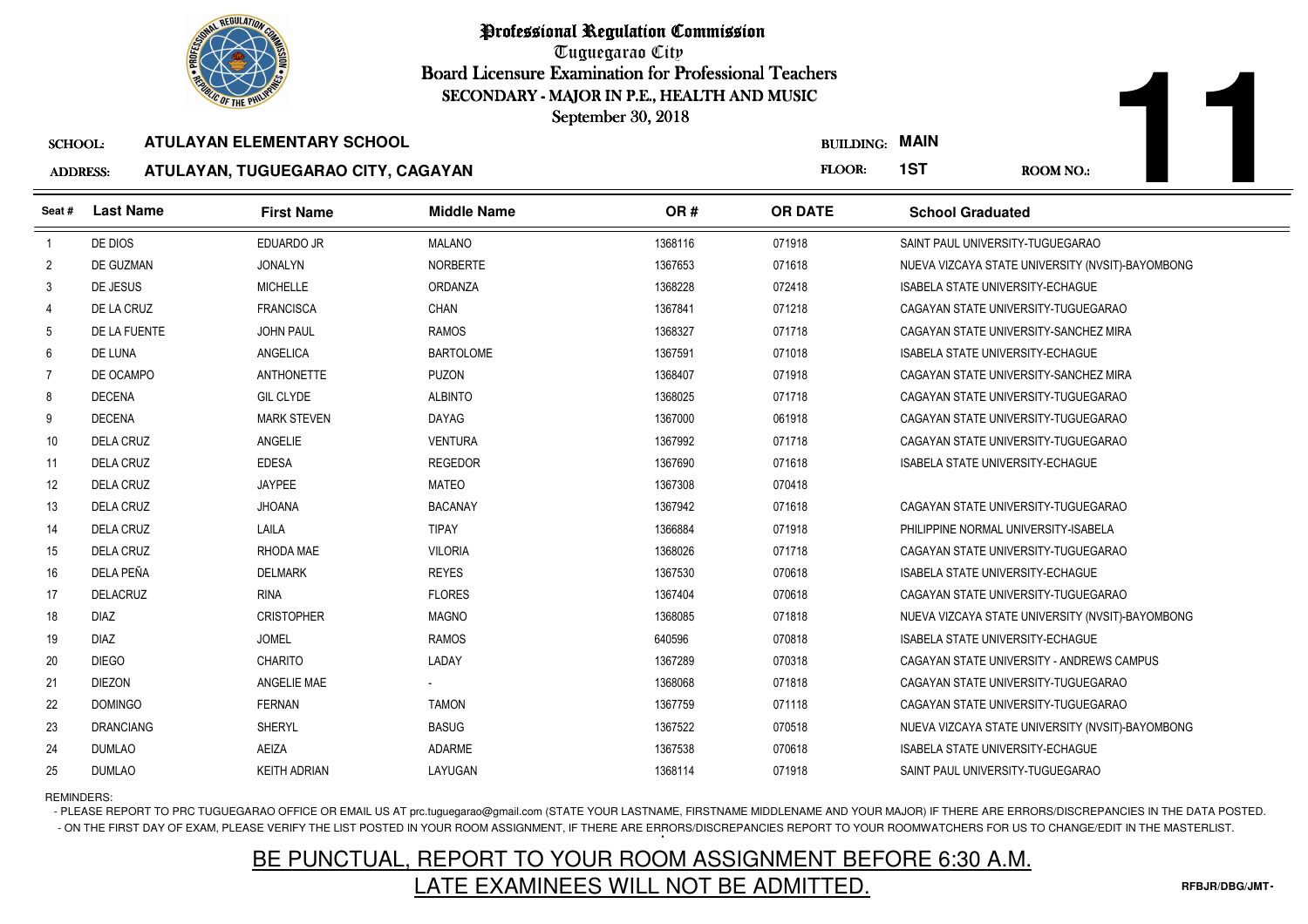

Tuguegarao City Board Licensure Examination for Professional Teachers September 30, 2018

### SCHOOL:**ATULAYAN ELEMENTARY SCHOOL**

## ADDRESS:**ATULAYAN, TUGUEGARAO CITY, CAGAYAN**

| <b>OF THE PHILIP</b><br>SECONDARY - MAJOR IN P.E., HEALTH AND MUSIC |                   |                                    |                    |         |                  |                                                          |
|---------------------------------------------------------------------|-------------------|------------------------------------|--------------------|---------|------------------|----------------------------------------------------------|
|                                                                     |                   |                                    | September 30, 2018 |         |                  |                                                          |
| <b>SCHOOL:</b>                                                      |                   | <b>ATULAYAN ELEMENTARY SCHOOL</b>  |                    |         | <b>BUILDING:</b> | <b>MAIN</b>                                              |
| <b>ADDRESS:</b>                                                     |                   | ATULAYAN, TUGUEGARAO CITY, CAGAYAN |                    |         | FLOOR:           | 1ST<br><b>ROOM NO.:</b>                                  |
| Seat#                                                               | <b>Last Name</b>  | <b>First Name</b>                  | <b>Middle Name</b> | OR#     | <b>OR DATE</b>   | <b>School Graduated</b>                                  |
| $\overline{1}$                                                      | <b>DUMLAO</b>     | SONNY-ANNE                         | <b>OSTOL</b>       | 1367841 | 071218           | CAGAYAN STATE UNIVERSITY-TUGUEGARAO                      |
| $\overline{2}$                                                      | <b>DURAN</b>      | RON RJ                             | <b>SACOBO</b>      | 1368486 | 072318           | UNIVERSITY OF SAINT LOUIS-TUGUEGARAO                     |
| 3                                                                   | <b>DYCAUSING</b>  | CALE                               | <b>ANTOLIN</b>     | 1366862 | 071818           | SAINT MARY'S UNIVERSITY                                  |
| 4                                                                   | <b>ELARDE</b>     | <b>ARIS</b>                        | <b>MADRIAGA</b>    | 1367599 | 071118           | <b>ISABELA STATE UNIVERSITY-ECHAGUE</b>                  |
| 5                                                                   | EQUILA            | <b>VINCE JERALD</b>                | LEAL               | 1367433 | 070918           | CAGAYAN STATE UNIVERSITY-TUGUEGARAO                      |
| 6                                                                   | <b>ESCOBAR</b>    | <b>JOE</b>                         | <b>CABISORA</b>    | 1367983 | 071718           | CAGAYAN STATE UNIVERSITY-TUGUEGARAO                      |
| 7                                                                   | <b>ESCOBAR</b>    | <b>MARICRIS</b>                    | <b>CABISORA</b>    | 1368113 | 071818           | CAGAYAN STATE UNIVERSITY-TUGUEGARAO                      |
| 8                                                                   | <b>ESPANTO</b>    | ANGELICA MAE                       | <b>ESTEBAN</b>     | 1367636 | 071218           | ISABELA STATE UNIVERSITY-ECHAGUE                         |
| 9                                                                   | <b>ESPAÑOL</b>    | MEAH JOY                           | <b>SANCHEZ</b>     | 1367929 | 071618           | CAGAYAN STATE UNIVERSITY-TUGUEGARAO                      |
| 10                                                                  | <b>ESTRADA</b>    | <b>JEMAIRENE</b>                   | ALIWANNAG          | 1367329 | 070418           | UNIVERSITY OF CAGAYAN VALLEY (for. CAGAYAN COLL OF TUG.) |
| 11                                                                  | <b>ESTRERA</b>    | <b>JENNIE MAR</b>                  | <b>RESPICIO</b>    | 1367673 | 071318           | <b>ISABELA STATE UNIVERSITY-ECHAGUE</b>                  |
| 12                                                                  | <b>FAILANO</b>    | AIZA                               | <b>MARCOS</b>      | 1406784 | 071918           | CAGAYAN STATE UNIVERSITY-SANCHEZ MIRA                    |
| 13                                                                  | <b>FAVILA</b>     | <b>MARCELITO</b>                   | <b>DELGADO</b>     | 1367529 | 070618           | NUEVA VIZCAYA STATE UNIVERSITY (NVSIT)-BAYOMBONG         |
| 14                                                                  | <b>FAVILA</b>     | <b>RACHELLE</b>                    | MABAZZA            | 1367748 | 071118           | CAGAYAN STATE UNIVERSITY-TUGUEGARAO                      |
| 15                                                                  | <b>FELISMENIA</b> | RODELSON JR                        | <b>VILLEGAS</b>    | 1366051 | 062518           | CAGAYAN STATE UNIVERSITY-TUGUEGARAO                      |
| 16                                                                  | <b>FERNANDEZ</b>  | <b>NOEL</b>                        | <b>IMUS</b>        | 1367685 | 071318           | ISABELA STATE UNIVERSITY-ECHAGUE                         |
| 17                                                                  | <b>FERNANDO</b>   | <b>JESSALYN</b>                    | <b>NUÑEZ</b>       | 1367868 | 071318           | CAGAYAN STATE UNIVERSITY-TUGUEGARAO                      |
| 18                                                                  | <b>FERRER</b>     | <b>MARK</b>                        | <b>CABRERA</b>     | 1366013 | 061818           | CAGAYAN STATE UNIVERSITY-APARRI                          |
| 19                                                                  | <b>FLORES</b>     | <b>JAYMARK</b>                     | PEDRALVEZ          | 1367987 | 071718           | SAINT PAUL UNIVERSITY-TUGUEGARAO                         |
| 20                                                                  | <b>FLORES</b>     | <b>JONATHAN</b>                    | CAROLINO           | 1368116 | 071918           | SAINT PAUL UNIVERSITY-TUGUEGARAO                         |
| 21                                                                  | <b>FORONDA</b>    | <b>NELFA</b>                       | <b>BAGAOISAN</b>   | 1368172 | 071918           | CAGAYAN STATE UNIVERSITY-TUGUEGARAO                      |
| 22                                                                  | <b>FORONDA</b>    | <b>SWEETSEAL</b>                   | <b>AGUILAR</b>     | 1367591 | 071018           | ISABELA STATE UNIVERSITY-ECHAGUE                         |
| 23                                                                  | <b>GABALDON</b>   | RODOLFO III                        | <b>ESQUIVEL</b>    | 1368087 | 071818           | POLYTECHNIC UNIVERSITY OF THE PHILIPPINES-MAIN-STA. MESA |
| 24                                                                  | <b>GABUYO</b>     | LIZA                               | QUILANG            | 1368009 | 071718           | <b>ISABELA STATE UNIVERSITY-CABAGAN</b>                  |
| 25                                                                  | <b>GACIAS</b>     | <b>JASSREL</b>                     | <b>PEREN</b>       | 1367454 | 070918           | UNIVERSITY OF SAINT LOUIS-TUGUEGARAO                     |

REMINDERS:

- PLEASE REPORT TO PRC TUGUEGARAO OFFICE OR EMAIL US AT prc.tuguegarao@gmail.com (STATE YOUR LASTNAME, FIRSTNAME MIDDLENAME AND YOUR MAJOR) IF THERE ARE ERRORS/DISCREPANCIES IN THE DATA POSTED. - ON THE FIRST DAY OF EXAM, PLEASE VERIFY THE LIST POSTED IN YOUR ROOM ASSIGNMENT, IF THERE ARE ERRORS/DISCREPANCIES REPORT TO YOUR ROOMWATCHERS FOR US TO CHANGE/EDIT IN THE MASTERLIST.

## BE PUNCTUAL, REPORT TO YOUR ROOM ASSIGNMENT BEFORE 6:30 A.M.LATE EXAMINEES WILL NOT BE ADMITTED.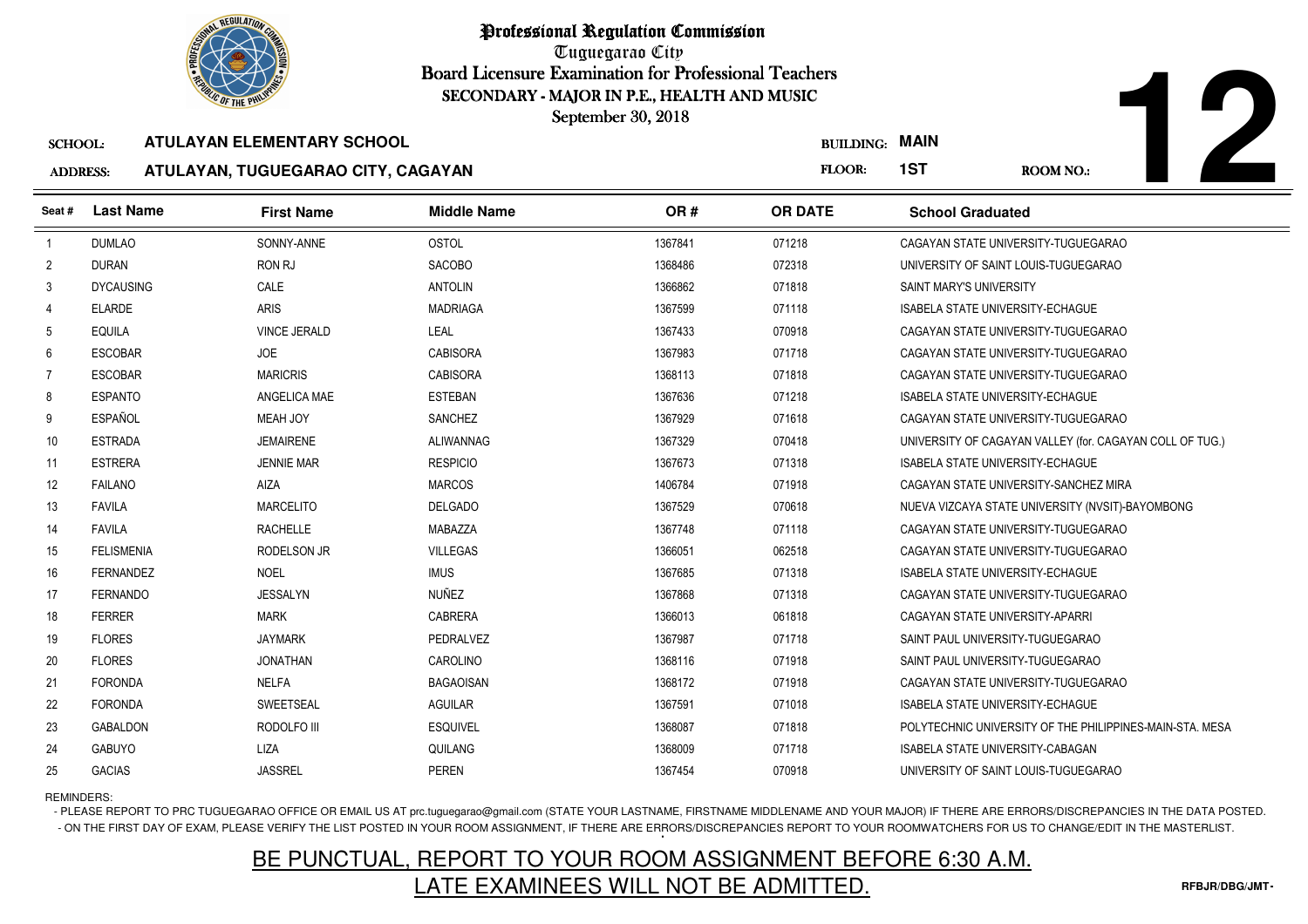

Tuguegarao City Board Licensure Examination for Professional Teachers September 30, 2018

#### SCHOOL:**CARITAN NORTE ELEMENTARY SCHOOL**

## ADDRESS:**CARITAN NORTE, TUGUEGARAO CITY, CAGAYAN**

| <b>OLIC OF THE PHILIP</b><br>SECONDARY - MAJOR IN P.E., HEALTH AND MUSIC<br>September 30, 2018 |                  |                                                                                   |                    |         |                                 |                                         |                                                          |
|------------------------------------------------------------------------------------------------|------------------|-----------------------------------------------------------------------------------|--------------------|---------|---------------------------------|-----------------------------------------|----------------------------------------------------------|
| <b>SCHOOL:</b><br><b>ADDRESS:</b>                                                              |                  | <b>CARITAN NORTE ELEMENTARY SCHOOL</b><br>CARITAN NORTE, TUGUEGARAO CITY, CAGAYAN |                    |         | <b>BUILDING: MAIN</b><br>FLOOR: | 1ST                                     | <b>ROOM NO.:</b>                                         |
| Seat#                                                                                          | <b>Last Name</b> | <b>First Name</b>                                                                 | <b>Middle Name</b> | OR#     | <b>OR DATE</b>                  | <b>School Graduated</b>                 |                                                          |
| $\overline{1}$                                                                                 | <b>GACUSANA</b>  | <b>ALDRICH GLENN</b>                                                              | CARANZA            | 1367948 | 071618                          | SAINT MARY'S UNIVERSITY                 |                                                          |
| $\overline{2}$                                                                                 | <b>GALAGATA</b>  | <b>RICKY</b>                                                                      | <b>MORALES</b>     | 1367654 | 071618                          |                                         | NUEVA VIZCAYA STATE UNIVERSITY (NVSIT)-BAYOMBONG         |
| 3                                                                                              | <b>GALAPON</b>   | <b>HARRY</b>                                                                      | <b>COCOS</b>       | 1368439 | 072018                          | SAINT PAUL UNIVERSITY-TUGUEGARAO        |                                                          |
| $\overline{4}$                                                                                 | <b>GALAPON</b>   | <b>JUANITO JR</b>                                                                 | AGRA               | 1367534 | 070618                          | <b>ISABELA STATE UNIVERSITY-ECHAGUE</b> |                                                          |
| 5                                                                                              | <b>GALAUS</b>    | <b>MARK NEL</b>                                                                   | <b>MARTIN</b>      | 1368187 | 071918                          | PHILIPPINE NORMAL UNIVERSITY-ISABELA    |                                                          |
| 6                                                                                              | <b>GALLARDO</b>  | HANE JOY                                                                          | <b>DATUL</b>       | 1367700 | 071018                          | ISABELA STATE UNIVERSITY-CABAGAN        |                                                          |
| 7                                                                                              | <b>GAMMAD</b>    | <b>JAQUILYN</b>                                                                   | <b>MANSIBANG</b>   | 1368190 | 071918                          | ISABELA STATE UNIVERSITY-CABAGAN        |                                                          |
| 8                                                                                              | <b>GANNABAN</b>  | LEYMAR                                                                            | MACATUGGAL         | 1366023 | 061818                          |                                         | CAGAYAN STATE UNIVERSITY-TUGUEGARAO                      |
| 9                                                                                              | <b>GAOIRAN</b>   | PAULINE DANIELLE                                                                  | <b>DAYDAY</b>      | 1366827 | 071718                          | UNIVERSITY OF LA SALETTE-SANTIAGO       |                                                          |
| 10                                                                                             | <b>GAPASIN</b>   | <b>ALBERT</b>                                                                     | <b>FABROS</b>      | 1367530 | 070618                          | ISABELA STATE UNIVERSITY-ECHAGUE        |                                                          |
| 11                                                                                             | <b>GAPAY</b>     | <b>GLENDA</b>                                                                     | CARPIO             | 1366898 | 071918                          | RIZAL TECHNOLOGICAL UNIVERSITY          |                                                          |
| 12                                                                                             | <b>GARMA</b>     | <b>REYMARIE</b>                                                                   | UBIÑA              | 1367471 | 071018                          |                                         | UNIVERSITY OF CAGAYAN VALLEY (for. CAGAYAN COLL OF TUG.) |
| 13                                                                                             | <b>GERONIMO</b>  | <b>MIKKO PAULO</b>                                                                | <b>CAMMAYO</b>     | 1367704 | 071018                          | PHILIPPINE NORMAL UNIVERSITY-ISABELA    |                                                          |
| 14                                                                                             | GO               | LUZUIMINDA                                                                        | <b>ESTEBAN</b>     | 630633  | 070318                          |                                         | ISABELA STATE UNIVERSITY-ANGADANAN (for A AGRO-IND COL.) |
| 15                                                                                             | <b>GONZALES</b>  | <b>JAGGIE</b>                                                                     | <b>ALTRE</b>       | 1367678 | 071318                          |                                         | NUEVA VIZCAYA STATE UNIVERSITY (NVSIT)-BAYOMBONG         |
| 16                                                                                             | <b>GRAY</b>      | DANICA JOYCE                                                                      | <b>RAMOS</b>       | 1366845 | 071718                          | PHILIPPINE NORMAL UNIVERSITY-ISABELA    |                                                          |
| 17                                                                                             | <b>GUEVARRA</b>  | DANELLE JOY                                                                       | <b>NEBAB</b>       | 1368327 | 071718                          |                                         | CAGAYAN STATE UNIVERSITY-SANCHEZ MIRA                    |
| 18                                                                                             | <b>GUIAWAN</b>   | JAVY MAE                                                                          | <b>MEDRANO</b>     | 1367257 | 070218                          |                                         | CAGAYAN STATE UNIVERSITY-TUGUEGARAO                      |
| 19                                                                                             | <b>GUIYAB</b>    | <b>MELGIE</b>                                                                     | LASAM              | 1390489 | 071818                          |                                         | CAGAYAN STATE UNIVERSITY-TUGUEGARAO                      |
| 20                                                                                             | <b>GUIYAB</b>    | PERICO JR                                                                         | <b>RAMOS</b>       | 1367978 | 071718                          | SAINT PAUL UNIVERSITY-TUGUEGARAO        |                                                          |
| 21                                                                                             | <b>GULLA</b>     | <b>ROXANNE MAE</b>                                                                | QUEJA              | 1367676 | 071318                          |                                         | NUEVA VIZCAYA STATE UNIVERSITY (NVSIT)-BAYOMBONG         |
| 22                                                                                             | <b>GUMPAL</b>    | <b>TENYSON</b>                                                                    | <b>SAGAUINIT</b>   | 1366516 | 061118                          | UNIVERSITY OF LA SALETTE-SANTIAGO       |                                                          |
| 23                                                                                             | <b>GUZMAN</b>    | <b>RIZA</b>                                                                       | <b>VENTURA</b>     | 1368117 | 071918                          | SAINT PAUL UNIVERSITY-TUGUEGARAO        |                                                          |
| 24                                                                                             | <b>GUZMAN</b>    | <b>WERNER</b>                                                                     | <b>VINARAO</b>     | 1368069 | 071818                          | ISABELA STATE UNIVERSITY-CABAGAN        |                                                          |
| 25                                                                                             | HAJAN            | <b>ALSIMAR</b>                                                                    | <b>BALANG</b>      | 1367811 | 071218                          | ARELLANO UNIVERSITY-MANILA              |                                                          |
| 26                                                                                             | <b>IBAY</b>      | <b>VIDAMIA</b>                                                                    | <b>MANAHAN</b>     | 1368161 | 071818                          |                                         | CAGAYAN STATE UNIVERSITY-SANCHEZ MIRA                    |

REMINDERS:

- PLEASE REPORT TO PRC TUGUEGARAO OFFICE OR EMAIL US AT prc.tuguegarao@gmail.com (STATE YOUR LASTNAME, FIRSTNAME MIDDLENAME AND YOUR MAJOR) IF THERE ARE ERRORS/DISCREPANCIES IN THE DATA POSTED. - ON THE FIRST DAY OF EXAM, PLEASE VERIFY THE LIST POSTED IN YOUR ROOM ASSIGNMENT, IF THERE ARE ERRORS/DISCREPANCIES REPORT TO YOUR ROOMWATCHERS FOR US TO CHANGE/EDIT IN THE MASTERLIST.

# BE PUNCTUAL, REPORT TO YOUR ROOM ASSIGNMENT BEFORE 6:30 A.M.LATE EXAMINEES WILL NOT BE ADMITTED.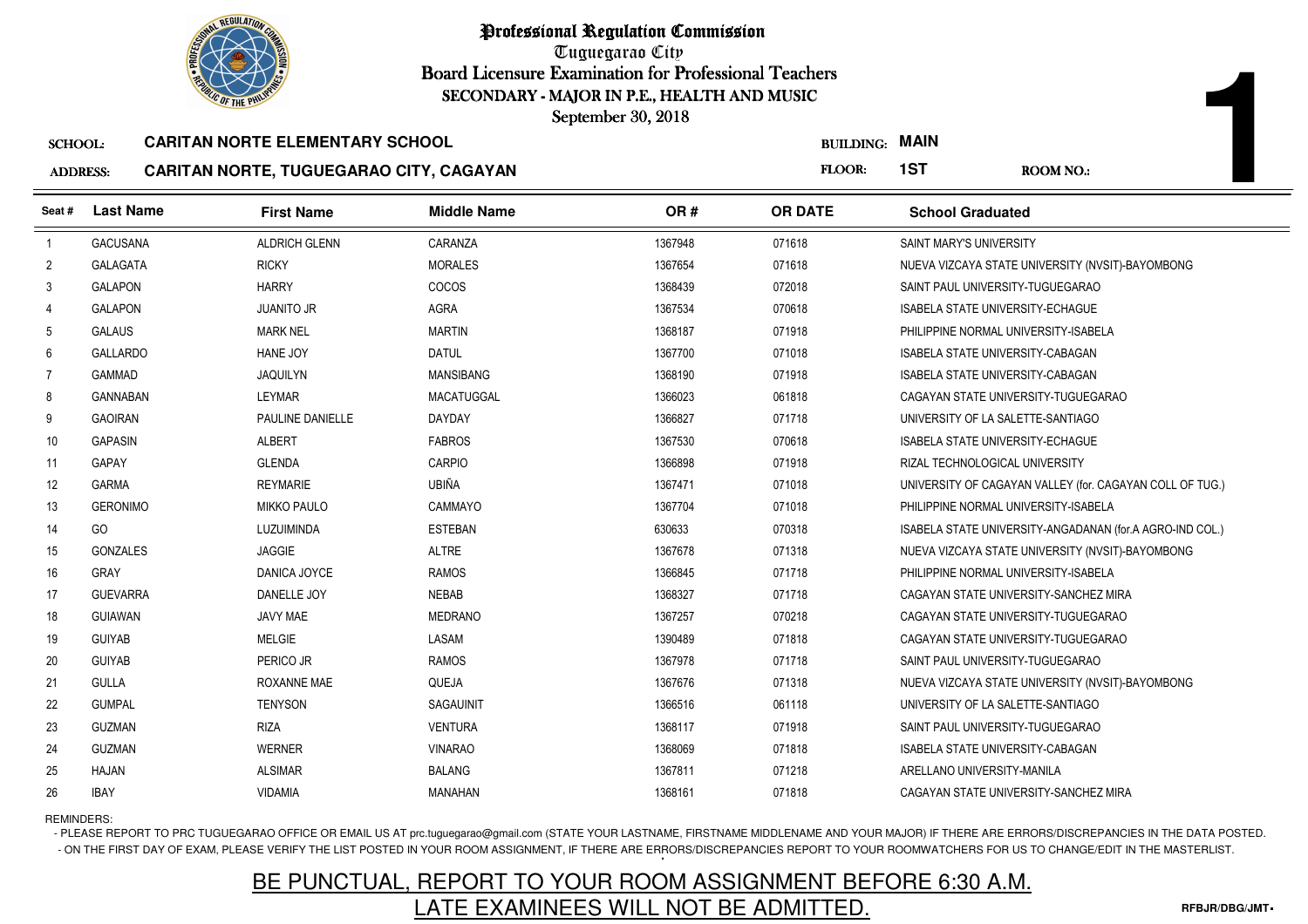

Tuguegarao City Board Licensure Examination for Professional Teachers September 30, 2018

### SCHOOL:**CARITAN NORTE ELEMENTARY SCHOOL**

## ADDRESS:**CARITAN NORTE, TUGUEGARAO CITY, CAGAYAN**

|                 | <b>OLIC OF THE PHILIP</b> |                                         | SECONDARY - MAJOR IN P.E., HEALTH AND MUSIC<br>September 30, 2018 |         |                       |                                         |                                                          |
|-----------------|---------------------------|-----------------------------------------|-------------------------------------------------------------------|---------|-----------------------|-----------------------------------------|----------------------------------------------------------|
| <b>SCHOOL:</b>  |                           | <b>CARITAN NORTE ELEMENTARY SCHOOL</b>  |                                                                   |         | <b>BUILDING: MAIN</b> |                                         |                                                          |
| <b>ADDRESS:</b> |                           | CARITAN NORTE, TUGUEGARAO CITY, CAGAYAN |                                                                   |         | FLOOR:                | 1ST                                     | <b>ROOM NO.:</b>                                         |
| Seat#           | <b>Last Name</b>          | <b>First Name</b>                       | <b>Middle Name</b>                                                | OR#     | <b>OR DATE</b>        | <b>School Graduated</b>                 |                                                          |
| $\overline{1}$  | <b>INIEGO</b>             | <b>MARCY</b>                            | QUIRANTE                                                          | 1368403 | 071918                | ISABELA STATE UNIVERSITY-CABAGAN        |                                                          |
| $\overline{2}$  | <b>IQUIN</b>              | <b>JOEL</b>                             | <b>NARAG</b>                                                      | 1366001 | 053118                | SAINT PAUL UNIVERSITY-TUGUEGARAO        |                                                          |
| 3               | <b>ISRAEL</b>             | <b>BRIX MARELL</b>                      | <b>CLIMET</b>                                                     | 1368047 | 071818                |                                         | CAGAYAN STATE UNIVERSITY-TUGUEGARAO                      |
| 4               | <b>JAVIER</b>             | <b>JENNIFER</b>                         | <b>DUERO</b>                                                      | 1368158 | 071818                |                                         | CAGAYAN STATE UNIVERSITY-TUGUEGARAO                      |
| 5               | <b>JUAN</b>               | <b>JOHANNES PAULUS</b>                  | <b>MARINDUQUE</b>                                                 | 1368053 | 071818                |                                         | UNIVERSITY OF SAINT LOUIS-TUGUEGARAO                     |
| 6               | <b>JUAN</b>               | <b>JOHN D'REAL</b>                      | <b>CONCEPCION</b>                                                 | 1368070 | 071818                |                                         | CAGAYAN STATE UNIVERSITY-TUGUEGARAO                      |
| 7               | <b>LA MADRID</b>          | <b>EUGENE</b>                           | <b>DAQUIOAG</b>                                                   | 1366024 | 061818                |                                         | CAGAYAN STATE UNIVERSITY-TUGUEGARAO                      |
| 8               | LABANG                    | CARLA                                   | LAGUNDAY                                                          | 1367978 | 071718                |                                         | CAGAYAN STATE UNIVERSITY-TUGUEGARAO                      |
| 9               | LADDIT                    | <b>JAMIL</b>                            | CABACCAN                                                          | 1367172 | 062518                | SAINT FERDINAND COLLEGE-ILAGAN          |                                                          |
| 10              | <b>LAGAZO</b>             | LYNETH                                  |                                                                   | 1368325 | 071718                |                                         | CAGAYAN STATE UNIVERSITY-SANCHEZ MIRA                    |
| 11              | LAGGUI                    | SANNIE JOHN                             | <b>BENITEZ</b>                                                    | 1366041 | 062018                |                                         | CAGAYAN STATE UNIVERSITY-TUGUEGARAO                      |
| 12              | LAGRIO                    | <b>MA KRISHELLE JANE</b>                | <b>UDAUNDO</b>                                                    | 1367612 | 071118                |                                         | NUEVA VIZCAYA STATE UNIVERSITY (NVSIT)-BAYOMBONG         |
| 13              | LAGUNDINO                 | <b>LEONARDO JR</b>                      | CALAOAGAN                                                         | 1368070 | 071818                |                                         | CAGAYAN STATE UNIVERSITY-TUGUEGARAO                      |
| 14              | LAMADRID                  | <b>EMMANUEL</b>                         | <b>REMIGIO</b>                                                    | 1368069 | 071818                | <b>ISABELA STATE UNIVERSITY-CABAGAN</b> |                                                          |
| 15              | LANGCAY                   | <b>JENALYN BABY</b>                     | CANCERAN                                                          | 1367093 | 062818                |                                         | CAGAYAN STATE UNIVERSITY - ANDREWS CAMPUS                |
| 16              | LANOG                     | ZHENAH                                  | <b>BUNOT</b>                                                      | 1406715 | 071618                | DIVINE WORD COLLEGE OF LAOAG            |                                                          |
| 17              | LAYNO                     | <b>JASMIN</b>                           | CALLE                                                             | 1367278 | 070318                |                                         | UNIVERSITY OF CAGAYAN VALLEY (for. CAGAYAN COLL OF TUG.) |
| 18              | <b>LINATOC</b>            | <b>MILLICENT GEA</b>                    | <b>TAMAYO</b>                                                     | 1366842 | 071718                | <b>ISABELA STATE UNIVERSITY-ECHAGUE</b> |                                                          |
| 19              | <b>LIOAD</b>              | <b>JOSEPHINE</b>                        | <b>MENOR</b>                                                      | 1368169 | 071918                |                                         | CAGAYAN STATE UNIVERSITY-TUGUEGARAO                      |
| 20              | LIQUIGAN                  | <b>MARYJANE</b>                         | CACATIAN                                                          | 1367841 | 071218                |                                         | CAGAYAN STATE UNIVERSITY-TUGUEGARAO                      |
| 21              | LIWANAG                   | ANGELOU                                 | <b>DAQUIOAG</b>                                                   | 1368029 | 071718                |                                         | CAGAYAN STATE UNIVERSITY-TUGUEGARAO                      |
| 22              | LLAGAS                    | <b>LOUIE</b>                            | <b>BERGADO</b>                                                    | 1367826 | 071218                |                                         |                                                          |
| 23              | LOPEZ                     | <b>CZARA KARILLE</b>                    | <b>RAMOS</b>                                                      | 1366863 | 071818                |                                         | NUEVA VIZCAYA STATE UNIVERSITY (NVSIT)-BAYOMBONG         |
| 24              | LOPEZ                     | <b>ELANIE</b>                           | <b>VALENCIA</b>                                                   | 1366612 | 061118                |                                         | CAGAYAN STATE UNIVERSITY-TUGUEGARAO                      |
| 25              | LOPEZ                     | NYRA MAE                                | <b>TORALBA</b>                                                    | 1367633 | 071218                |                                         | NUEVA VIZCAYA STATE UNIVERSITY (NVSIT)-BAYOMBONG         |
| 26              | LOPEZ                     | <b>RUBYLYN</b>                          | <b>DELA CRUZ</b>                                                  | 1366816 | 071718                | <b>ISABELA STATE UNIVERSITY-ECHAGUE</b> |                                                          |

## REMINDERS:

- PLEASE REPORT TO PRC TUGUEGARAO OFFICE OR EMAIL US AT prc.tuguegarao@gmail.com (STATE YOUR LASTNAME, FIRSTNAME MIDDLENAME AND YOUR MAJOR) IF THERE ARE ERRORS/DISCREPANCIES IN THE DATA POSTED. - ON THE FIRST DAY OF EXAM, PLEASE VERIFY THE LIST POSTED IN YOUR ROOM ASSIGNMENT, IF THERE ARE ERRORS/DISCREPANCIES REPORT TO YOUR ROOMWATCHERS FOR US TO CHANGE/EDIT IN THE MASTERLIST.

## BE PUNCTUAL, REPORT TO YOUR ROOM ASSIGNMENT BEFORE 6:30 A.M.LATE EXAMINEES WILL NOT BE ADMITTED.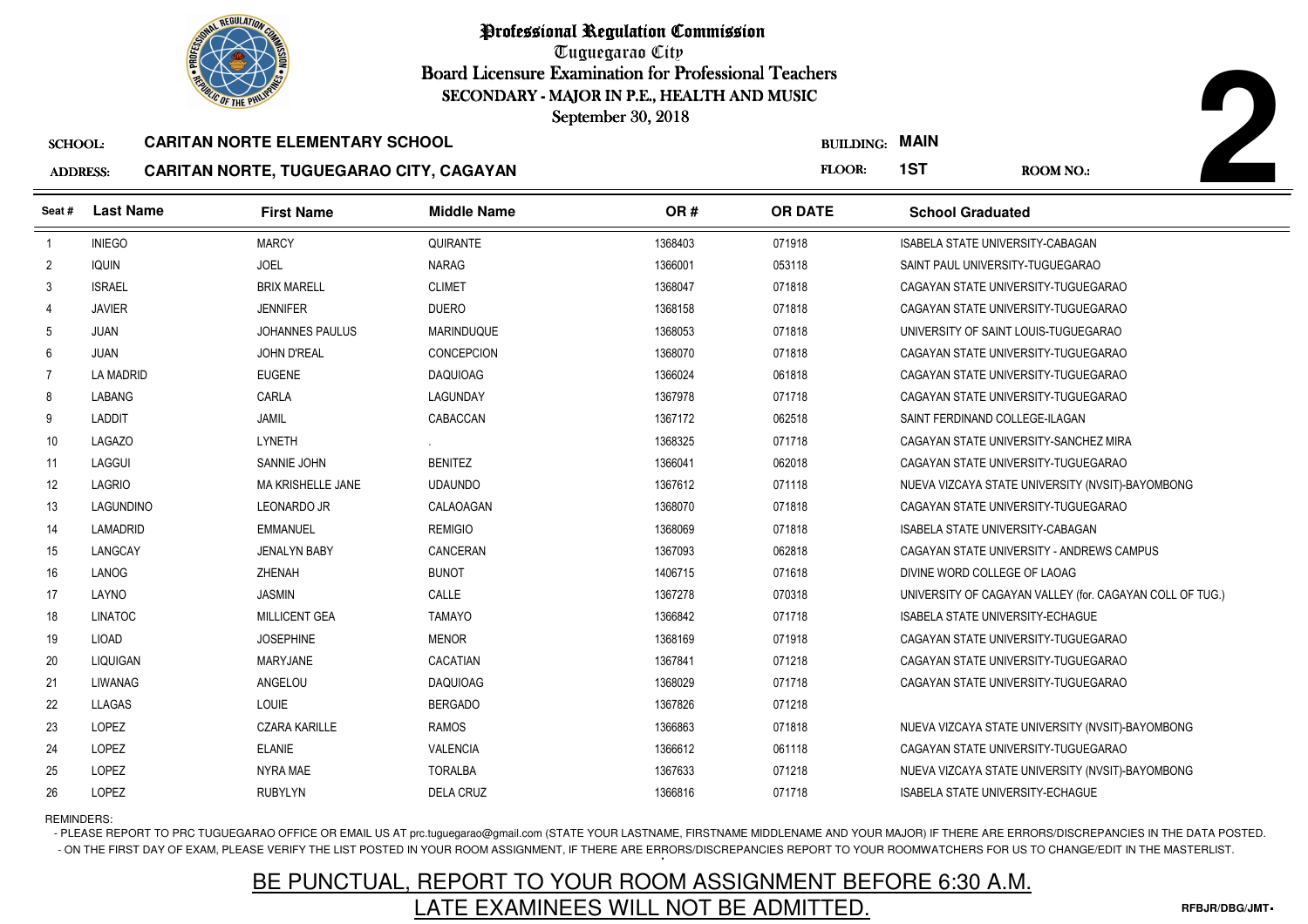

Tuguegarao City Board Licensure Examination for Professional Teachers September 30, 2018

### SCHOOL:**CARITAN NORTE ELEMENTARY SCHOOL**

## ADDRESS:**CARITAN NORTE, TUGUEGARAO CITY, CAGAYAN**

|                                   | <b>OF THE PHILIP</b><br>SECONDARY - MAJOR IN P.E., HEALTH AND MUSIC<br>September 30, 2018 |                                                                                   |                    |         |                            |                                         |                                                          |  |
|-----------------------------------|-------------------------------------------------------------------------------------------|-----------------------------------------------------------------------------------|--------------------|---------|----------------------------|-----------------------------------------|----------------------------------------------------------|--|
| <b>SCHOOL:</b><br><b>ADDRESS:</b> |                                                                                           | <b>CARITAN NORTE ELEMENTARY SCHOOL</b><br>CARITAN NORTE, TUGUEGARAO CITY, CAGAYAN |                    |         | <b>BUILDING:</b><br>FLOOR: | <b>MAIN</b><br>1ST                      | <b>ROOM NO.:</b>                                         |  |
| Seat #                            | <b>Last Name</b>                                                                          | <b>First Name</b>                                                                 | <b>Middle Name</b> | OR#     | <b>OR DATE</b>             | <b>School Graduated</b>                 |                                                          |  |
| $\overline{1}$                    | LOZANO                                                                                    | <b>DANIEL</b>                                                                     | <b>ORTEGA</b>      | 1367169 | 062518                     |                                         | UNIVERSITY OF CAGAYAN VALLEY (for. CAGAYAN COLL OF TUG.) |  |
| $\overline{2}$                    | <b>LUCAS</b>                                                                              | <b>KRISTINE FAITH</b>                                                             | <b>TELAN</b>       | 1367637 | 071218                     | <b>ISABELA STATE UNIVERSITY-ECHAGUE</b> |                                                          |  |
| 3                                 | <b>LUCENA</b>                                                                             | <b>JEM IRIS</b>                                                                   | <b>SANTOS</b>      | 1367529 | 070618                     |                                         | NUEVA VIZCAYA STATE UNIVERSITY (NVSIT)-BAYOMBONG         |  |
| 4                                 | <b>LUMABAO</b>                                                                            | <b>BRYAN CARLO</b>                                                                | INGUENGAN          | 1367981 | 071718                     |                                         | CAGAYAN STATE UNIVERSITY-TUGUEGARAO                      |  |
| 5                                 | LUMELAY                                                                                   | <b>JOHN ROMEO</b>                                                                 | ARUGAY             | 1368311 | 071718                     |                                         | CAGAYAN STATE UNIVERSITY-TUGUEGARAO                      |  |
| 6                                 | <b>MABATAN</b>                                                                            | <b>ALDREINE PAUL</b>                                                              | <b>CONCEPCION</b>  | 1367994 | 071718                     | SAINT PAUL UNIVERSITY-TUGUEGARAO        |                                                          |  |
| 7                                 | <b>MABAZZA</b>                                                                            | <b>GERMANA JOYCE</b>                                                              | <b>TAGUINOD</b>    | 1367971 | 071718                     |                                         | CAGAYAN STATE UNIVERSITY-TUGUEGARAO                      |  |
| 8                                 | <b>MABBORANG</b>                                                                          | <b>JERICO</b>                                                                     | CABASAG            | 1368025 | 071718                     | UNIVERSITY OF SAINT LOUIS-TUGUEGARAO    |                                                          |  |
| 9                                 | <b>MABBORANG</b>                                                                          | <b>MARIVIC</b>                                                                    | <b>MAGGAY</b>      | 1366694 | 061418                     |                                         | CAGAYAN STATE UNIVERSITY-TUGUEGARAO                      |  |
| 10                                | MACABABBAD                                                                                | <b>XYZERLIN</b>                                                                   | <b>CUSIPAG</b>     | 1368067 | 071818                     |                                         | CAGAYAN STATE UNIVERSITY-TUGUEGARAO                      |  |
| 11                                | <b>MACADANGDANG</b>                                                                       | <b>RONALYN</b>                                                                    | <b>BAQUIRAN</b>    | 1368010 | 071718                     | ISABELA STATE UNIVERSITY-CABAGAN        |                                                          |  |
| 12                                | <b>MACARUBBO</b>                                                                          | PHOBE KATE                                                                        | <b>NAVARRO</b>     | 1367840 | 071218                     |                                         | CAGAYAN STATE UNIVERSITY-TUGUEGARAO                      |  |
| 13                                | <b>MAGAWAY</b>                                                                            | ANGELICA                                                                          | AGUB               | 1367864 | 071318                     |                                         | UNIVERSITY OF CAGAYAN VALLEY (for. CAGAYAN COLL OF TUG.) |  |
| 14                                | <b>MAGUDDAYAO</b>                                                                         | <b>MARVIN</b>                                                                     | B                  | 1368038 | 071818                     | UNIVERSITY OF SAINT LOUIS-TUGUEGARAO    |                                                          |  |
| 15                                | <b>MAGUSIB</b>                                                                            | <b>MAE-KRISTINE</b>                                                               | <b>NAVARRO</b>     | 1366894 | 071918                     | SAINT FERDINAND COLLEGE-ILAGAN          |                                                          |  |
| 16                                | MALANA                                                                                    | <b>JOVY</b>                                                                       | <b>APOSTOL</b>     | 1367730 | 071118                     |                                         | CAGAYAN STATE UNIVERSITY-TUGUEGARAO                      |  |
| 17                                | <b>MALANA</b>                                                                             | <b>PRINCESS DYAN</b>                                                              | <b>JAVIER</b>      | 1680698 | 071818                     |                                         | CAGAYAN STATE UNIVERSITY-TUGUEGARAO                      |  |
| 18                                | <b>MALLARI</b>                                                                            | <b>DARWIN OLIVER</b>                                                              | <b>TAMAYAO</b>     | 1368017 | 071718                     | UNIVERSITY OF SAINT LOUIS-TUGUEGARAO    |                                                          |  |
| 19                                | <b>MALLILLIN</b>                                                                          | JENEVIE DIANE                                                                     | OBILLO             | 1368116 | 071918                     | SAINT LOUIS UNIVERSITY                  |                                                          |  |
| 20                                | MALSI                                                                                     | <b>EZZEL CLEO</b>                                                                 | LAUAYAN            | 1368083 | 071818                     | PHILIPPINE NORMAL UNIVERSITY-ISABELA    |                                                          |  |
| 21                                | <b>MALUPENG</b>                                                                           | <b>ROCHELLE</b>                                                                   | QUILANG            | 1368311 | 071718                     |                                         | CAGAYAN STATE UNIVERSITY-TUGUEGARAO                      |  |
| 22                                | <b>MAN-AWIT</b>                                                                           | <b>MARISA</b>                                                                     | <b>DUMAPIS</b>     | 1367529 | 070618                     |                                         | NUEVA VIZCAYA STATE UNIVERSITY (NVSIT)-BAYOMBONG         |  |
| 23                                | <b>MANALIGOD</b>                                                                          | <b>JEFFREY</b>                                                                    | <b>GUISAGAN</b>    | 1367471 | 071018                     |                                         | UNIVERSITY OF CAGAYAN VALLEY (for. CAGAYAN COLL OF TUG.) |  |
| 24                                | MANALILI                                                                                  | ANGELICA                                                                          | <b>JAVIER</b>      | 1367917 | 071618                     |                                         | CAGAYAN STATE UNIVERSITY-TUGUEGARAO                      |  |
| 25                                | <b>MANSIBANG</b>                                                                          | JAY-AR                                                                            | <b>GAMMAD</b>      | 1368195 | 071918                     | ISABELA STATE UNIVERSITY-CABAGAN        |                                                          |  |
| 26                                | <b>MANUEL</b>                                                                             | KYSSEL JOYCE                                                                      | <b>BALISI</b>      | 1367731 | 071118                     |                                         | CAGAYAN STATE UNIVERSITY-TUGUEGARAO                      |  |

## REMINDERS:

- PLEASE REPORT TO PRC TUGUEGARAO OFFICE OR EMAIL US AT prc.tuguegarao@gmail.com (STATE YOUR LASTNAME, FIRSTNAME MIDDLENAME AND YOUR MAJOR) IF THERE ARE ERRORS/DISCREPANCIES IN THE DATA POSTED. - ON THE FIRST DAY OF EXAM, PLEASE VERIFY THE LIST POSTED IN YOUR ROOM ASSIGNMENT, IF THERE ARE ERRORS/DISCREPANCIES REPORT TO YOUR ROOMWATCHERS FOR US TO CHANGE/EDIT IN THE MASTERLIST.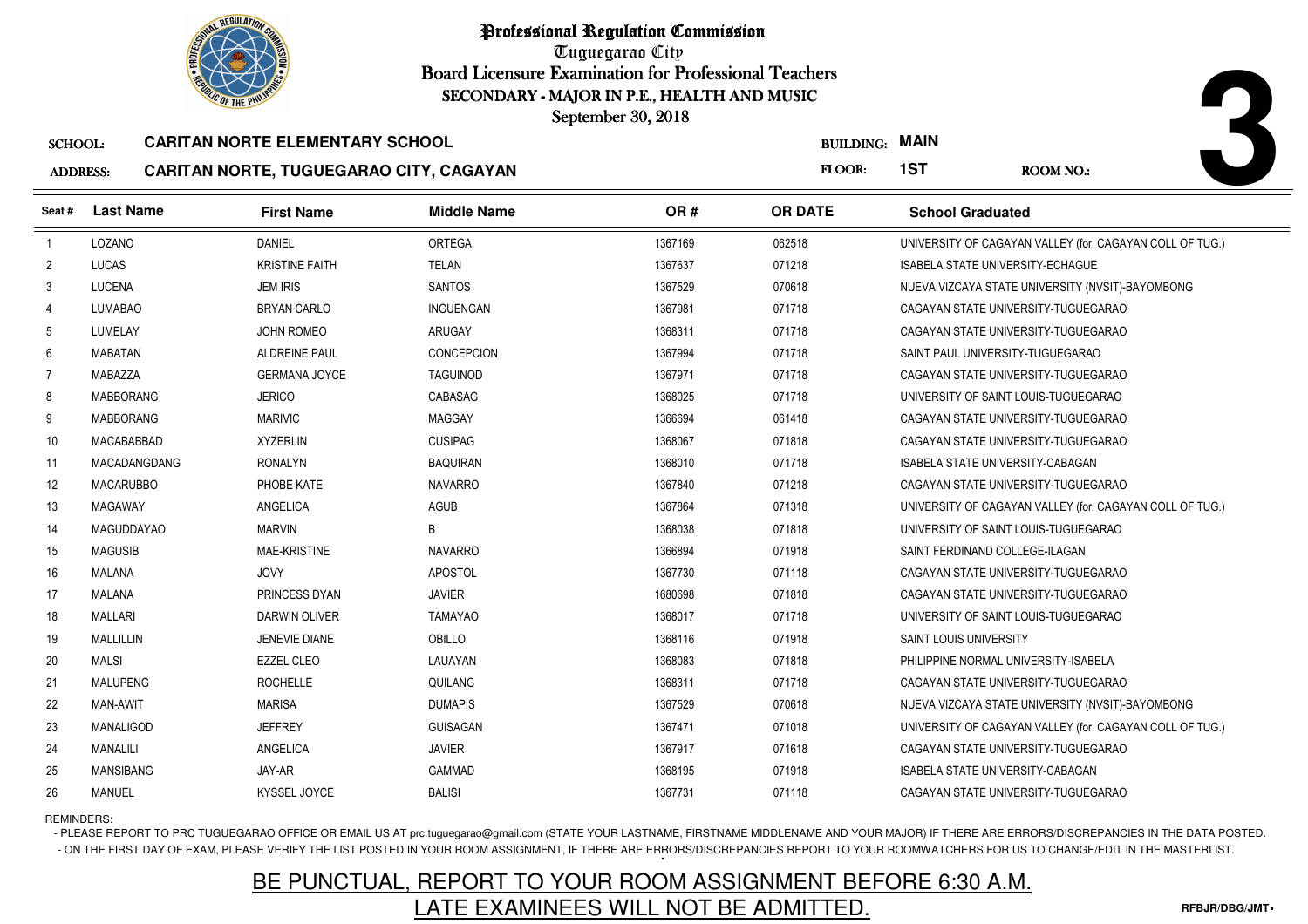

Tuguegarao City Board Licensure Examination for Professional Teachers September 30, 2018

### SCHOOL:**CARITAN NORTE ELEMENTARY SCHOOL**

## ADDRESS:**CARITAN NORTE, TUGUEGARAO CITY, CAGAYAN**

| <b><i>OLIC OF THE PHILIP</i></b><br>SECONDARY - MAJOR IN P.E., HEALTH AND MUSIC |                   |                                         |                    |         |                       |                                         |                                                  |
|---------------------------------------------------------------------------------|-------------------|-----------------------------------------|--------------------|---------|-----------------------|-----------------------------------------|--------------------------------------------------|
|                                                                                 |                   |                                         | September 30, 2018 |         |                       |                                         |                                                  |
| <b>SCHOOL:</b>                                                                  |                   | <b>CARITAN NORTE ELEMENTARY SCHOOL</b>  |                    |         | <b>BUILDING: MAIN</b> |                                         |                                                  |
| <b>ADDRESS:</b>                                                                 |                   | CARITAN NORTE, TUGUEGARAO CITY, CAGAYAN |                    |         | FLOOR:                | 1ST                                     | ROOM NO.:                                        |
| Seat#                                                                           | <b>Last Name</b>  | <b>First Name</b>                       | <b>Middle Name</b> | OR#     | <b>OR DATE</b>        | <b>School Graduated</b>                 |                                                  |
|                                                                                 | <b>MARANION</b>   | CARMINA                                 | <b>TUMBALI</b>     | 1366660 | 061318                |                                         | CAGAYAN VALLEY COLLEGES OF TUGUEGARAO            |
| $\overline{2}$                                                                  | <b>MARAYAG</b>    | <b>JOLINA</b>                           | <b>SAGADRACA</b>   | 1368100 | 071718                | ISABELA STATE UNIVERSITY-CABAGAN        |                                                  |
| 3                                                                               | <b>MARCIAL</b>    | <b>ELVIN</b>                            | <b>SAMUEL</b>      | 1367666 | 071318                | <b>ISABELA STATE UNIVERSITY-ECHAGUE</b> |                                                  |
| 4                                                                               | MARIÑAS           | JILYAM                                  | CABALBAG           | 1368151 | 071818                |                                         | CAGAYAN STATE UNIVERSITY-TUGUEGARAO              |
| 5                                                                               | <b>MARQUEZ</b>    | <b>LORENA</b>                           | MALACASTA          | 1366897 | 071918                | ISABELA STATE UNIVERSITY-ECHAGUE        |                                                  |
| 6                                                                               | <b>MARTIN</b>     | <b>CLYDE VINZON</b>                     | <b>GAPAY</b>       | 1367448 | 070918                | UNIVERSITY OF SAINT LOUIS-TUGUEGARAO    |                                                  |
| -7                                                                              | <b>MARTIN</b>     | <b>KARLA MAE</b>                        | <b>ALAN</b>        | 1367751 | 071118                |                                         | CAGAYAN STATE UNIVERSITY-TUGUEGARAO              |
| 8                                                                               | <b>MARTINEZ</b>   | JAYA JEWEL                              | <b>ELIGER</b>      | 1366823 | 071718                | ISABELA STATE UNIVERSITY-ECHAGUE        |                                                  |
| 9                                                                               | <b>MEJIA</b>      | <b>GRETHEL JOY</b>                      | <b>PESQUERIA</b>   | 1366828 | 071718                | <b>SAINT MARY'S UNIVERSITY</b>          |                                                  |
| 10                                                                              | <b>MELAD</b>      | <b>ALDRIN</b>                           | <b>ALMONTE</b>     | 1368029 | 071718                |                                         | CAGAYAN STATE UNIVERSITY-TUGUEGARAO              |
| 11                                                                              | MELAD             | <b>BEVERLY</b>                          | <b>AGUDONG</b>     | 1368047 | 071818                |                                         | CAGAYAN STATE UNIVERSITY-TUGUEGARAO              |
| 12                                                                              | <b>MELCHOR</b>    | <b>GERALDBON</b>                        | <b>DELOS TRINO</b> | 1366777 | 070318                | SAINT MARY'S UNIVERSITY                 |                                                  |
| 13                                                                              | MENDOZA           | <b>EVANGELINE</b>                       | <b>JAVILLONAR</b>  | 1366743 | 062918                | CENTRAL LUZON STATE UNIVERSITY          |                                                  |
| 14                                                                              | <b>MENDOZA</b>    | <b>JERRYMAE</b>                         | <b>MIGUEL</b>      | 1367965 | 071618                |                                         | CAGAYAN STATE UNIVERSITY-TUGUEGARAO              |
| 15                                                                              | <b>MENDOZA</b>    | <b>RENY</b>                             | <b>VALENCIA</b>    | TURETD9 | 052818                |                                         | NUEVA VIZCAYA STATE UNIVERSITY (NVSIT)-BAYOMBONG |
| 16                                                                              | <b>MENOR</b>      | CHARMAINE                               | <b>REMIGIO</b>     | 1367659 | 071618                | ISABELA STATE UNIVERSITY-ECHAGUE        |                                                  |
| 17                                                                              | <b>MERCADO</b>    | <b>JELEEN</b>                           | <b>SALVADOR</b>    | 1367591 | 071018                | <b>ISABELA STATE UNIVERSITY-ECHAGUE</b> |                                                  |
| 18                                                                              | <b>MIRANDA</b>    | <b>MARVIN</b>                           | <b>SIMON</b>       | 1367965 | 071618                |                                         | CAGAYAN STATE UNIVERSITY-TUGUEGARAO              |
| 19                                                                              | <b>MISTRANZA</b>  | <b>SHERYLL</b>                          | <b>REPOYO</b>      | 1368069 | 071818                |                                         | CAGAYAN STATE UNIVERSITY-TUGUEGARAO              |
| 20                                                                              | <b>MODEST</b>     | <b>JUDY ANN</b>                         | <b>ALMAZAN</b>     | 1366899 | 072018                | ISABELA STATE UNIVERSITY-ECHAGUE        |                                                  |
| 21                                                                              | <b>MONDERO</b>    | <b>GEROME</b>                           | <b>SIAZON</b>      | 1367286 | 070318                | CAGAYAN STATE UNIVERSITY-TUGUEGARAO     |                                                  |
| 22                                                                              | <b>MONJE</b>      | ANGIE                                   |                    | 1368325 | 071718                |                                         | CAGAYAN STATE UNIVERSITY-SANCHEZ MIRA            |
| 23                                                                              | <b>MONTENEGRO</b> | JANE                                    | <b>FRONDA</b>      | 1368325 | 071718                |                                         | CAGAYAN STATE UNIVERSITY-SANCHEZ MIRA            |
| 24                                                                              | <b>MORTA</b>      | <b>ROLAND</b>                           | DE GUZMAN          | 1367751 | 071118                | PHILIPPINE NORMAL UNIVERSITY-ISABELA    |                                                  |
| 25                                                                              | <b>MUNZON</b>     | LEVIELYN                                | <b>PASCUA</b>      | 1367841 | 071218                |                                         | CAGAYAN STATE UNIVERSITY-TUGUEGARAO              |

REMINDERS:

- PLEASE REPORT TO PRC TUGUEGARAO OFFICE OR EMAIL US AT prc.tuguegarao@gmail.com (STATE YOUR LASTNAME, FIRSTNAME MIDDLENAME AND YOUR MAJOR) IF THERE ARE ERRORS/DISCREPANCIES IN THE DATA POSTED. - ON THE FIRST DAY OF EXAM, PLEASE VERIFY THE LIST POSTED IN YOUR ROOM ASSIGNMENT, IF THERE ARE ERRORS/DISCREPANCIES REPORT TO YOUR ROOMWATCHERS FOR US TO CHANGE/EDIT IN THE MASTERLIST.

## BE PUNCTUAL, REPORT TO YOUR ROOM ASSIGNMENT BEFORE 6:30 A.M.LATE EXAMINEES WILL NOT BE ADMITTED.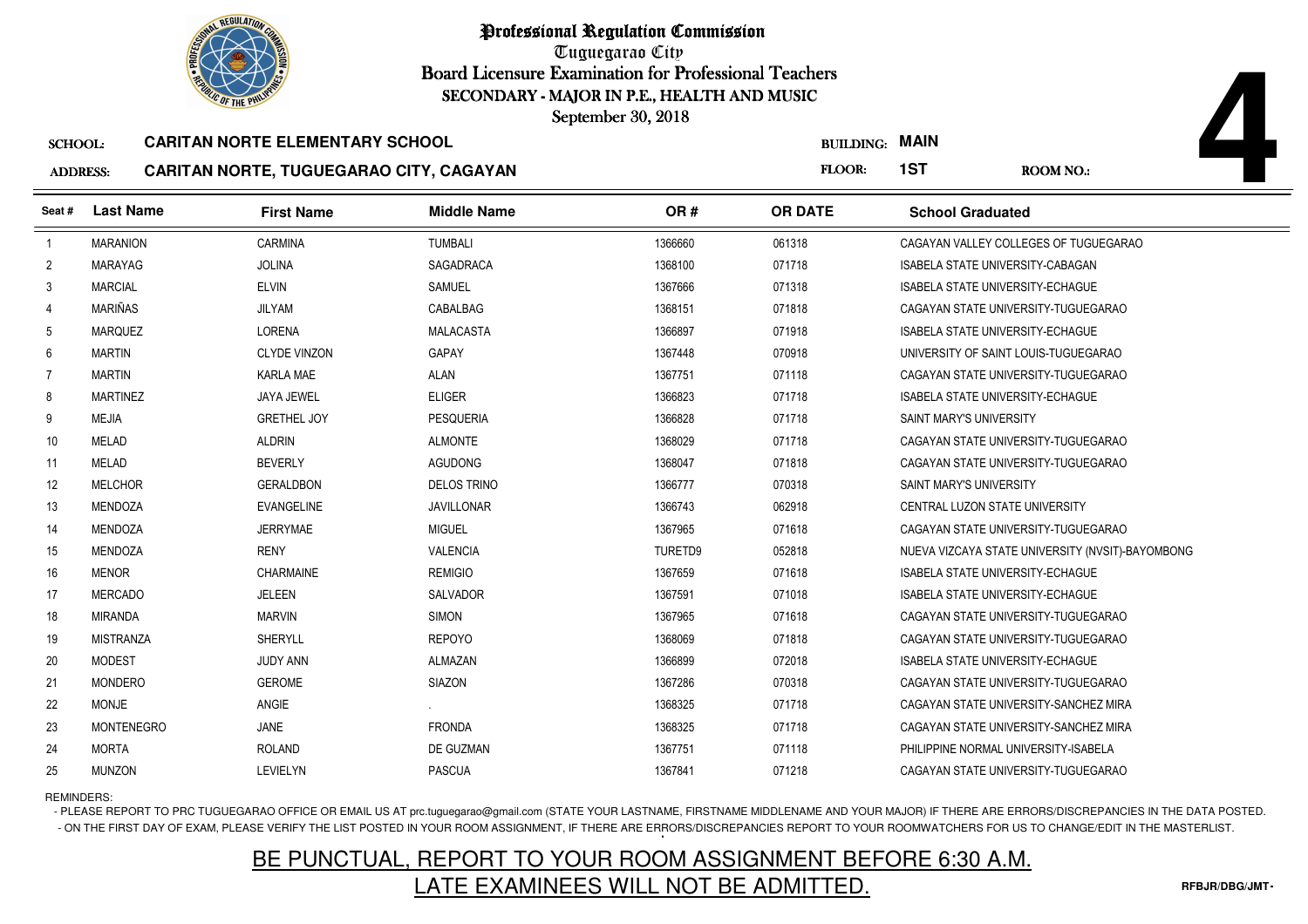

Tuguegarao City Board Licensure Examination for Professional Teachers September 30, 2018

### SCHOOL:**CARITAN NORTE ELEMENTARY SCHOOL**

### ADDRESS:**CARITAN NORTE, TUGUEGARAO CITY, CAGAYAN**

|                 | <b>OF THE PHILIP</b><br>SECONDARY - MAJOR IN P.E., HEALTH AND MUSIC<br>September 30, 2018 |                                                |                    |         |                |                         |                                                          |  |
|-----------------|-------------------------------------------------------------------------------------------|------------------------------------------------|--------------------|---------|----------------|-------------------------|----------------------------------------------------------|--|
| <b>SCHOOL:</b>  |                                                                                           | <b>CARITAN NORTE ELEMENTARY SCHOOL</b>         |                    |         |                | <b>BUILDING: MAIN</b>   |                                                          |  |
| <b>ADDRESS:</b> |                                                                                           | <b>CARITAN NORTE, TUGUEGARAO CITY, CAGAYAN</b> |                    |         | FLOOR:         | 1ST                     | <b>ROOM NO.:</b>                                         |  |
| Seat #          | <b>Last Name</b>                                                                          | <b>First Name</b>                              | <b>Middle Name</b> | OR#     | <b>OR DATE</b> | <b>School Graduated</b> |                                                          |  |
| $\overline{1}$  | <b>NACES</b>                                                                              | <b>ACELYAN</b>                                 | <b>TUNGCUL</b>     | 1367260 | 070218         |                         | CAGAYAN STATE UNIVERSITY - ANDREWS CAMPUS                |  |
| $\overline{2}$  | <b>NALAPO</b>                                                                             | <b>JOY</b>                                     | <b>NALAPO</b>      | 1367578 | 071018         |                         | ISABELA STATE UNIVERSITY-ECHAGUE                         |  |
| 3               | NARAG                                                                                     | <b>RODILYN</b>                                 | <b>GACUTAN</b>     | 1368007 | 071718         |                         | CAGAYAN STATE UNIVERSITY-TUGUEGARAO                      |  |
| 4               | <b>NARNOLA</b>                                                                            | <b>RENCY</b>                                   | <b>GARCIA</b>      | 1367473 | 071018         |                         | <b>ISABELA STATE UNIVERSITY-ECHAGUE</b>                  |  |
| 5               | <b>NATIVIDAD</b>                                                                          | <b>JOLIBEE</b>                                 | <b>JOSE</b>        | 1365667 | 062018         |                         | UNIVERSITY OF LA SALETTE-SANTIAGO                        |  |
| 6               | <b>NOVELO</b>                                                                             | <b>REYMART</b>                                 | <b>MARPURI</b>     | 1367568 | 070918         |                         | ISABELA STATE UNIVERSITY-ECHAGUE                         |  |
| 7               | <b>NOVENO</b>                                                                             | JAYDE                                          | <b>RANJO</b>       | 1367901 | 071318         |                         | SAINT PAUL UNIVERSITY-TUGUEGARAO                         |  |
| 8               | OARDE                                                                                     | NIÑA MARIE                                     | <b>CAMPUS</b>      | 1367849 | 071218         |                         | UNIVERSITY OF SAINT LOUIS-TUGUEGARAO                     |  |
| 9               | <b>ODAN</b>                                                                               | ANA CYNTHIA                                    | CATRIZ             | 1368034 | 071718         |                         | CAGAYAN STATE UNIVERSITY-TUGUEGARAO                      |  |
| 10              | <b>OLIVER</b>                                                                             | <b>APRIL ANNE</b>                              | <b>ESCOTE</b>      | 1368013 | 071718         |                         | CAGAYAN STATE UNIVERSITY-TUGUEGARAO                      |  |
| 11              | <b>OLIVER</b>                                                                             | <b>GLENDA</b>                                  | <b>CUSIPAG</b>     | 1368166 | 071918         |                         | CAGAYAN STATE UNIVERSITY-TUGUEGARAO                      |  |
| 12              | <b>ONG</b>                                                                                | <b>AILYN MAE</b>                               | CASEM              | 1367988 | 071718         |                         | UNIVERSITY OF CAGAYAN VALLEY (for. CAGAYAN COLL OF TUG.) |  |
| 13              | <b>ONGAY</b>                                                                              | <b>ROCHELLE</b>                                | <b>TASANI</b>      | 1367642 | 071218         |                         | UNIVERSITY OF LA SALETTE-SANTIAGO                        |  |
| 14              | <b>ORCINO</b>                                                                             | PRIMA DONNA                                    | <b>CORPUZ</b>      | 1366741 | 062818         |                         | UNIVERSITY OF LA SALETTE-SANTIAGO                        |  |
| 15              | ORDOÑO                                                                                    | MAYLANIE                                       | PALATAN            | 1367259 | 070218         |                         | CAGAYAN STATE UNIVERSITY-TUGUEGARAO                      |  |
| 16              | ORPILLA                                                                                   | <b>MARY JANE</b>                               | <b>PADILLA</b>     | 1368542 | 072518         |                         | CAGAYAN STATE UNIVERSITY-TUGUEGARAO                      |  |
| 17              | <b>OTERO</b>                                                                              | AMADEO III                                     | CORPUZ             | 1368026 | 071718         |                         | CAGAYAN STATE UNIVERSITY-TUGUEGARAO                      |  |
| 18              | PABLO                                                                                     | <b>MELVYNS</b>                                 | <b>CALIPUTOC</b>   | 1366040 | 062018         |                         | UNIVERSITY OF SAINT LOUIS-TUGUEGARAO                     |  |
| 19              | <b>PABON</b>                                                                              | <b>LEMUEL</b>                                  | MANALAYSAY         | 1366883 | 071918         |                         | PHILIPPINE NORMAL UNIVERSITY-ISABELA                     |  |
| 20              | PACCALAGAN                                                                                | ZARAH VIDA                                     | <b>BULATAO</b>     | 1367730 | 071118         |                         | CAGAYAN STATE UNIVERSITY-TUGUEGARAO                      |  |
| 21              | PADCAYAN                                                                                  | <b>TRISHA MAY</b>                              | <b>APIL</b>        | 1368027 | 071718         |                         | CAGAYAN STATE UNIVERSITY-TUGUEGARAO                      |  |
| 22              | PADDANAN                                                                                  | <b>FRACE</b>                                   | <b>LAGUNDI</b>     | 1367132 | 062218         |                         | UNIVERSITY OF CAGAYAN VALLEY (for. CAGAYAN COLL OF TUG.) |  |
| 23              | PADDUYAW                                                                                  | ARLENE                                         | <b>ANDRES</b>      | 1367605 | 071118         |                         | ISABELA STATE UNIVERSITY-ECHAGUE                         |  |
| 24              | <b>PADUA</b>                                                                              | NIÑOZA JOYCE                                   | <b>OSOTEO</b>      | 1368503 | 071718         |                         | ISABELA STATE UNIVERSITY-ECHAGUE                         |  |
| 25              | PAGADUAN                                                                                  | JUDY ANN                                       | <b>VERGARA</b>     | 1367436 | 070918         |                         | CAGAYAN STATE UNIVERSITY-TUGUEGARAO                      |  |

REMINDERS:

- PLEASE REPORT TO PRC TUGUEGARAO OFFICE OR EMAIL US AT prc.tuguegarao@gmail.com (STATE YOUR LASTNAME, FIRSTNAME MIDDLENAME AND YOUR MAJOR) IF THERE ARE ERRORS/DISCREPANCIES IN THE DATA POSTED. - ON THE FIRST DAY OF EXAM, PLEASE VERIFY THE LIST POSTED IN YOUR ROOM ASSIGNMENT, IF THERE ARE ERRORS/DISCREPANCIES REPORT TO YOUR ROOMWATCHERS FOR US TO CHANGE/EDIT IN THE MASTERLIST.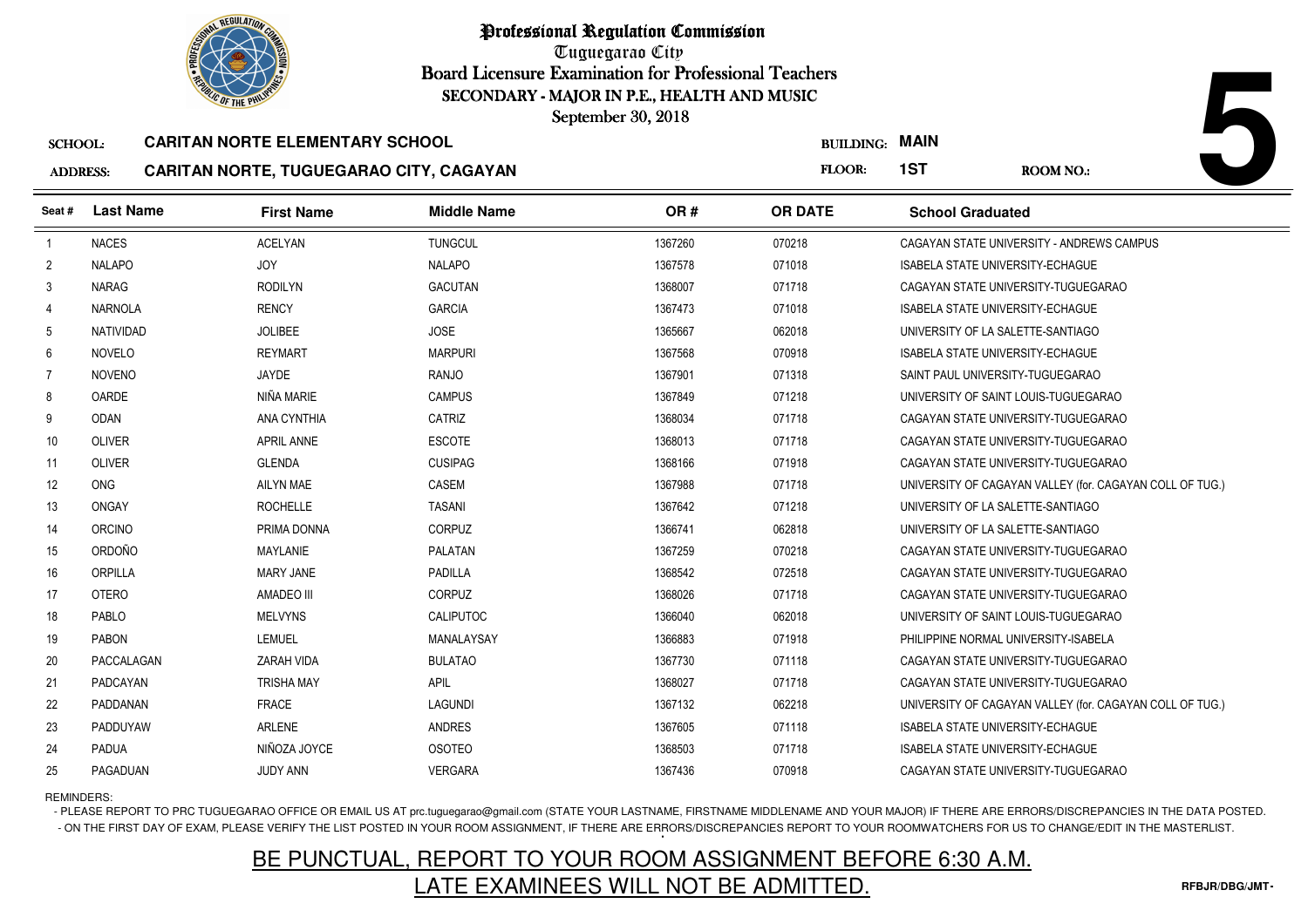

Tuguegarao City Board Licensure Examination for Professional Teachers September 30, 2018

### SCHOOL:**CARITAN NORTE ELEMENTARY SCHOOL**

## ADDRESS:**CARITAN NORTE, TUGUEGARAO CITY, CAGAYAN**

|                 | <b>OLIC OF THE PHILIP</b><br>SECONDARY - MAJOR IN P.E., HEALTH AND MUSIC<br>September 30, 2018 |                                                |                    |         |                  |                                         |                                                          |  |
|-----------------|------------------------------------------------------------------------------------------------|------------------------------------------------|--------------------|---------|------------------|-----------------------------------------|----------------------------------------------------------|--|
| <b>SCHOOL:</b>  |                                                                                                | <b>CARITAN NORTE ELEMENTARY SCHOOL</b>         |                    |         | <b>BUILDING:</b> | <b>MAIN</b>                             |                                                          |  |
| <b>ADDRESS:</b> |                                                                                                | <b>CARITAN NORTE, TUGUEGARAO CITY, CAGAYAN</b> |                    |         | FLOOR:           | 1ST                                     | <b>ROOM NO.:</b>                                         |  |
| Seat #          | <b>Last Name</b>                                                                               | <b>First Name</b>                              | <b>Middle Name</b> | OR#     | <b>OR DATE</b>   | <b>School Graduated</b>                 |                                                          |  |
| $\overline{1}$  | PAGALILAUAN                                                                                    | <b>RONADYN</b>                                 | <b>FERRER</b>      | 1365577 | 052518           | UNIVERSITY OF SAINT LOUIS-TUGUEGARAO    |                                                          |  |
| $\overline{c}$  | PAGULAYAN                                                                                      | <b>TONTON</b>                                  | <b>TASO</b>        | 1368571 | 072618           |                                         | CAGAYAN STATE UNIVERSITY-TUGUEGARAO                      |  |
| 3               | PAJE                                                                                           | SAMMY                                          | <b>ABAYAO</b>      | 1366810 | 071618           |                                         | NUEVA VIZCAYA STATE UNIVERSITY (NVSIT)-BAYOMBONG         |  |
| 4               | PALAD                                                                                          | <b>NOWEL</b>                                   | <b>ESTRADA</b>     | 1368063 | 071818           |                                         | UNIVERSITY OF CAGAYAN VALLEY (for. CAGAYAN COLL OF TUG.) |  |
| 5               | <b>PALATTAO</b>                                                                                | <b>MACARISA</b>                                | <b>GENOBILI</b>    | 1367708 | 071018           |                                         | CAGAYAN STATE UNIVERSITY - ANDREWS CAMPUS                |  |
| 6               | <b>PALMEA</b>                                                                                  | <b>JAYMARK</b>                                 | <b>MACURING</b>    | 1366081 | 062618           |                                         | UNIVERSITY OF CAGAYAN VALLEY (for. CAGAYAN COLL OF TUG.) |  |
| $\overline{7}$  | <b>PAMITTAN</b>                                                                                | <b>JUBELLE</b>                                 | <b>ATTABAN</b>     | 1366063 | 062618           |                                         | CAGAYAN STATE UNIVERSITY-TUGUEGARAO                      |  |
| 8               | <b>PAMITTAN</b>                                                                                | <b>SIGRID</b>                                  | ARZADON            | 1367042 | 062018           |                                         | CAGAYAN STATE UNIVERSITY-TUGUEGARAO                      |  |
| 9               | <b>PARDIAN</b>                                                                                 | <b>LOURIJAKE</b>                               | <b>TALANG</b>      | 1368031 | 071718           |                                         | CAGAYAN STATE UNIVERSITY-TUGUEGARAO                      |  |
| 10 <sup>°</sup> | <b>PARUNGAO</b>                                                                                | LEA                                            | CAMIT              | 1367448 | 070918           | UNIVERSITY OF SAINT LOUIS-TUGUEGARAO    |                                                          |  |
| 11              | <b>PASCUA</b>                                                                                  | <b>JADE MARK</b>                               |                    | 1367606 | 071118           | ISABELA STATE UNIVERSITY-ECHAGUE        |                                                          |  |
| 12              | <b>PASCUA</b>                                                                                  | MICHELLE MAE                                   | <b>GAMIAO</b>      | 1406770 | 071818           |                                         | CAGAYAN STATE UNIVERSITY-SANCHEZ MIRA                    |  |
| 13              | <b>PASCUAL</b>                                                                                 | <b>KRYZELLE</b>                                | <b>DAQUIOAG</b>    | 1367578 | 071018           | <b>ISABELA STATE UNIVERSITY-ECHAGUE</b> |                                                          |  |
| 14              | <b>PASCUAL</b>                                                                                 | <b>MARNEL</b>                                  | PUNZALAN           | 1367894 | 071318           |                                         | CAGAYAN STATE UNIVERSITY-TUGUEGARAO                      |  |
| 15              | <b>PASTOR</b>                                                                                  | <b>RYAN CHRISTIAN</b>                          | SAYON              | 1367853 | 071218           |                                         | CAGAYAN STATE UNIVERSITY-TUGUEGARAO                      |  |
| 16              | PATTUGALAN                                                                                     | RAUL JR                                        | <b>BRAVO</b>       | 1368118 | 071918           | SAINT PAUL UNIVERSITY-TUGUEGARAO        |                                                          |  |
| 17              | <b>PATTUNG</b>                                                                                 | <b>FRANCISCA</b>                               | <b>JAVIER</b>      | 1367159 | 062518           |                                         | CAGAYAN STATE UNIVERSITY-TUGUEGARAO                      |  |
| 18              | <b>PAYAS</b>                                                                                   | <b>JAYMAR</b>                                  | <b>GUTIERREZ</b>   | 1367382 | 070618           |                                         | CAGAYAN STATE UNIVERSITY-TUGUEGARAO                      |  |
| 19              | <b>PEDRONAN</b>                                                                                | <b>DENNIS</b>                                  | <b>CORPUZ</b>      | 1368525 | 072418           |                                         | CAGAYAN STATE UNIVERSITY-TUGUEGARAO                      |  |
| 20              | PELOVELLO                                                                                      | SONIA CARMELA                                  | <b>CORDOVA</b>     | 1367372 | 070518           |                                         | UNIVERSITY OF CAGAYAN VALLEY (for. CAGAYAN COLL OF TUG.) |  |
| 21              | <b>PENETRANTE</b>                                                                              | <b>BRENDA</b>                                  | ABAD               | 1368165 | 071918           |                                         | CAGAYAN STATE UNIVERSITY-TUGUEGARAO                      |  |
| 22              | PERADILLA                                                                                      | <b>GEROME</b>                                  | VIDAD              | 1367171 | 062518           | NATIONAL TEACHER'S COLLEGE              |                                                          |  |
| 23              | <b>PERALTA</b>                                                                                 | <b>CHRISTINE FAYE</b>                          | <b>FERRER</b>      | 1366866 | 071818           | PHILIPPINE NORMAL UNIVERSITY-ISABELA    |                                                          |  |
| 24              | PERALTA                                                                                        | <b>GERLIE</b>                                  | <b>MEDINA</b>      | 1366527 | 061318           |                                         | ISABELA STATE UNIVERSITY-ANGADANAN (for.A AGRO-IND COL.) |  |
| 25              | PERALTA                                                                                        | <b>TEOPHIL KEITH</b>                           | <b>MARIBBAY</b>    | 1367992 | 071718           |                                         | CAGAYAN STATE UNIVERSITY-TUGUEGARAO                      |  |

REMINDERS:

- PLEASE REPORT TO PRC TUGUEGARAO OFFICE OR EMAIL US AT prc.tuguegarao@gmail.com (STATE YOUR LASTNAME, FIRSTNAME MIDDLENAME AND YOUR MAJOR) IF THERE ARE ERRORS/DISCREPANCIES IN THE DATA POSTED. - ON THE FIRST DAY OF EXAM, PLEASE VERIFY THE LIST POSTED IN YOUR ROOM ASSIGNMENT, IF THERE ARE ERRORS/DISCREPANCIES REPORT TO YOUR ROOMWATCHERS FOR US TO CHANGE/EDIT IN THE MASTERLIST.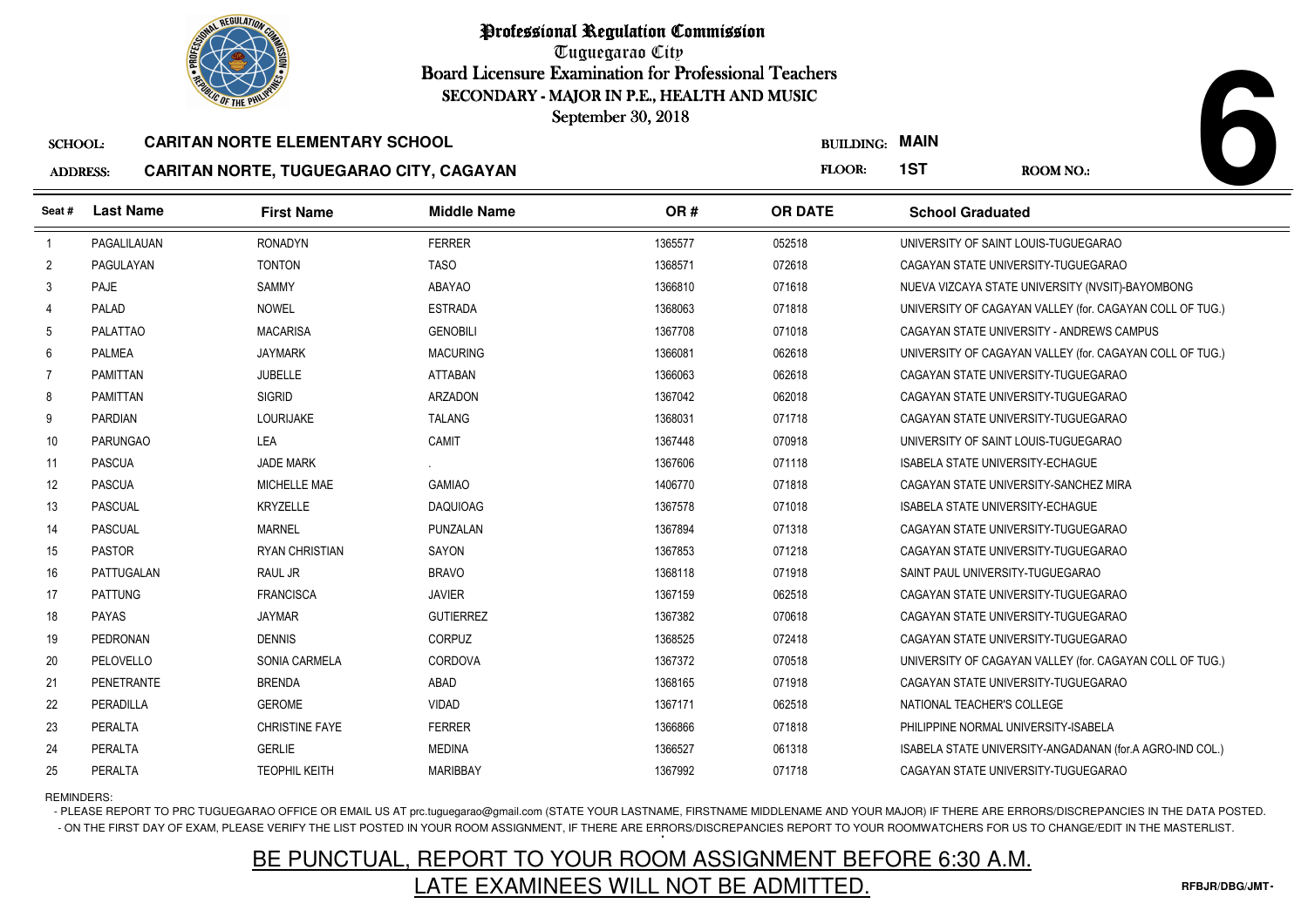

Tuguegarao City Board Licensure Examination for Professional Teachers September 30, 2018

### SCHOOL:**CARITAN NORTE ELEMENTARY SCHOOL**

## ADDRESS:**CARITAN NORTE, TUGUEGARAO CITY, CAGAYAN**

|                 | <b>OF THE PHILIP</b> |                                         | SECONDARY - MAJOR IN P.E., HEALTH AND MUSIC |         |                  |                                         |                                                          |
|-----------------|----------------------|-----------------------------------------|---------------------------------------------|---------|------------------|-----------------------------------------|----------------------------------------------------------|
|                 |                      |                                         | September 30, 2018                          |         |                  |                                         |                                                          |
| <b>SCHOOL:</b>  |                      | <b>CARITAN NORTE ELEMENTARY SCHOOL</b>  |                                             |         | <b>BUILDING:</b> | <b>MAIN</b>                             |                                                          |
| <b>ADDRESS:</b> |                      | CARITAN NORTE, TUGUEGARAO CITY, CAGAYAN |                                             |         | FLOOR:           | 1ST                                     | <b>ROOM NO.:</b>                                         |
| Seat#           | <b>Last Name</b>     | <b>First Name</b>                       | <b>Middle Name</b>                          | OR#     | <b>OR DATE</b>   | <b>School Graduated</b>                 |                                                          |
| $\overline{1}$  | PEREZ                | <b>FLORA</b>                            | <b>NARAG</b>                                | 1368465 | 072018           | ISABELA STATE UNIVERSITY-CABAGAN        |                                                          |
| $\overline{2}$  | PEREZ                | <b>JENNY</b>                            | <b>CUDIAMAT</b>                             | 1368209 | 072018           | UNIVERSITY OF LA SALETTE-SANTIAGO       |                                                          |
| 3               | PEREZ                | SHALOM                                  | <b>ANTONIO</b>                              | 1367654 | 071618           |                                         | NUEVA VIZCAYA STATE UNIVERSITY (NVSIT)-BAYOMBONG         |
| 4               | PEÑAFIEL             | <b>REIJAN PAUL</b>                      | <b>AGUINALDO</b>                            | 1368032 | 071718           |                                         | CAGAYAN STATE UNIVERSITY-TUGUEGARAO                      |
| 5               | <b>PIDENES</b>       | <b>VERNADETH</b>                        | <b>GUADAYO</b>                              | 1366041 | 062018           |                                         | CAGAYAN STATE UNIVERSITY-TUGUEGARAO                      |
| 6               | <b>PINTO</b>         | <b>JOUIE</b>                            | <b>MATRO</b>                                | 1683267 | 071718           |                                         | CAGAYAN STATE UNIVERSITY-SANCHEZ MIRA                    |
| 7               | PUH-NO               | <b>MILDRED</b>                          | <b>BUHONG</b>                               | 1368238 | 072618           |                                         | NUEVA VIZCAYA STATE UNIVERSITY (NVSIT)-BAYOMBONG         |
| 8               | QUEMAN               | <b>MICHEL</b>                           | <b>MANGUPAG</b>                             | 1367982 | 071718           | CAGAYAN STATE UNIVERSITY-TUGUEGARAO     |                                                          |
| 9               | QUENDASAN            | <b>BENEDIC</b>                          | <b>GUMISA</b>                               | 1367759 | 071118           |                                         | CAGAYAN STATE UNIVERSITY-TUGUEGARAO                      |
| 10              | QUESADA              | SEE                                     | CORTEZ                                      | 1366862 | 071818           | SAINT MARY'S UNIVERSITY                 |                                                          |
| 11              | <b>QUETURAS</b>      | <b>JOSEPH</b>                           | <b>MELCHOR</b>                              | 1368412 | 071918           | <b>ISABELA STATE UNIVERSITY-ECHAGUE</b> |                                                          |
| 12              | QUILANG              | <b>IVEE</b>                             | <b>JAVIER</b>                               | 1367357 | 070518           |                                         | UNIVERSITY OF CAGAYAN VALLEY (for. CAGAYAN COLL OF TUG.) |
| 13              | QUIMING              | <b>JHOSUA</b>                           | <b>AGOYAOY</b>                              | 1366647 | 061318           | UNIVERSITY OF LA SALETTE-SANTIAGO       |                                                          |
| 14              | <b>RACIMO</b>        | <b>JONAMAE</b>                          | <b>DAVID</b>                                | 1368172 | 071918           |                                         |                                                          |
| 15              | <b>RACIMO</b>        | <b>RICHARD NUEWELL</b>                  | MALUBAY                                     | 1368173 | 071918           | UNIVERSITY OF LA SALETTE-SANTIAGO       |                                                          |
| 16              | <b>RAGASA</b>        | AMY                                     | CAFUGAUAN                                   | 1368373 | 072718           |                                         | CAGAYAN STATE UNIVERSITY-TUGUEGARAO                      |
| 17              | <b>RAMEL</b>         | <b>CHESKA VANE</b>                      | <b>AGAMATA</b>                              | 1366041 | 062018           | SAINT FERDINAND COLLEGE-ILAGAN          |                                                          |
| 18              | <b>RAMIREZ</b>       | ANGEL                                   | <b>GANNOD</b>                               | 1368029 | 071718           | CAGAYAN STATE UNIVERSITY-TUGUEGARAO     |                                                          |
| 19              | <b>RAMIREZ</b>       | <b>ZYRA MERL</b>                        | <b>FRAGATA</b>                              | 1367503 | 070418           |                                         | NUEVA VIZCAYA STATE UNIVERSITY (NVPC)-BAMBANG            |
| 20              | <b>RAMISCAL</b>      | JUDY-ANN                                | <b>GUIEB</b>                                | 1367569 | 070918           | <b>ISABELA STATE UNIVERSITY-ECHAGUE</b> |                                                          |
| 21              | <b>RAMOS</b>         | <b>CHRISTIAN</b>                        | <b>VELASCO</b>                              | 1368084 | 071818           | PHILIPPINE NORMAL UNIVERSITY-ISABELA    |                                                          |
| 22              | <b>RAMOS</b>         | <b>GLENDA MIA</b>                       | <b>BALALA</b>                               | 1367633 | 071218           |                                         | NUEVA VIZCAYA STATE UNIVERSITY (NVSIT)-BAYOMBONG         |
| 23              | <b>RAMOS</b>         | <b>JANICE</b>                           | <b>BUTAC</b>                                | 1367566 | 070918           | <b>ISABELA STATE UNIVERSITY-ECHAGUE</b> |                                                          |
| 24              | <b>RAMOS</b>         | <b>JULIE ANN</b>                        | <b>BORQUILLO</b>                            | 1366243 | 060418           |                                         | CAGAYAN STATE UNIVERSITY-TUGUEGARAO                      |
| 25              | <b>RAMOS</b>         | <b>RACHEL</b>                           | <b>ESTEBAN</b>                              | 1365598 | 053018           |                                         | CAGAYAN STATE UNIVERSITY-TUGUEGARAO                      |

REMINDERS:

- PLEASE REPORT TO PRC TUGUEGARAO OFFICE OR EMAIL US AT prc.tuguegarao@gmail.com (STATE YOUR LASTNAME, FIRSTNAME MIDDLENAME AND YOUR MAJOR) IF THERE ARE ERRORS/DISCREPANCIES IN THE DATA POSTED. - ON THE FIRST DAY OF EXAM, PLEASE VERIFY THE LIST POSTED IN YOUR ROOM ASSIGNMENT, IF THERE ARE ERRORS/DISCREPANCIES REPORT TO YOUR ROOMWATCHERS FOR US TO CHANGE/EDIT IN THE MASTERLIST.

## BE PUNCTUAL, REPORT TO YOUR ROOM ASSIGNMENT BEFORE 6:30 A.M.LATE EXAMINEES WILL NOT BE ADMITTED.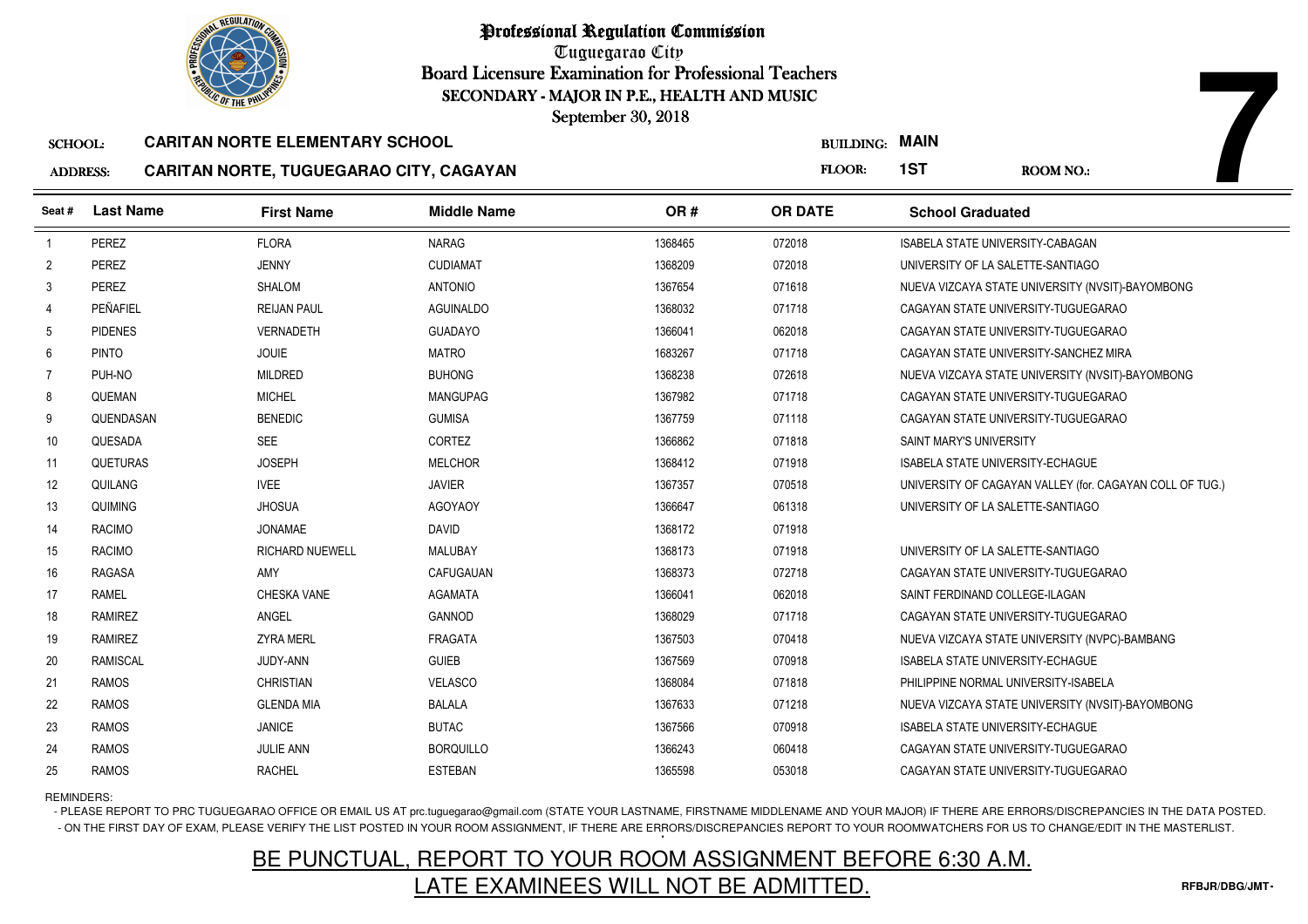

Tuguegarao City Board Licensure Examination for Professional Teachers September 30, 2018

### SCHOOL:**CARITAN NORTE ELEMENTARY SCHOOL**

|                 |                  | <b>OF THE PHILIP</b>                    |                    | SECONDARY - MAJOR IN P.E., HEALTH AND MUSIC<br>September 30, 2018 |                  |                                 |                                           |
|-----------------|------------------|-----------------------------------------|--------------------|-------------------------------------------------------------------|------------------|---------------------------------|-------------------------------------------|
| <b>SCHOOL:</b>  |                  | <b>CARITAN NORTE ELEMENTARY SCHOOL</b>  |                    |                                                                   | <b>BUILDING:</b> | <b>MAIN</b>                     |                                           |
| <b>ADDRESS:</b> |                  | CARITAN NORTE, TUGUEGARAO CITY, CAGAYAN |                    |                                                                   | FLOOR:           | 1ST                             | <b>ROOM NO.:</b>                          |
| Seat#           | <b>Last Name</b> | <b>First Name</b>                       | <b>Middle Name</b> | OR#                                                               | <b>OR DATE</b>   | <b>School Graduated</b>         |                                           |
| $\mathbf{1}$    | <b>RAMOS</b>     | RAUL III                                | <b>AGUSTIN</b>     | 1367567                                                           | 070918           |                                 | <b>ISABELA STATE UNIVERSITY-ECHAGUE</b>   |
| 2               | <b>RAMOS</b>     | <b>RAYSTER</b>                          | <b>RAMORAN</b>     | 1367808                                                           | 071218           |                                 | CAGAYAN STATE UNIVERSITY-TUGUEGARAO       |
| 3               | <b>RAMOS</b>     | <b>ROBERTO</b>                          | <b>NARAG</b>       | 1368415                                                           | 071918           |                                 | CAGAYAN STATE UNIVERSITY - ANDREWS CAMPUS |
| 4               | <b>RAPADAS</b>   | <b>ALVIN CRIS</b>                       | CATILLEJO          | 1367886                                                           | 071318           |                                 | <b>ISABELA STATE UNIVERSITY-CABAGAN</b>   |
| 5               | <b>REFANI</b>    | <b>JERMIE</b>                           | <b>JUAN</b>        | 1368022                                                           | 071718           |                                 | <b>ISABELA STATE UNIVERSITY-CABAGAN</b>   |
| 6               | <b>REQUIMIN</b>  | <b>KRYSTLEE ANN</b>                     | CABAG              | 1367945                                                           | 071618           |                                 | CAGAYAN STATE UNIVERSITY-TUGUEGARAO       |
| $\overline{7}$  | <b>RESPICIO</b>  | <b>ZENAIDA</b>                          | CARRION            | 1367185                                                           | 062518           |                                 | CAGAYAN STATE UNIVERSITY-TUGUEGARAO       |
| 8               | <b>RETOTAL</b>   | <b>JAMAICA</b>                          | <b>MATIAS</b>      | 1368087                                                           | 071818           |                                 | CAGAYAN STATE UNIVERSITY-SANCHEZ MIRA     |
| 9               | <b>REYES</b>     | <b>ALEXIS</b>                           | CAPELO             | 1367999                                                           | 071718           |                                 | CAGAYAN STATE UNIVERSITY-TUGUEGARAO       |
| 10              | <b>REYES</b>     | CHRISTIAN DAVE                          | <b>MONTERO</b>     | 1366845                                                           | 071718           |                                 | <b>ISABELA STATE UNIVERSITY-ECHAGUE</b>   |
| 11              | <b>REYES</b>     | <b>JUDITH</b>                           | <b>BATTUNG</b>     | 1367455                                                           | 070918           | CAGAYAN STATE UNIVERSITY-LAL-LO |                                           |
| 12              | <b>REYES</b>     | <b>LAURISSE JANINE</b>                  | <b>USITA</b>       | 1368008                                                           | 071718           |                                 | CAGAYAN STATE UNIVERSITY-SANCHEZ MIRA     |
| 13              | <b>REYES</b>     | QUEENIE ROSE                            | <b>ALAIR</b>       | 1367730                                                           | 071118           |                                 | CAGAYAN STATE UNIVERSITY-TUGUEGARAO       |
| 14              | <b>RODRIGUEZ</b> | <b>DIOSDADO</b>                         | <b>TABBU</b>       | 1368484                                                           | 072318           |                                 | UNIVERSITY OF SAINT LOUIS-TUGUEGARAO      |
| 15              | <b>ROSETE</b>    | <b>HARWIN JIM</b>                       | <b>ARCE</b>        | 1368575                                                           | 072618           |                                 | UNIVERSITY OF SAINT LOUIS-TUGUEGARAO      |
| 16              | <b>ROSETE</b>    | <b>MARGIE</b>                           | <b>CALIXTO</b>     | 1367976                                                           | 071718           |                                 | CAGAYAN STATE UNIVERSITY-TUGUEGARAO       |
| 17              | <b>ROSETE</b>    | VANEZA                                  | <b>CUSIPAG</b>     | 1368515                                                           | 072418           |                                 | CAGAYAN STATE UNIVERSITY-TUGUEGARAO       |
| 18              | <b>RUFING</b>    | <b>MICHELE</b>                          | CATADMAN           | 1367943                                                           | 071618           |                                 | CAGAYAN STATE UNIVERSITY-TUGUEGARAO       |
| 19              | <b>RUMUAR</b>    | <b>DELMA</b>                            | <b>GALUTERA</b>    | 1366823                                                           | 071718           |                                 | <b>ISABELA STATE UNIVERSITY-ECHAGUE</b>   |
| 20              | <b>SABUGAL</b>   | <b>RAMIL</b>                            | <b>FELICIANO</b>   | 1368556                                                           | 072618           |                                 | CAGAYAN STATE UNIVERSITY-TUGUEGARAO       |
| 21              | <b>SADAMA</b>    | <b>JENNY ROSE</b>                       | <b>ROCENA</b>      | 1368040                                                           | 071818           |                                 | CAGAYAN STATE UNIVERSITY-SANCHEZ MIRA     |
| 22              | <b>SAGUCIO</b>   | <b>JESSE ASIEL</b>                      | <b>ANTONIO</b>     | 1366009                                                           | 053118           |                                 | CAGAYAN STATE UNIVERSITY-SANCHEZ MIRA     |
| 23              | <b>SAGUDANG</b>  | <b>EVANGELYN</b>                        | <b>BALUCAS</b>     | 1367453                                                           | 070918           |                                 | ISABELA STATE UNIVERSITY-CABAGAN          |
| 24              | SAGUN            | <b>GERALDINE</b>                        | <b>VALENCIA</b>    | 1368117                                                           | 071918           |                                 | SAINT PAUL UNIVERSITY-TUGUEGARAO          |
| 25              | SALAZAR          | <b>MARC JAMES</b>                       | CALAPIT            | 1367690                                                           | 071618           | SAINT MARY'S UNIVERSITY         |                                           |

REMINDERS:

- PLEASE REPORT TO PRC TUGUEGARAO OFFICE OR EMAIL US AT prc.tuguegarao@gmail.com (STATE YOUR LASTNAME, FIRSTNAME MIDDLENAME AND YOUR MAJOR) IF THERE ARE ERRORS/DISCREPANCIES IN THE DATA POSTED. - ON THE FIRST DAY OF EXAM, PLEASE VERIFY THE LIST POSTED IN YOUR ROOM ASSIGNMENT, IF THERE ARE ERRORS/DISCREPANCIES REPORT TO YOUR ROOMWATCHERS FOR US TO CHANGE/EDIT IN THE MASTERLIST.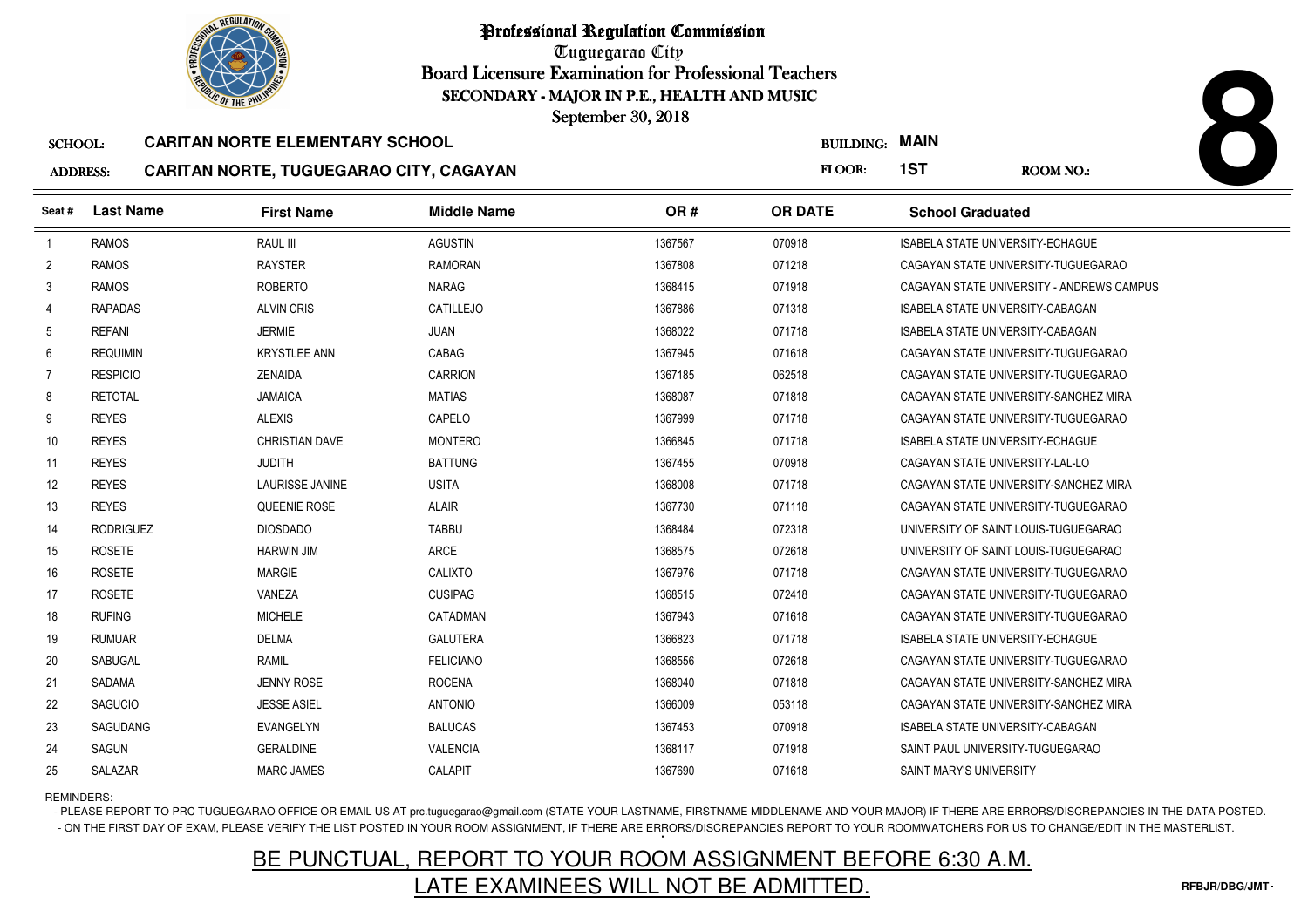

Tuguegarao City Board Licensure Examination for Professional Teachers September 30, 2018

### SCHOOL:**CARITAN NORTE ELEMENTARY SCHOOL**

#### AD<sub>1</sub> **CARITAN NORTE, TUGUEGARAO CITY, CAGAYAN**

| <b>DRESS:</b> | CARITAN NORTE, TUGUEGARAO CITY, CAGAYAN |  |  |
|---------------|-----------------------------------------|--|--|
|               |                                         |  |  |

|                 | <b><i>OLIC OF THE PHILIP</i></b> |                                         | SECONDARY - MAJOR IN P.E., HEALTH AND MUSIC |                |                  |                                      |                                                  |
|-----------------|----------------------------------|-----------------------------------------|---------------------------------------------|----------------|------------------|--------------------------------------|--------------------------------------------------|
|                 |                                  |                                         | September 30, 2018                          |                |                  |                                      |                                                  |
| <b>SCHOOL:</b>  |                                  | <b>CARITAN NORTE ELEMENTARY SCHOOL</b>  |                                             |                | <b>BUILDING:</b> | <b>MAIN</b>                          |                                                  |
| <b>ADDRESS:</b> |                                  | CARITAN NORTE, TUGUEGARAO CITY, CAGAYAN |                                             |                | FLOOR:           | 1ST                                  | <b>ROOM NO.:</b>                                 |
| Seat#           | <b>Last Name</b>                 | <b>First Name</b>                       | <b>Middle Name</b>                          | OR#            | <b>OR DATE</b>   | <b>School Graduated</b>              |                                                  |
| $\overline{1}$  | <b>SALES</b>                     | <b>JIANICA</b>                          | <b>SALAZAR</b>                              | <b>UWXUPCP</b> | 053018           | UNIVERSITY OF LA SALETTE-SANTIAGO    |                                                  |
| $\overline{2}$  | <b>SALES</b>                     | MAY-ANN                                 | <b>GASMEN</b>                               | 1368478        | 072318           |                                      | CAGAYAN STATE UNIVERSITY-TUGUEGARAO              |
| 3               | SALINGBAY                        | <b>EDSEL</b>                            | <b>MAGGAY</b>                               | 1367838        | 071218           | CAGAYAN STATE UNIVERSITY-CARITAN     |                                                  |
| 4               | <b>SALVIEJO</b>                  | <b>JULIUS</b>                           | <b>MADDARA</b>                              | KZVSPA1        | 053018           | ISABELA STATE UNIVERSITY-ILAGAN      |                                                  |
| -5              | <b>SANTIAGO</b>                  | <b>MARK EULOGIO</b>                     | CAYANGA                                     | 1367653        | 071618           |                                      | NUEVA VIZCAYA STATE UNIVERSITY (NVSIT)-BAYOMBONG |
| 6               | SANTILLAN                        | <b>REYMOND</b>                          | <b>BADUA</b>                                | 1366540        | 061418           |                                      | WESTERN PHILIPPINES UNIVERSITY-PUERTO PRINCESA   |
| 7               | <b>SAPLA</b>                     | <b>IRENE JOY</b>                        | <b>DOMINGO</b>                              | 1367633        | 071218           |                                      | NUEVA VIZCAYA STATE UNIVERSITY (NVSIT)-BAYOMBONG |
| 8               | SATURNO                          | <b>KRISTA MARIE</b>                     | SIMANGAN                                    | 1367659        | 071618           | ISABELA STATE UNIVERSITY-ECHAGUE     |                                                  |
| 9               | <b>SEDANO</b>                    | <b>ROGERIC</b>                          | <b>CORDOVA</b>                              | 1368402        | 071918           |                                      | CAGAYAN STATE UNIVERSITY-TUGUEGARAO              |
| 10              | SEMAÑA                           | <b>ANTONIO JR</b>                       | <b>ALONZO</b>                               | 1368193        | 071918           |                                      | CAGAYAN STATE UNIVERSITY-TUGUEGARAO              |
| 11              | <b>SERAFICA</b>                  | <b>LOREN</b>                            | TELAN                                       | 1367450        | 070918           | UNIVERSITY OF SAINT LOUIS-TUGUEGARAO |                                                  |
| 12              | <b>SEREVILLA</b>                 | LILY MAE                                | <b>ANTOPINA</b>                             | 1366800        | 061418           |                                      | CAGAYAN STATE UNIVERSITY-TUGUEGARAO              |
| 13              | SERQUIÑA                         | ABIGAIL                                 | <b>ALVAREZ</b>                              | 1366041        | 062018           | SAINT FERDINAND COLLEGE-ILAGAN       |                                                  |
| 14              | SERQUIÑA                         | <b>KAYCEE ANN</b>                       | <b>MARINAS</b>                              | 1367977        | 071718           |                                      | CAGAYAN STATE UNIVERSITY-TUGUEGARAO              |
| 15              | <b>SERRANO</b>                   | <b>BRENDALYN</b>                        | CAGDAN                                      | 1367823        | 071218           |                                      | UNIVERSITY OF THE CORDILLERAS (for BAGUIO C.F.)  |
| 16              | SIBAL                            | CAMILLE                                 | PAGULAYAN                                   | 1368113        | 071918           | SAINT PAUL UNIVERSITY-TUGUEGARAO     |                                                  |
| 17              | <b>SIBAL</b>                     | <b>REMILYN</b>                          | <b>ARAGO</b>                                | 1366664        | 061318           |                                      | CAGAYAN STATE UNIVERSITY-TUGUEGARAO              |
| 18              | SIBBALUCA                        | <b>JENALYN</b>                          | <b>TATTAO</b>                               | 1367184        | 062518           |                                      | CAGAYAN STATE UNIVERSITY-TUGUEGARAO              |
| 19              | <b>SIDDAYAO</b>                  | <b>DAN RUSSEL</b>                       | <b>BAUTISTA</b>                             | 1368189        | 071918           | UNIVERSITY OF SAINT LOUIS-TUGUEGARAO |                                                  |
| 20              | <b>SIDDAYAO</b>                  | <b>REYNALYN</b>                         | <b>NARAG</b>                                | 1367728        | 071118           | CAGAYAN STATE UNIVERSITY-TUGUEGARAO  |                                                  |
| 21              | SIMANGAN                         | <b>ROSELYN</b>                          | <b>ADRIANO</b>                              | 1367846        | 071218           | CAGAYAN STATE UNIVERSITY-TUGUEGARAO  |                                                  |
| 22              | SINAY                            | KATHLENE JOY                            | <b>AGUSTIN</b>                              | 1367032        | 062018           | SAINT FERDINAND COLLEGE-ILAGAN       |                                                  |
| 23              | <b>SINGSING</b>                  | <b>MARIE QUE</b>                        | <b>BASAN</b>                                | 1367237        | 070218           | CAGAYAN STATE UNIVERSITY-TUGUEGARAO  |                                                  |
| 24              | <b>SIRINGAN</b>                  | <b>MARLYN</b>                           | <b>CAMBRI</b>                               | 1367773        | 071418           |                                      | CAGAYAN STATE UNIVERSITY-TUGUEGARAO              |
| 25              | SOLIVEN                          | <b>CLIFFORD</b>                         | <b>GLORIA</b>                               | 1365694        | 062218           | UNIVERSITY OF LA SALETTE-SANTIAGO    |                                                  |

REMINDERS:

- PLEASE REPORT TO PRC TUGUEGARAO OFFICE OR EMAIL US AT prc.tuguegarao@gmail.com (STATE YOUR LASTNAME, FIRSTNAME MIDDLENAME AND YOUR MAJOR) IF THERE ARE ERRORS/DISCREPANCIES IN THE DATA POSTED. - ON THE FIRST DAY OF EXAM, PLEASE VERIFY THE LIST POSTED IN YOUR ROOM ASSIGNMENT, IF THERE ARE ERRORS/DISCREPANCIES REPORT TO YOUR ROOMWATCHERS FOR US TO CHANGE/EDIT IN THE MASTERLIST.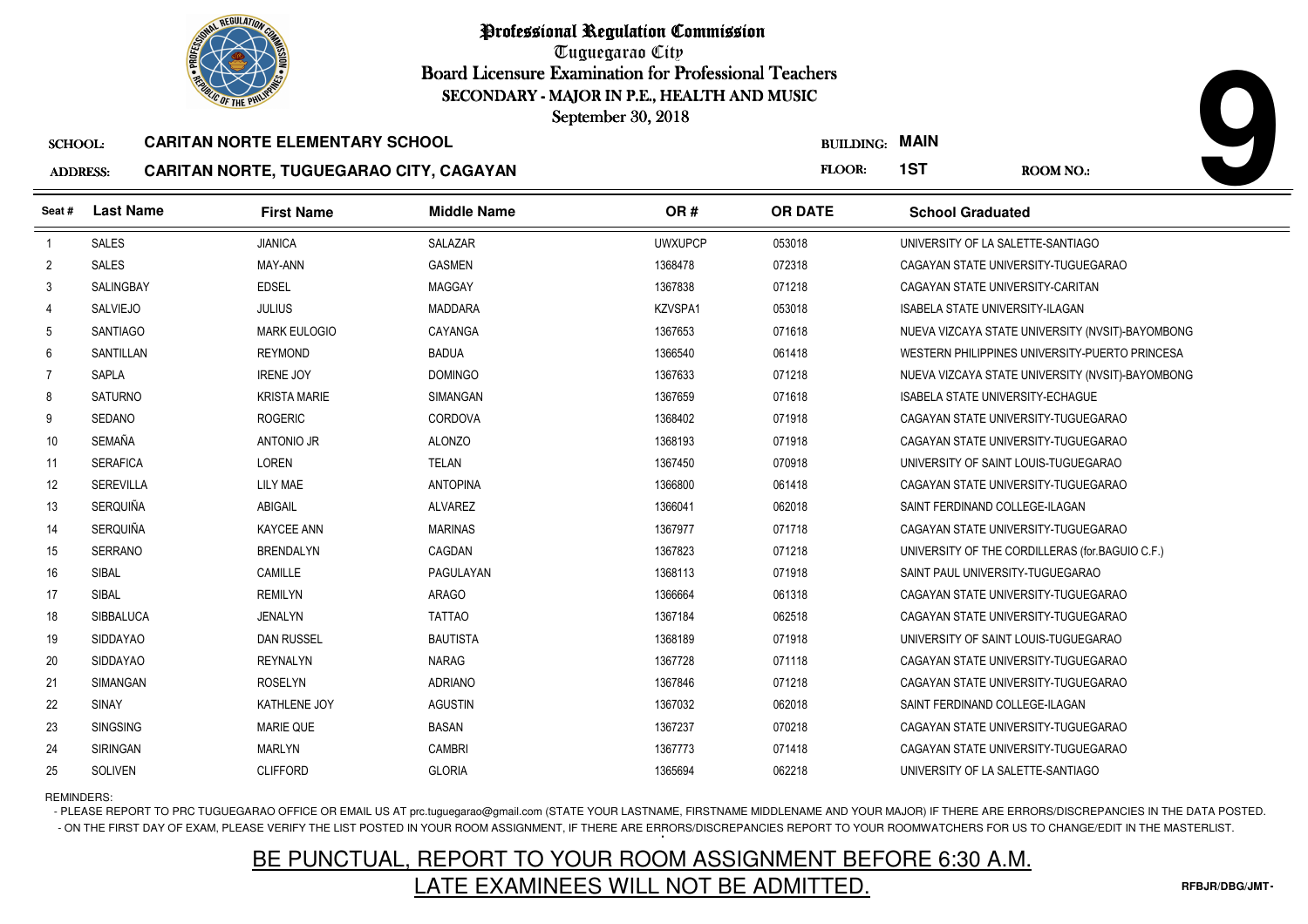

Tuguegarao City Board Licensure Examination for Professional Teachers September 30, 2018

## SCHOOL:**CARITAN NORTE ELEMENTARY SCHOOL**

### ADDRESS:**CARITAN NORTE, TUGUEGARAO CITY, CAGAYAN**

|                 | <b><i>OLIC OF THE PHILIP</i></b> |                                         | SECONDARY - MAJOR IN P.E., HEALTH AND MUSIC<br>September 30, 2018 |         |                       |                         |                                           |  |
|-----------------|----------------------------------|-----------------------------------------|-------------------------------------------------------------------|---------|-----------------------|-------------------------|-------------------------------------------|--|
| <b>SCHOOL:</b>  |                                  | <b>CARITAN NORTE ELEMENTARY SCHOOL</b>  |                                                                   |         | <b>BUILDING: MAIN</b> |                         |                                           |  |
| <b>ADDRESS:</b> |                                  | CARITAN NORTE, TUGUEGARAO CITY, CAGAYAN |                                                                   |         | <b>FLOOR:</b>         | 1ST                     | <b>ROOM NO.:</b>                          |  |
| Seat #          | <b>Last Name</b>                 | <b>First Name</b>                       | <b>Middle Name</b>                                                | OR#     | <b>OR DATE</b>        | <b>School Graduated</b> |                                           |  |
| -1              | SORIANO                          | APRIL JOY                               | <b>GATAN</b>                                                      | 1368009 | 071718                |                         | <b>ISABELA STATE UNIVERSITY-CABAGAN</b>   |  |
| $\overline{2}$  | <b>SORIANO</b>                   | <b>ISZELLE MARIE</b>                    | <b>JUAN</b>                                                       | 1368448 | 072018                |                         | ISABELA STATE UNIVERSITY-CABAGAN          |  |
| 3               | SORIANO                          | <b>JERICO</b>                           | <b>BALOLOY</b>                                                    | 1368116 | 071918                |                         | SAINT PAUL UNIVERSITY-TUGUEGARAO          |  |
| 4               | <b>SORIANO</b>                   | <b>RHO JAMES</b>                        | <b>ULTRA</b>                                                      | 1368447 | 072018                |                         | CAGAYAN STATE UNIVERSITY-TUGUEGARAO       |  |
| 5               | SORIANO                          | <b>ROMELITO</b>                         | <b>TATTAO</b>                                                     | 1367963 | 071618                |                         | CAGAYAN STATE UNIVERSITY-TUGUEGARAO       |  |
| 6               | <b>SORIANO</b>                   | <b>RONALYN</b>                          | ANI                                                               | 1368092 | 071818                |                         | ISABELA STATE UNIVERSITY-CABAGAN          |  |
| $\overline{7}$  | <b>SUBIA</b>                     | <b>ROMAR</b>                            | <b>RAMORAN</b>                                                    | 1368069 | 071818                |                         | <b>ISABELA STATE UNIVERSITY-CABAGAN</b>   |  |
| 8               | <b>SULIO</b>                     | <b>CLARISSA</b>                         | <b>BALLESTEROS</b>                                                | 1366890 | 071918                | SAINT MARY'S UNIVERSITY |                                           |  |
| 9               | <b>TABAN</b>                     | LILET                                   | <b>VILLAVERDE</b>                                                 | 1367417 | 070618                |                         | CAGAYAN STATE UNIVERSITY-TUGUEGARAO       |  |
| 10              | <b>TABCAO</b>                    | <b>LEVI ANNE</b>                        | SAGASAG                                                           | 1368031 | 071718                |                         | CAGAYAN STATE UNIVERSITY-TUGUEGARAO       |  |
| 11              | <b>TABENGO</b>                   | <b>JADIEMINE</b>                        | LOPEZ                                                             | 1366487 | 061118                |                         | UNIVERSITY OF LA SALETTE-SANTIAGO         |  |
| 12              | <b>TABUYO</b>                    | PATRICK ROLAND                          | <b>AGAMANOS</b>                                                   | 1368325 | 071718                |                         | CAGAYAN STATE UNIVERSITY-SANCHEZ MIRA     |  |
| 13              | TAGAL                            | <b>JULIAN JR</b>                        | <b>GAMMAD</b>                                                     | 1368412 | 071918                |                         | CAGAYAN STATE UNIVERSITY - ANDREWS CAMPUS |  |
| 14              | <b>TAGASA</b>                    | <b>KRISTINE DANICA</b>                  | <b>DOMINGO</b>                                                    | 1368087 | 071818                |                         | PHILIPPINE NORMAL UNIVERSITY-ISABELA      |  |
| 15              | <b>TAGAYUN</b>                   | <b>ESTHER</b>                           | <b>ANGOLUAN</b>                                                   | 1367310 | 070418                |                         | <b>ISABELA STATE UNIVERSITY-CABAGAN</b>   |  |
| 16              | <b>TAGUIAM</b>                   | YVONNE JOYCE                            | <b>TALAL</b>                                                      | 1367971 | 071718                |                         | CAGAYAN STATE UNIVERSITY-TUGUEGARAO       |  |
| 17              | <b>TAGUIBAO</b>                  | <b>DOMINA</b>                           | <b>TUPPIL</b>                                                     | 1366027 | 061818                |                         | CAGAYAN STATE UNIVERSITY-CARITAN          |  |
| 18              | <b>TAGUINOD</b>                  | <b>JOHMAECEL</b>                        | MACABABBAD                                                        | 1367962 | 071618                |                         | CAGAYAN STATE UNIVERSITY-TUGUEGARAO       |  |
| 19              | <b>TALAMAYAN</b>                 | <b>FRANK JR</b>                         | <b>CATULIN</b>                                                    | 1368419 | 071918                |                         | CAGAYAN STATE UNIVERSITY-TUGUEGARAO       |  |
| 20              | TAMANI                           | <b>HANEYLETE</b>                        | ARIMAGAO                                                          | 1367690 | 071618                |                         | <b>ISABELA STATE UNIVERSITY-ECHAGUE</b>   |  |
| 21              | TAMAYAO                          | <b>VERGEL</b>                           | <b>CUREG</b>                                                      | 1367869 | 071318                |                         | CAGAYAN STATE UNIVERSITY-TUGUEGARAO       |  |
| 22              | <b>TAMPARONG</b>                 | <b>ALBRECHT</b>                         | <b>DIAZ</b>                                                       | 1363043 | 071318                |                         | ADVENTIST UNIVERSITY OF THE PHILIPPINES   |  |
| 23              | <b>TAN</b>                       | <b>JERRY JR</b>                         | <b>SALVACION</b>                                                  | 1368159 | 071818                |                         | CAGAYAN STATE UNIVERSITY-TUGUEGARAO       |  |
| 24              | <b>TANGONAN</b>                  | <b>MARYLHIE</b>                         | <b>LORENZO</b>                                                    | 1368166 | 071918                |                         | CAGAYAN STATE UNIVERSITY-TUGUEGARAO       |  |
| 25              | <b>TARUBAL</b>                   | LIEZL                                   | <b>AGUSTIN</b>                                                    | 1366014 | 061818                |                         | CAGAYAN STATE UNIVERSITY-SANCHEZ MIRA     |  |

## REMINDERS:

- PLEASE REPORT TO PRC TUGUEGARAO OFFICE OR EMAIL US AT prc.tuguegarao@gmail.com (STATE YOUR LASTNAME, FIRSTNAME MIDDLENAME AND YOUR MAJOR) IF THERE ARE ERRORS/DISCREPANCIES IN THE DATA POSTED. - ON THE FIRST DAY OF EXAM, PLEASE VERIFY THE LIST POSTED IN YOUR ROOM ASSIGNMENT, IF THERE ARE ERRORS/DISCREPANCIES REPORT TO YOUR ROOMWATCHERS FOR US TO CHANGE/EDIT IN THE MASTERLIST.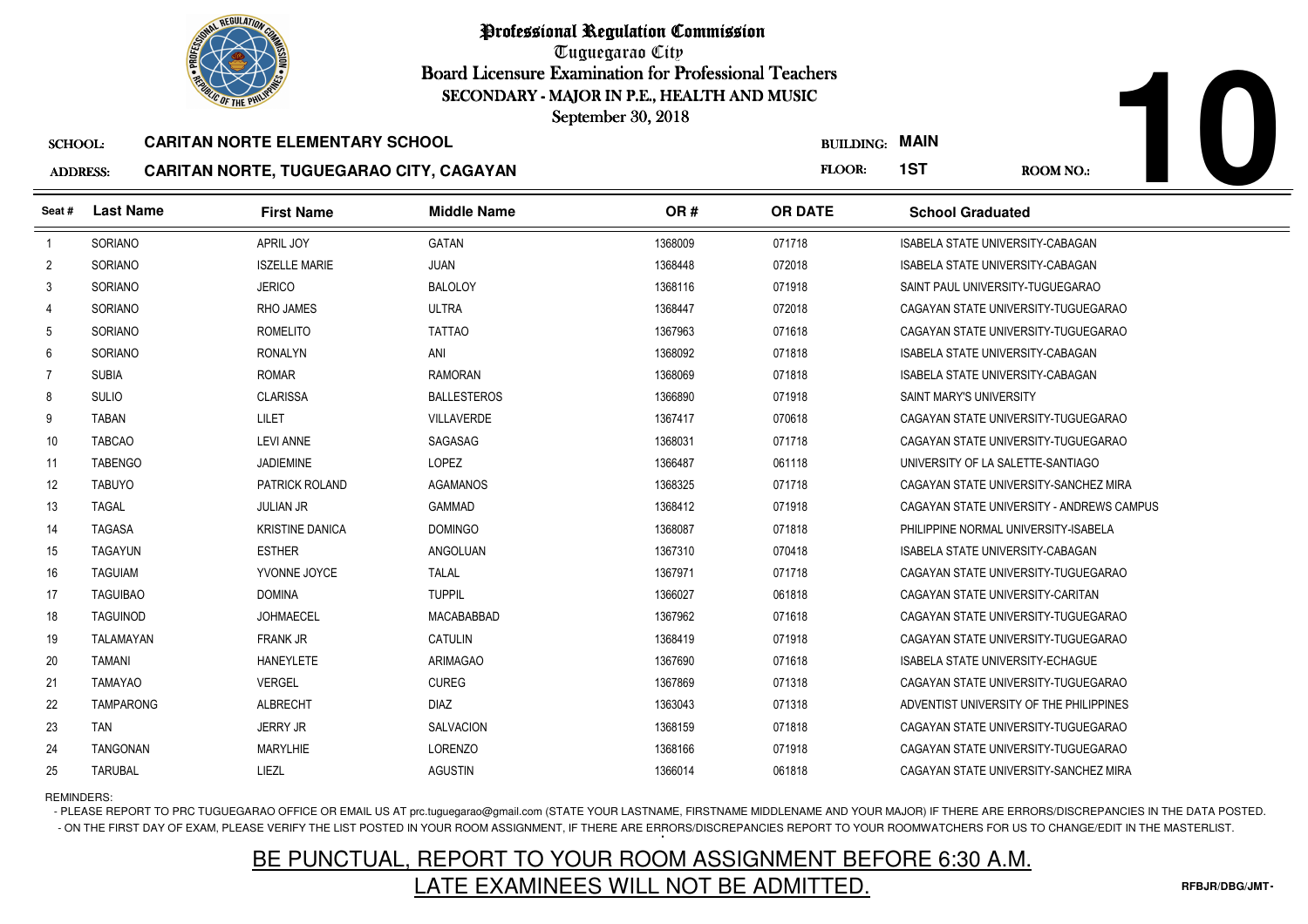

Tuguegarao City Board Licensure Examination for Professional Teachers September 30, 2018

### SCHOOL:**CARITAN NORTE ELEMENTARY SCHOOL**

## ADDRESS:**CARITAN NORTE, TUGUEGARAO CITY, CAGAYAN**

|                 |               | <b>OLIC OF THE PHILIP</b>                      |                    | SECONDARY - MAJOR IN P.E., HEALTH AND MUSIC<br>September 30, 2018 |                  |                         |                                      |  |
|-----------------|---------------|------------------------------------------------|--------------------|-------------------------------------------------------------------|------------------|-------------------------|--------------------------------------|--|
| <b>SCHOOL:</b>  |               | <b>CARITAN NORTE ELEMENTARY SCHOOL</b>         |                    |                                                                   | <b>BUILDING:</b> | <b>MAIN</b>             |                                      |  |
| <b>ADDRESS:</b> |               | <b>CARITAN NORTE, TUGUEGARAO CITY, CAGAYAN</b> |                    |                                                                   | <b>FLOOR:</b>    | 1ST                     | <b>ROOM NO.:</b>                     |  |
| Seat #          | Last Name     | <b>First Name</b>                              | <b>Middle Name</b> | OR #                                                              | <b>OR DATE</b>   | <b>School Graduated</b> |                                      |  |
|                 | TEAÑO         | MARK GERALD                                    | <b>ALICUM</b>      | 1368017                                                           | 071718           |                         | UNIVERSITY OF SAINT LOUIS-TUGUEGARAO |  |
|                 | <b>TFJANO</b> | MARIF FI OR                                    | CACHO              | 1367729                                                           | 071118           |                         | CAGAYAN STATE UNIVERSITY-TUGUEGARAO  |  |

|    | TEAÑO            | <b>MARK GERALD</b>    | <b>ALICUM</b>    | 1368017 | 071718 | UNIVERSITY OF SAINT LOUIS-TUGUEGARAO                     |
|----|------------------|-----------------------|------------------|---------|--------|----------------------------------------------------------|
| 2  | <b>TEJANO</b>    | <b>MARIE FLOR</b>     | CACHO            | 1367729 | 071118 | CAGAYAN STATE UNIVERSITY-TUGUEGARAO                      |
| 3  | <b>TOLENTINO</b> | <b>KARL ROBIN</b>     | <b>GUZMAN</b>    | 1368164 | 071918 | UNIVERSITY OF CAGAYAN VALLEY (for. CAGAYAN COLL OF TUG.) |
| 4  | <b>TOLO</b>      | WINNIELYN             | <b>TULAUAN</b>   | 1368067 | 071818 | CAGAYAN STATE UNIVERSITY-TUGUEGARAO                      |
| 5  | <b>TORIO</b>     | ROLANDO JR            | <b>LUMAUIG</b>   | 1368022 | 071718 | <b>ISABELA STATE UNIVERSITY-CABAGAN</b>                  |
| 6  | <b>TORRES</b>    | <b>ROY CESAR</b>      | <b>ARQUILLO</b>  | 1367731 | 071118 | CAGAYAN STATE UNIVERSITY-TUGUEGARAO                      |
|    | <b>TRUMATA</b>   | <b>RENZ</b>           | <b>ABANTO</b>    | 1367059 | 062118 | CAGAYAN STATE UNIVERSITY-TUGUEGARAO                      |
| 8  | <b>TUDDAO</b>    | <b>RUBY LOUIE</b>     | MAMBA            | 1367453 | 070918 | UNIVERSITY OF SAINT LOUIS-TUGUEGARAO                     |
| 9  | <b>TUGELIDA</b>  | VANESSA               | <b>REYES</b>     | 1366898 | 071918 | <b>ISABELA STATE UNIVERSITY-ECHAGUE</b>                  |
| 10 | <b>TUGUINAY</b>  | <b>FRANCES JEHAN</b>  | <b>DANGAYO</b>   | 1367655 | 071618 | NUEVA VIZCAYA STATE UNIVERSITY (NVSIT)-BAYOMBONG         |
| 11 | <b>TULIAO</b>    | <b>DANIEL</b>         | <b>BARTOLOME</b> | 1368086 | 071818 | CAGAYAN STATE UNIVERSITY-SANCHEZ MIRA                    |
| 12 | <b>TULIAO</b>    | <b>IRENE</b>          | CAUILAN          | 1368115 | 071918 | SAINT PAUL UNIVERSITY-TUGUEGARAO                         |
| 13 | TUMANGUIL        | <b>CLARISSA</b>       | <b>RAMIREZ</b>   | 1367991 | 071718 | CAGAYAN STATE UNIVERSITY-TUGUEGARAO                      |
| 14 | TUMBALI          | <b>JONAS JAKE</b>     | SAMBAJON         | 1367748 | 071118 | CAGAYAN STATE UNIVERSITY-TUGUEGARAO                      |
| 15 | <b>TUNGCUL</b>   | <b>JULIENNE RHODA</b> | <b>MIGUEL</b>    | 1367955 | 071618 | CAGAYAN STATE UNIVERSITY-TUGUEGARAO                      |
| 16 | <b>TUPPAL</b>    | MARIA JOANA           | ABANA            | 1367955 | 071618 | CAGAYAN STATE UNIVERSITY-TUGUEGARAO                      |
| 17 | <b>TUPPIL</b>    | <b>DIANA</b>          | <b>SISON</b>     | 1367168 | 062518 | UNIVERSITY OF CAGAYAN VALLEY (for. CAGAYAN COLL OF TUG.) |
| 18 | <b>TUPPIL</b>    | <b>MARILOU</b>        | <b>LAGUNDI</b>   | 1366691 | 061418 | CAGAYAN STATE UNIVERSITY-CARITAN                         |
| 19 | <b>TURINGAN</b>  | <b>AIZA</b>           | <b>VINARAO</b>   | 1368022 | 071718 | <b>ISABELA STATE UNIVERSITY-CABAGAN</b>                  |
| 20 | <b>TURINGAN</b>  | <b>MA LOURDES</b>     | MACABABBAD       | 1365592 | 052918 | CAGAYAN STATE UNIVERSITY-TUGUEGARAO                      |
| 21 | <b>TURINGAN</b>  | REYNALD               | <b>DOLLIENTE</b> | 1367069 | 062118 | UNIVERSITY OF CAGAYAN VALLEY (for. CAGAYAN COLL OF TUG.) |
| 22 | UBIÑA            | <b>ANA MARIE</b>      | <b>BALISI</b>    | 1367456 | 070918 | CAGAYAN STATE UNIVERSITY-TUGUEGARAO                      |
| 23 | <b>UDAY</b>      | <b>JANICE</b>         | <b>VICENTE</b>   | 1366730 | 062818 | NUEVA VIZCAYA STATE UNIVERSITY (NVPC)-BAMBANG            |
| 24 | <b>UHUAD</b>     | <b>JEMALYN</b>        | RAMOS            | 1366803 | 071618 | SAINT MARY'S UNIVERSITY                                  |
| 25 | <b>ULANIMO</b>   | <b>JOEFORD</b>        | <b>PRUDENCIO</b> | 1366800 | 061418 | CAGAYAN STATE UNIVERSITY-LAL-LO                          |
|    |                  |                       |                  |         |        |                                                          |

## REMINDERS:

- PLEASE REPORT TO PRC TUGUEGARAO OFFICE OR EMAIL US AT prc.tuguegarao@gmail.com (STATE YOUR LASTNAME, FIRSTNAME MIDDLENAME AND YOUR MAJOR) IF THERE ARE ERRORS/DISCREPANCIES IN THE DATA POSTED. - ON THE FIRST DAY OF EXAM, PLEASE VERIFY THE LIST POSTED IN YOUR ROOM ASSIGNMENT, IF THERE ARE ERRORS/DISCREPANCIES REPORT TO YOUR ROOMWATCHERS FOR US TO CHANGE/EDIT IN THE MASTERLIST.